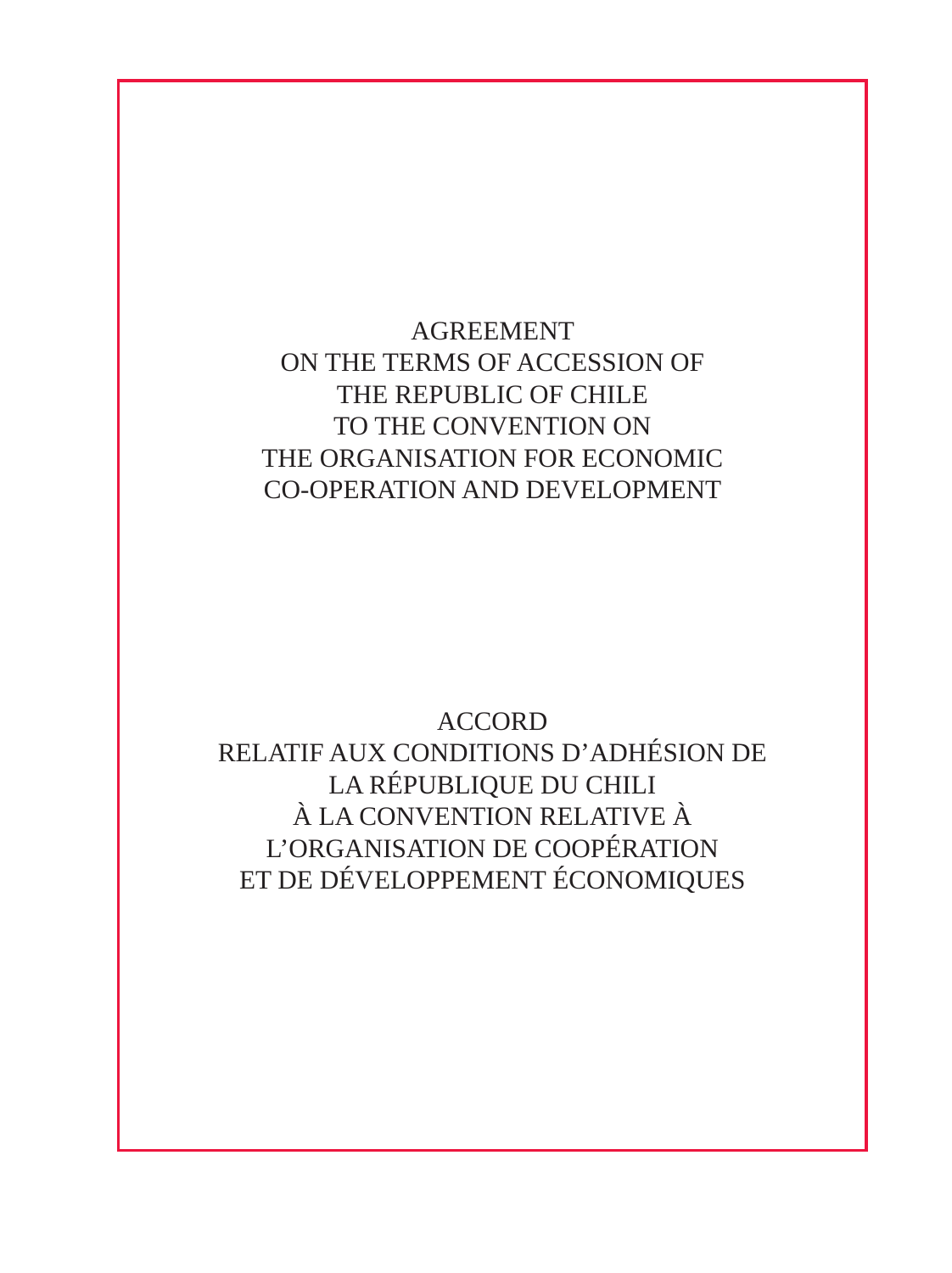#### **STATEMENT BY THE GOVERNMENT OF THE REPUBLIC OF CHILE CONCERNING THE ACCEPTANCE BY THE REPUBLIC OF CHILE OF THE OBLIGATIONS OF MEMBERSHIP IN THE ORGANISATION FOR ECONOMIC CO-OPERATION AND DEVELOPMENT**

#### **19 NOVEMBER 2009**

#### **THE GOVERNMENT OF THE REPUBLIC OF CHILE:**

Having regard to the Convention on the Organisation for Economic Co-operation and Development of 14 December 1960 (hereinafter referred to as "the Convention") and to Supplementary Protocols Nos. 1 and 2 to the Convention;

Having regard to Article 16 of the Convention which provides that the Council may decide to invite any Government prepared to assume the obligations of membership to accede to the Convention;

Having regard to the Council Resolution on Enlargement and Enhanced Engagement adopted on 16 May 2007 by which Council decided to open accession discussions with Chile [C/MIN(2007)4/FINAL];

Having regard to the Roadmap for the Accession of Chile to the OECD Convention [C(2007)100/FINAL], adopted by Council on 30 November 2007, which set out the terms, conditions and process for the accession of Chile to the Organisation;

#### **STATES the following:**

#### **A. GENERAL STATEMENT OF ACCEPTANCE**

1. The Republic of Chile shall, by deposit of its instrument of accession to the Convention, assume all obligations of membership of the Organisation including, *inter alia*, the acceptance of:

- i. the aims of the Organisation, as set out in Article 1 of the Convention as well as in the Report of the OECD Preparatory Committee of December 1960;
- ii. all of the undertakings and commitments set out in Articles 2 and 3 of the Convention;
- iii. Supplementary Protocols Nos. 1 and 2 to the Convention;
- iv. all decisions, resolutions, rules, regulations and conclusions adopted by the Organisation relating to its management and functioning including those concerning the financial contributions of Members, other financial and budget matters, staff matters, procedural matters, governance of the Organisation and relations with non-Members;
- v. the financial statements of the Organisation;
- vi. the working methods of the Organisation;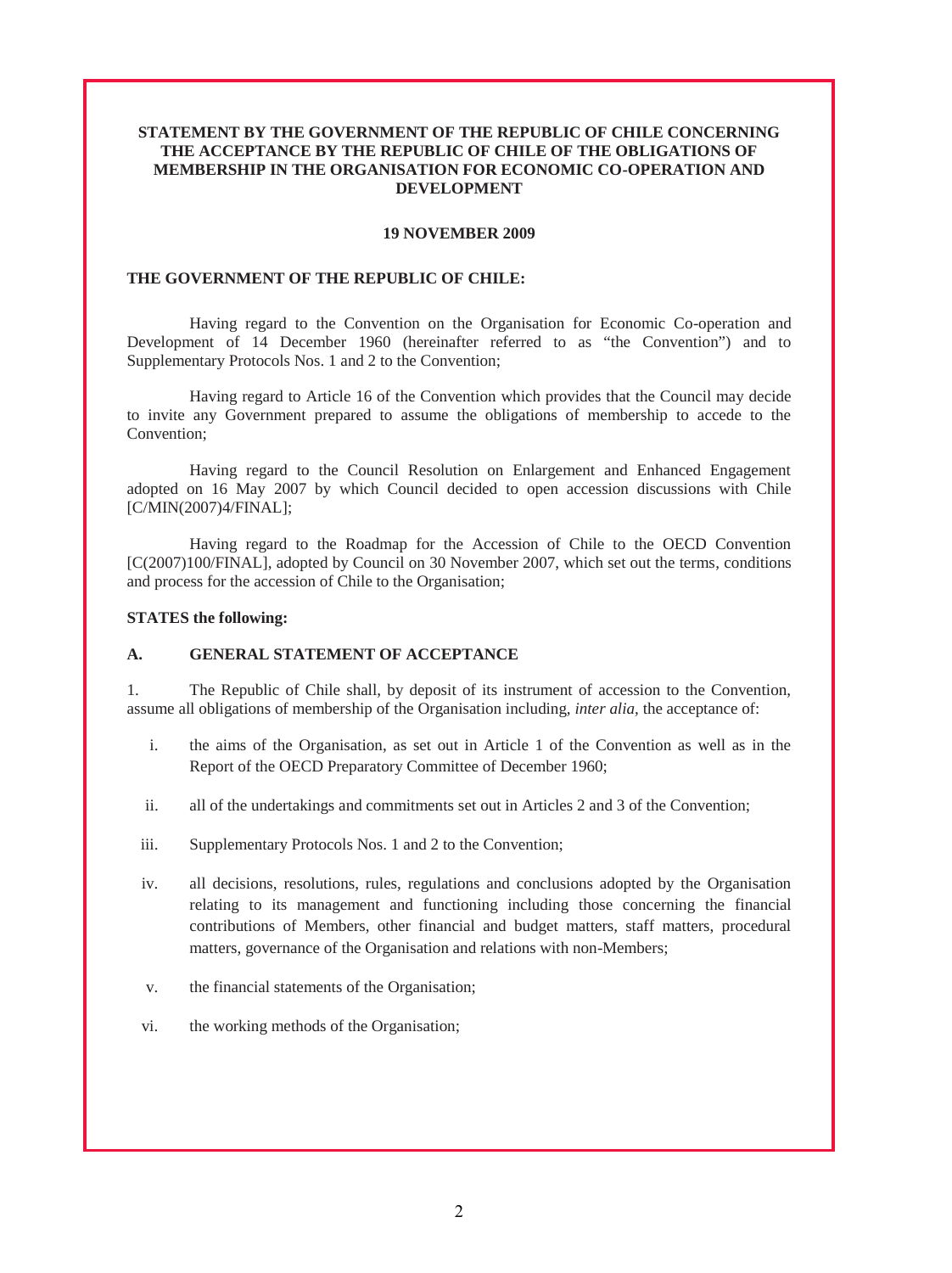# **DÉCLARATION DU GOUVERNEMENT DE LA RÉPUBLIQUE DU CHILI CONCERNANT L'ACCEPTATION PAR LA RÉPUBLIQUE DU CHILI DES OBLIGATIONS LIÉES À LA QUALITÉ DE MEMBRE DE L'ORGANISATION DE COOPÉRATION ET DE DÉVELOPPEMENT ÉCONOMIQUES**

#### **19 NOVEMBRE 2009**

#### **LE GOUVERNEMENT DE LA RÉPUBLIQUE DU CHILI:**

 Vu la Convention relative à l'Organisation de Coopération et de Développement Économiques en date du 14 décembre 1960 (désignée ci-après par « la Convention ») et les Protocoles additionnels n° 1 et 2 à cette Convention ;

 Vu l'article 16 de la Convention qui prévoit que le Conseil de l'Organisation peut décider d'inviter tout gouvernement prêt à assumer les obligations de membre à adhérer à la Convention ;

 Vu la Résolution du Conseil sur l'élargissement et l'engagement renforcé adoptée le 16 mai 2007, par laquelle le Conseil a décidé d'ouvrir des discussions sur l'adhésion avec le Chili [C/MIN(2007)4/FINAL] ;

 Vu la Feuille de route pour l'adhésion du Chili à la Convention relative à l'OCDE [C(2007)100/FINAL], adoptée par le Conseil le 30 novembre 2007, qui définit les modalités, les conditions et la procédure d'adhésion du Chili à l'Organisation ;

#### **DÉCLARE ce qui suit :**

# **A. DÉCLARATION GÉNÉRALE D'ACCEPTATION**

1. La République du Chili assumera, par le dépôt de son instrument d'adhésion à la Convention, toutes les obligations liées à la qualité de membre de l'Organisation et acceptera notamment :

- i. les objectifs de l'Organisation, définis à l'article 1 de la Convention ainsi que dans le rapport du Comité préparatoire de l'OCDE de décembre 1960 ;
- ii. l'ensemble des initiatives et engagements énoncés aux articles 2 et 3 de la Convention ;
- iii. les Protocoles additionnels n° 1 et 2 à la Convention ;
- iv. toutes les décisions, résolutions, règles, dispositions et conclusions adoptées par l'Organisation en ce qui concerne sa gestion et son fonctionnement, y compris au sujet des contributions financières des membres, d'autres questions financières et budgétaires, de questions se rapportant au personnel, de questions de procédure, de la gouvernance de l'Organisation et des relations avec les non-membres ;
- v. les états financiers de l'Organisation ;
- vi. les méthodes de travail de l'Organisation ;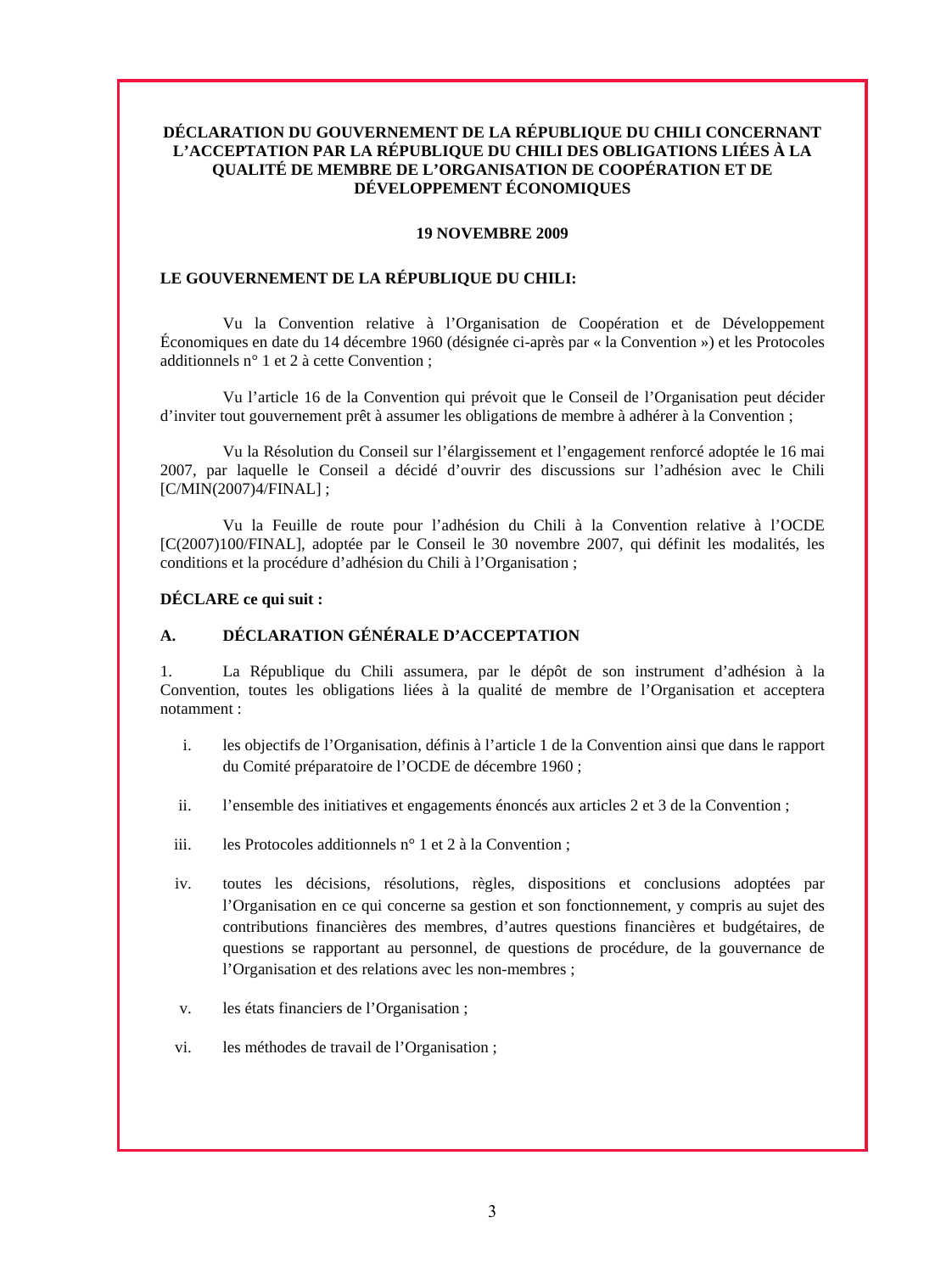vii. all legal instruments of the Organisation in force at the time of the decision of the OECD Council to invite the Republic of Chile to accede to the Convention with the remarks specified in Annexes 1 to 5 to the present Statement of which they form an integral part. With regard to any legal instruments adopted between the date of the decision of the OECD Council to invite the Republic of Chile to accede to the Convention and the date on which Chile deposits its instrument of accession, Chile shall provide its position on each instrument within three months after its adoption.

# **B. AGREEMENT ON THE PRIVILEGES AND IMMUNITIES OF THE ORGANISATION**

2. In accordance with Article 23(1) of the Agreement between the Republic of Chile and the Organisation on the Privileges, Immunities and Facilities Granted to the Organisation signed on 28 May 2009, the Republic of Chile shall inform the Organisation of the completion of the domestic requirements for the entry into force of the Agreement. The Republic of Chile accepts that the Privileges and Immunities Agreement must have entered into force at the time of the deposit of its instrument of accession to the Convention.

# **C. PARTICIPATION IN OPTIONAL OECD ACTIVITIES AND BODIES**

3. The Republic of Chile wishes to participate in certain optional activities and bodies upon becoming a Member of the Organisation, as set out in Annex 6. The Republic of Chile acknowledges that, for certain of these optional activities or bodies, there are specific procedures and/or criteria for participation or membership which will be applied.

# **D. TERMINATION OF PRIOR AGREEMENTS WITH THE ORGANISATION**

4. The Republic of Chile notes that, as from the date of its accession to the Convention, prior agreements between the Republic of Chile and the Organisation concerning its participation as a non-Member in certain OECD bodies shall be considered to be terminated. As from the date of its accession, the Republic of Chile will participate in those OECD bodies as a Member of the Organisation.

# **E. REPORTING TO OECD COMMITTEES AFTER ACCESSION**

5. The Republic of Chile agrees to submit progress reports to selected OECD Committees after accession as set out in the Decision of the OECD Council to invite the Republic of Chile to accede to the Convention.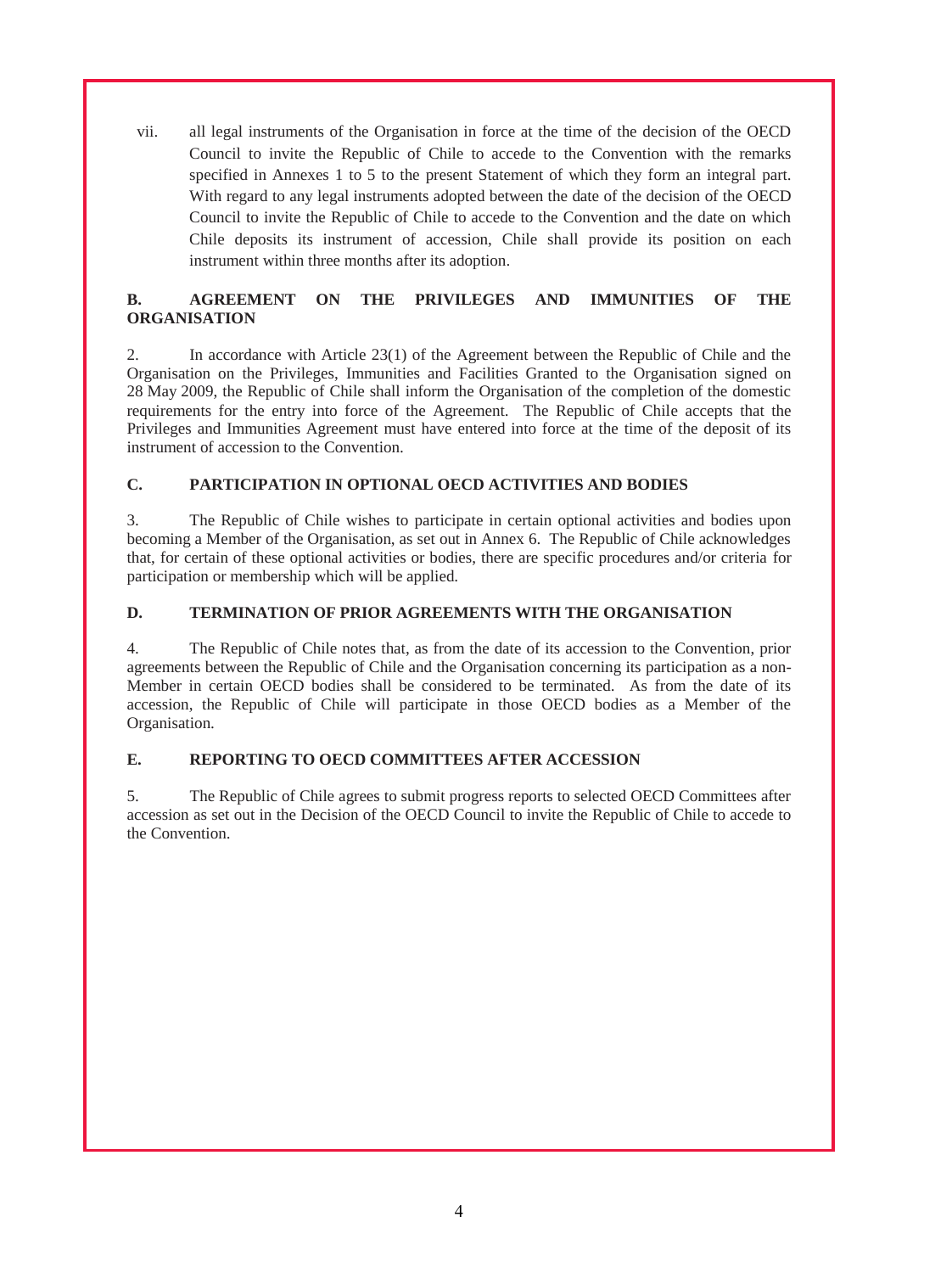vii. tous les instruments juridiques de l'Organisation en vigueur à la date de la décision du Conseil de l'OCDE d'inviter la République du Chili à adhérer à la Convention avec les remarques formulées dans les Annexes 1 à 5 de la présente Déclaration, dont elles font partie intégrante. S'agissant des instruments juridiques adoptés entre la date de la décision du Conseil de l'OCDE d'inviter la République du Chili à adhérer à la Convention et la date de dépôt par le Chili de son instrument d'adhésion, le Chili indiquera sa position à l'égard de chaque instrument dans les trois mois suivant son adoption.

# **B. ACCORD SUR LES PRIVILÈGES ET IMMUNITÉS DE L'ORGANISATION**

2. Conformément à l'article 23(1) de l'Accord entre la République du Chili et l'Organisation sur les privilèges, immunités et facilités accordés à l'Organisation, signé le 28 mai 2009, la République du Chili informera l'Organisation de l'accomplissement des formalités constitutionnelles intérieures nécessaires à son entrée en vigueur. La République du Chili reconnaît que l'Accord sur les privilèges et immunités devra être entré en vigueur à la date du dépôt de son instrument d'adhésion à la Convention.

# **C. PARTICIPATION À DES ACTIVITÉS ET ORGANES DE L'OCDE À TITRE FACULTATIF**

3. La République du Chili souhaite participer à certaines activités et certains organes à titre facultatif une fois membre de l'Organisation, comme indiqué à l'Annexe 6. La République du Chili reconnaît que, pour certaines de ces activités et certains de ces organes, des modalités et/ou critères spécifiques de participation ou d'admission en qualité de membre seront appliqués.

# **D. ABROGATION DES ACCORDS PRÉALABLEMENT PASSÉS AVEC L'ORGANISATION**

4. La République du Chili note qu'à compter de la date de son adhésion à la Convention, les accords préalablement passés entre la République du Chili et l'Organisation au sujet de sa participation en qualité de non-membre à certains organes de l'OCDE seront considérés abrogés. À compter de la date de son adhésion, la République du Chili participera à ces organes de l'OCDE en qualité de membre de l'Organisation.

# **E. PRÉSENTATION DE RAPPORTS AUX COMITÉS DE L'OCDE APRÈS L'ADHÉSION**

5. La République du Chili convient de présenter des rapports d'avancement à certains comités de l'OCDE après l'adhésion, comme indiqué dans la Décision du Conseil de l'OCDE invitant la République du Chili à adhérer à la Convention.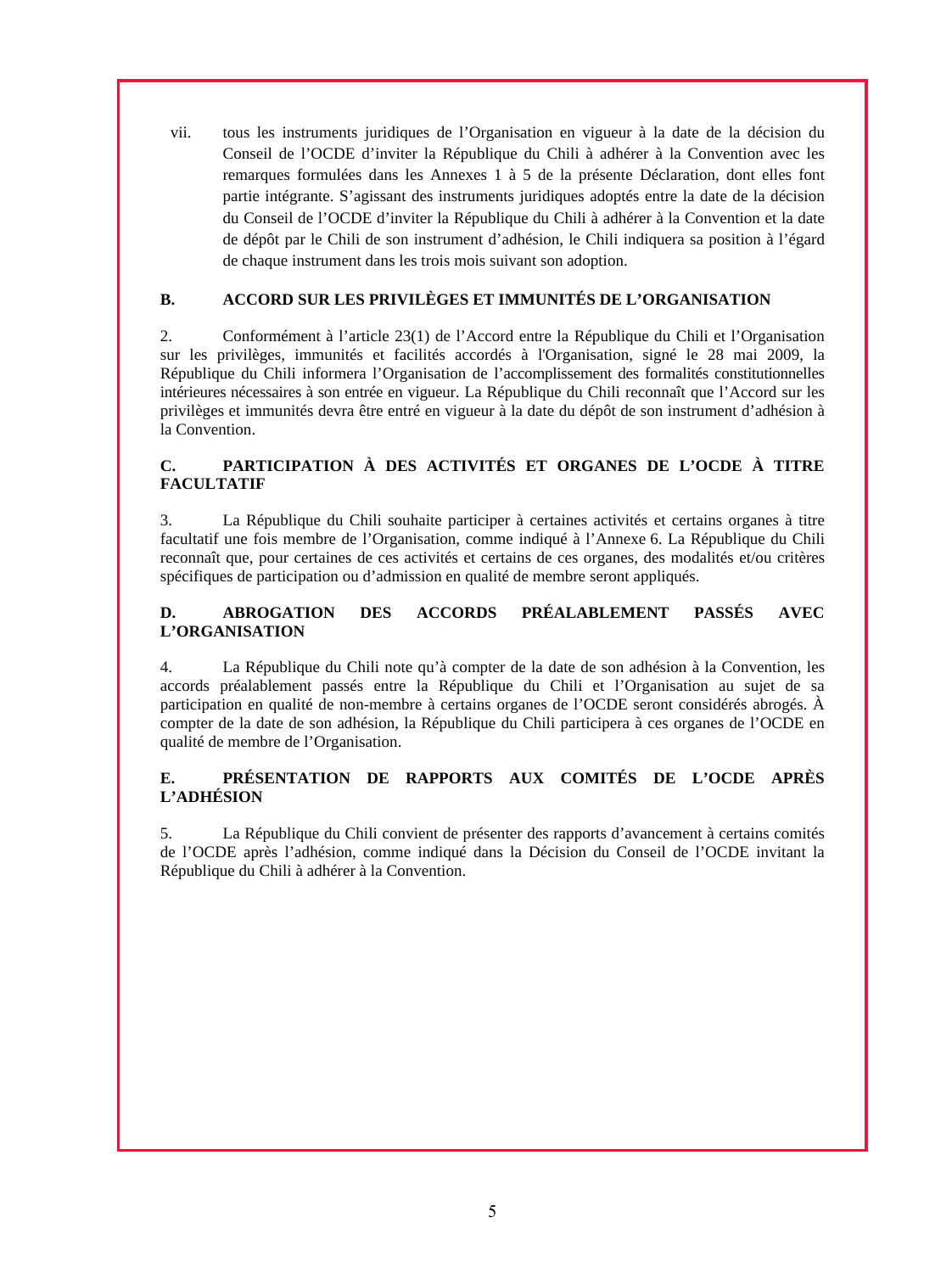#### **ANNEX 1**

#### **SPECIFIC REMARKS ON ACCEPTANCE OF OECD LEGAL INSTRUMENTS**

The Republic of Chile accepts all OECD legal instruments in force at the time of the decision by the OECD Council relating to Chile's accession to the Convention with the following remarks:

#### **Agriculture**

*Recommendation of the Council concerning the Role of Agriculture in the Planning and Management of Peri-Urban Areas [C(79)18]* 

Observation: "In Chile, there is no specific regulation of activity in peri-urban areas."

# **Chemicals**

*Decision of the Council on the Exchange of Information concerning Accidents Capable of Causing Transfrontier Damage [C(88)84]* 

Observation: "Currently none of the Chilean neighbouring countries (Argentina, Peru, Bolivia) are OECD Members."

*Decision-Recommendation of the Council on Further Measures for the Protection of the Environment by Control of Polychlorinated Biphenyls [C(87)2]* 

Timeframe: Chile accepts the instrument listed above with a timeframe for implementation until the end of 2011.

*Decision-Recommendation of the Council on the Co-operative Investigation and Risk Reduction of Existing Chemicals [C(90)163]* 

*Decision-Recommendation of the Council on the Systematic Investigation of Existing Chemicals [C(87)90]* 

*Decision of the Council concerning the Minimum Pre-Marketing Set of Data in the Assessment of Chemicals [C(82)196]* 

*Recommendation of the Council establishing Guidelines in Respect of Procedure and Requirements for Anticipating the Effects of Chemicals on Man and in the Environment [C(77)97]* 

*Recommendation of the Council on the Assessment of the Potential Environmental Effects of Chemicals [C(74)215]* 

Timeframe: Chile accepts the instruments listed above with a timeframe for implementation until the end of 2013.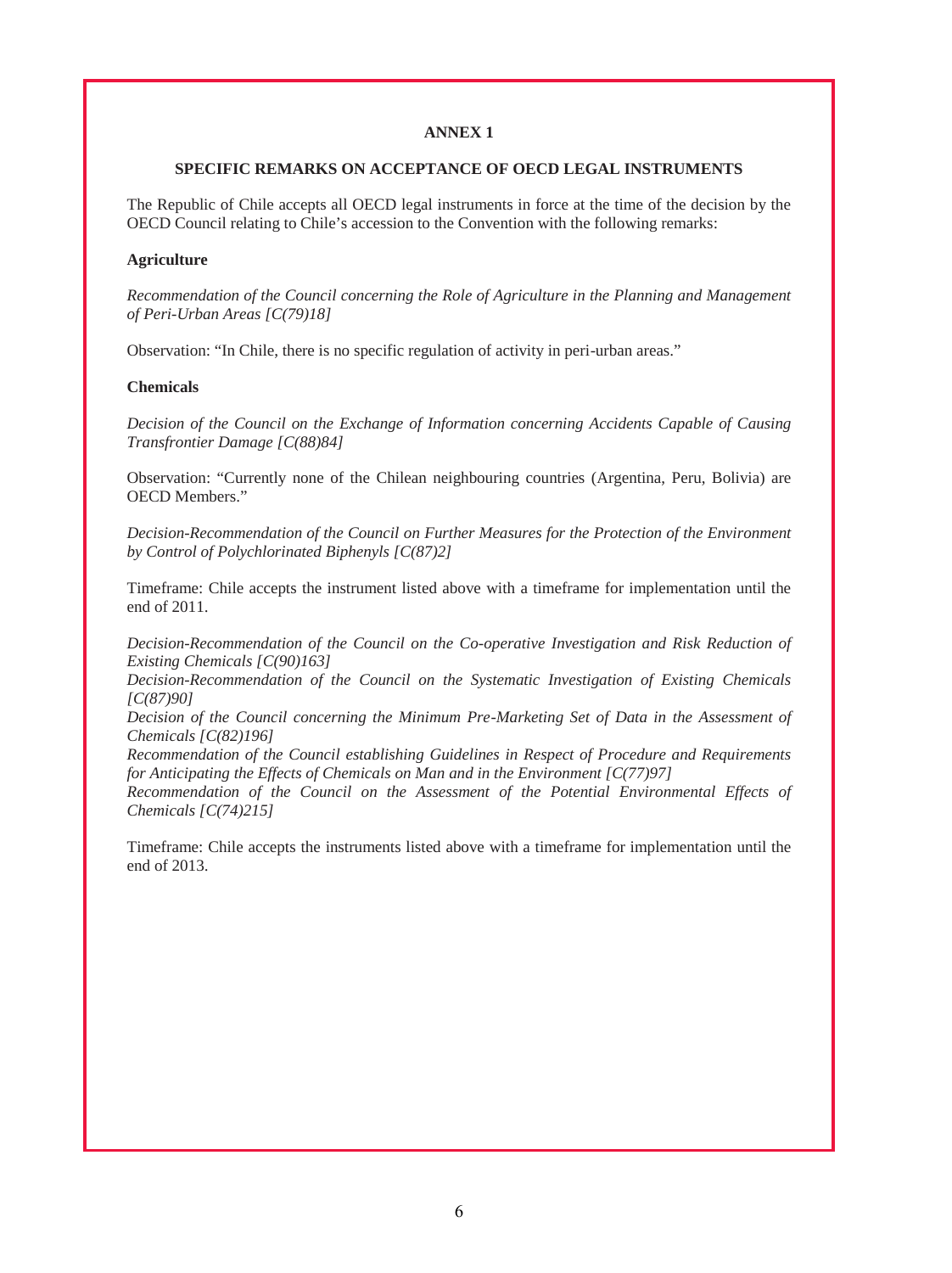### **ANNEXE 1**

# **REMARQUES SPÉCIFIQUES CONCERNANT L'ACCEPTATION DES INSTRUMENTS JURIDIQUES DE L'OCDE**

La République du Chili accepte tous les instruments juridiques de l'OCDE en vigueur à la date de la décision du Conseil de l'OCDE relative à l'adhésion du Chili à la Convention, en formulant les remarques ci-après :

### **Agriculture**

*Recommandation du Conseil concernant le rôle de l'agriculture dans l'aménagement des aires périurbaines [C(79)18]* 

Observation : « Le Chili n'a pas de réglementation spécifique concernant l'activité dans les zones péri-urbaines ».

#### **Produits chimiques**

*Décision du Conseil sur l'échange d'informations concernant les accidents susceptibles de provoquer des dommages transfrontières [C(88)84]* 

Observation : « Aucun des pays limitrophes du Chili (Argentine, Pérou, Bolivie) n'est actuellement membre de l'OCDE ».

*Décision-Recommandation du Conseil concernant de nouvelles mesures de protection de l'environnement par un contrôle des diphényles polychlorés [C(87)2]* 

Calendrier : Le Chili accepte l'instrument ci-dessus avec un délai pour sa mise en œuvre jusqu'à fin 2011.

*Décision-Recommandation du Conseil relative à l'examen en coopération des produits chimiques existants et à la réduction des risques liés à ces produits [C(90)163]* 

*Décision-Recommandation du Conseil sur l'examen systématique des produits chimiques existants [C(87)90]* 

*Décision du Conseil relative à l'ensemble minimal de données préalables à la commercialisation pour l'évaluation des produits chimiques [C(82)196]* 

*Recommandation du Conseil fixant les lignes directrices pour la procédure et les éléments nécessaires à l'évaluation des effets potentiels des produits chimiques sur l'homme et dans l'environnement [C(77)97]* 

*Recommandation du Conseil sur l'évaluation des effets potentiels des composés chimiques sur l'environnement [C(74)215]* 

Calendrier : Le Chili accepte les instruments ci-dessus avec un délai pour leur mise en œuvre jusqu'à fin 2013.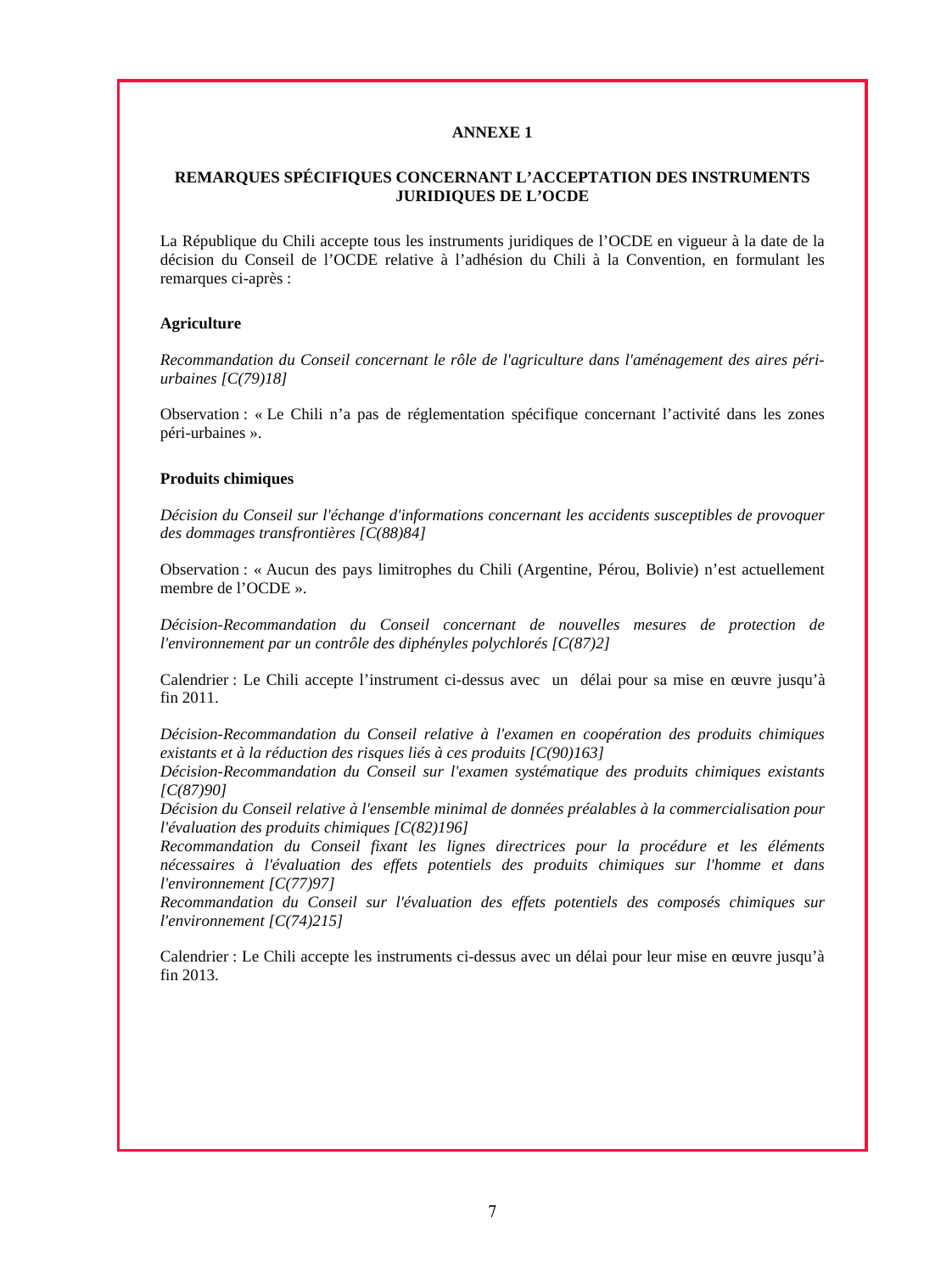#### **Consumer Policy**

*Recommendation of the Council on Cross-Border Co-operation in the Enforcement of Laws against Spam [C(2006)57]* 

Observation: "The definition of spam in Chilean legislation does not include electronic communications which are not within the framework of a legal relationship in which one party acts as seller and the other as buyer. In addition, an unsolicited electronic communication is legally permitted to the extent that it complies with opt-out requirements."

*Decision-Recommendation of the Council on the OECD Notification System on Consumer Safety Measures [C(89)106]* 

*Recommendation of the Council concerning Guidelines for Consumer Protection in the Context of Electronic Commerce [C(99)184]* 

*Recommendation of the Council concerning Consumer Protection in the Field of Consumer Credit [C(77)39]* 

Timeframe: Chile accepts the instruments listed above with a timeframe for implementation until the end of 2011.

*Recommendation of the Council concerning Safety Measures Taken in the Interest of Children [C(83)129]* 

*Recommendation of the Council concerning Risk Management and Cost-Benefit Analysis in the Product Safety Field [C(82)122]* 

*Recommendation of the Council concerning the Establishment of Data Collection Systems Related to Injuries Involving Consumer Products [C(77)139]* 

Timeframe: Chile accepts the instruments listed above with a timeframe for implementation until the end of 2012.

#### **Environment**

*Recommendation of the Council concerning an Environmental Checklist for Possible Use by High-Level Decision-Makers in Bilateral and Multilateral Development Assistance Institutions [C(89)2] Recommendation of the Council on Measures Required to Facilitate the Environmental Assessment of Development Assistance Projects and Programmes [C(86)26]* 

*Recommendation of the Council on Environmental Assessment of Development Assistance Projects and Programmes [C(85)104]* 

*Declaration on Integrating Climate Change Adaptation into Development Co-operation [C(2006)94]* 

Observation: "Chile does not currently finance development assistance projects that could have an environmental impact."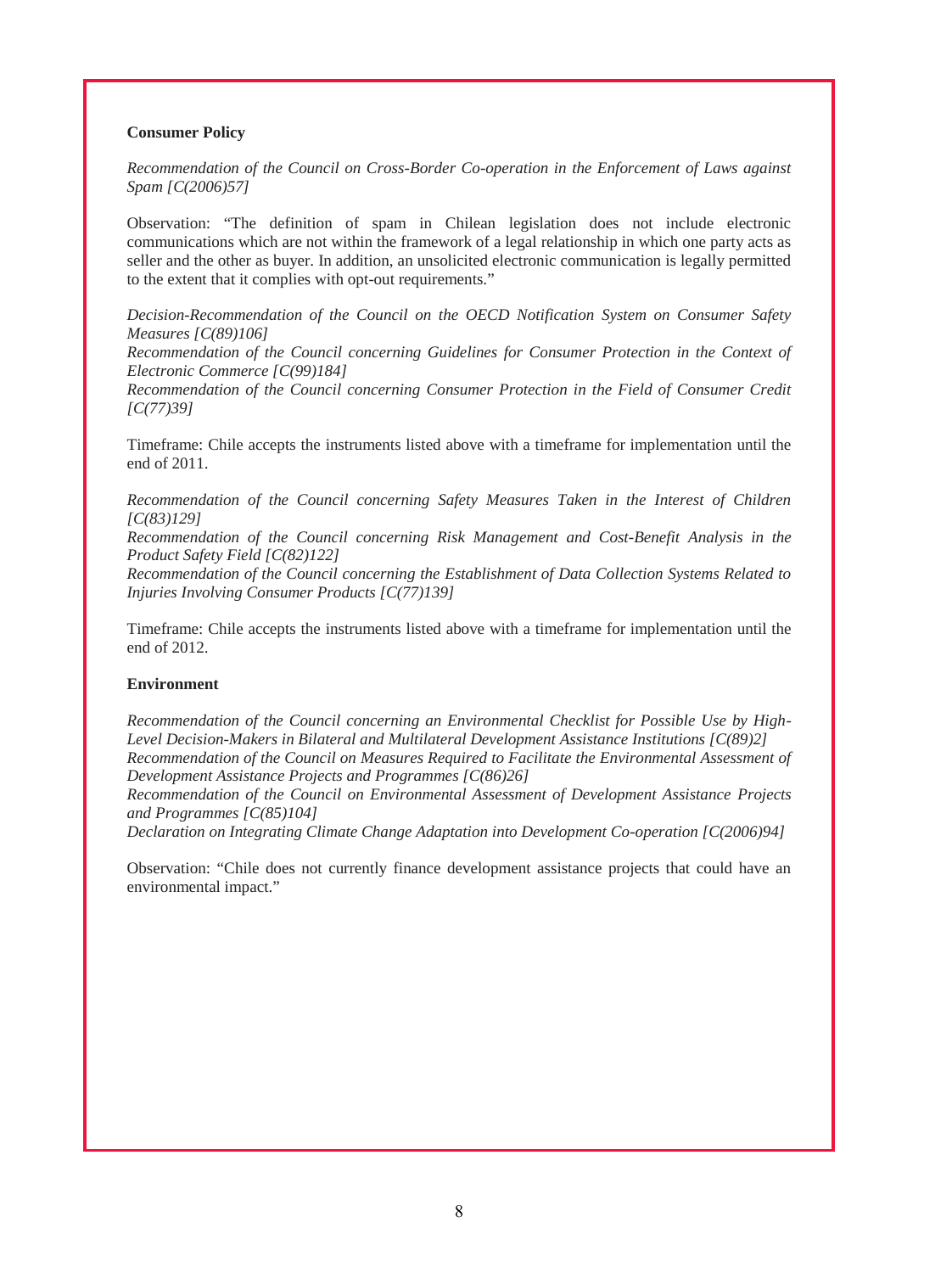#### **Politique à l'égard des consommateurs**

*Recommandation du Conseil relative à la coopération transfrontière dans l'application des législations contre le spam [C(2006)57]* 

Observation : « En vertu de la législation chilienne, le spam n'inclut pas les communications électroniques qui n'entrent pas dans le cadre d'une relation juridique dans laquelle l'une des parties agit en qualité de vendeur et l'autre en qualité d'acheteur. En outre, une communication électronique non sollicitée est légalement autorisée à condition de respecter un droit de retrait ».

*Décision-Recommandation du Conseil sur le système de notification de l'OCDE applicable aux mesures concernant la sécurité des consommateurs [C(89)106]* 

*Recommandation du Conseil relative aux lignes directrices régissant la protection des consommateurs dans le contexte du commerce électronique [C(99)184]* 

*Recommandation du Conseil sur la protection des consommateurs dans le domaine du crédit à la consommation [C(77)39]* 

Calendrier : Le Chili accepte les instruments ci-dessus avec un délai pour leur mise en œuvre jusqu'à fin 2011.

*Recommandation du Conseil sur les mesures destinées à assurer la sécurité des enfants [C(83)129] Recommandation du Conseil concernant la gestion des risques et l'analyse coûts-avantages dans le domaine de la sécurité des produits [C(82)122]* 

*Recommandation du Conseil concernant l'établissement de systèmes de recensement des données relatives aux accidents provoqués par des produits de consommation [C(77)139]* 

Calendrier : Le Chili accepte les instruments ci-dessus avec un délai pour leur mise en œuvre jusqu'à fin 2012.

#### **Environnement**

*Recommandation du Conseil concernant une liste de points à vérifier relatifs à l'environnement à l'usage éventuel des responsables de haut niveau des institutions bilatérales et multilatérales d'aide au développement [C(89)2]* 

*Recommandation du Conseil concernant les mesures requises pour faciliter l'évaluation environnementale des projets et programmes d'aide au développement [C(86)26]* 

*Recommandation du Conseil concernant l'évaluation environnementale des projets et programmes d'aide au développement [C(85)104]* 

*Déclaration sur la prise en compte de l'adaptation au changement climatique dans la coopération pour le développement [C(2006)94]* 

Observation : « Le Chili ne finance pas actuellement de projets d'aide au développement qui pourraient avoir un impact sur l'environnement ».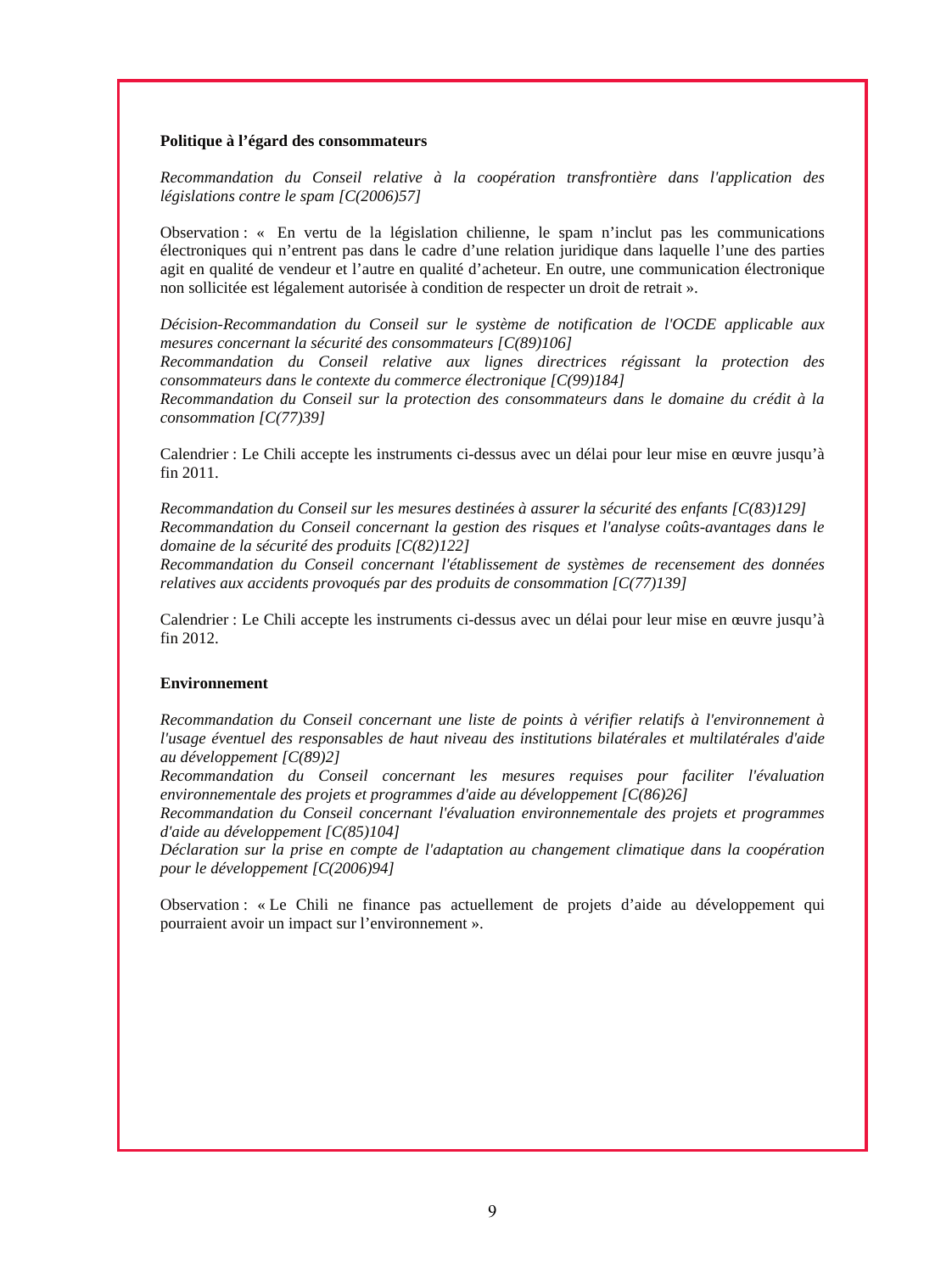*Recommendation of the Council for Strengthening International Co-operation on Environmental Protection in Frontier Regions [C(78)77]* 

*Recommendation of the Council for the Implementation of a Regime of Equal Right of Access and Non-Discrimination in Relation to Transfrontier Pollution [C(77)28]* 

*Recommendation of the Council on Equal Right of Access in Relation to Transfrontier Pollution [C(76)55]* 

*Recommendation of the Council on Principles concerning Transfrontier Pollution [C(74)224]* 

Observation: "The neighbouring countries of Chile (Argentina, Peru and Bolivia) are not OECD Members and therefore not bound to comply with these OECD legal instruments."

*Recommendation of the Council concerning the Reduction of Environmental Impacts from Energy Production and Use [C(76)162]* 

Observation: "While the Chilean Government relies on the Environmental Impact Assessment (EIA) system to ensure that the siting of the facilities is optimal, electricity is generated by the private sector and the State's role focuses on ensuring compliance with environmental legislation and not on predetermining the siting of energy facilities."

*Decision-Recommendation of the Council on Exports of Hazardous Wastes from the OECD Area [C(86)64]* 

*Decision-Recommendation of the Council on Transfrontier Movements of Hazardous Waste [C(83)180]* 

*Recommendation of the Council on Improving the Environmental Performance of Public Procurement [C(2002)3]* 

*Recommendation of the Council on Environmental Information [C(98)67]* 

*Recommendation of the Council on Improving the Environmental Performance of Government [C(96)39]* 

*Recommendation of the Council on Environmental Indicators and Information [C(90)165] Recommendation of the Council on Strengthening Noise Abatement Policies [C(85)103)] Recommendation of the Council on Coal and Environment [C(79)117]* 

*Recommendation of the Council on Noise Abatement Policies [C(78)73]* 

*Recommendation of the Council on the Reduction of Environmental Impacts from Energy Use in the Household and Commercial Sector [C(77)109]* 

Timeframe: Chile accepts the instruments listed above with a timeframe for implementation until the end of 2010.

*Decision of the Council concerning the Control of Transboundary Movements of Wastes Destined for Recovery Operations [C(2001)107]* 

*Decision-Recommendation of the Council on the Reduction of Transfrontier Movements of Wastes [C(90)178]* 

*Decision of the Council on Transfrontier Movements of Hazardous Wastes [C(88)90]* 

Timeframe: Chile accepts the instruments listed above with a timeframe for implementation until the end of 2011.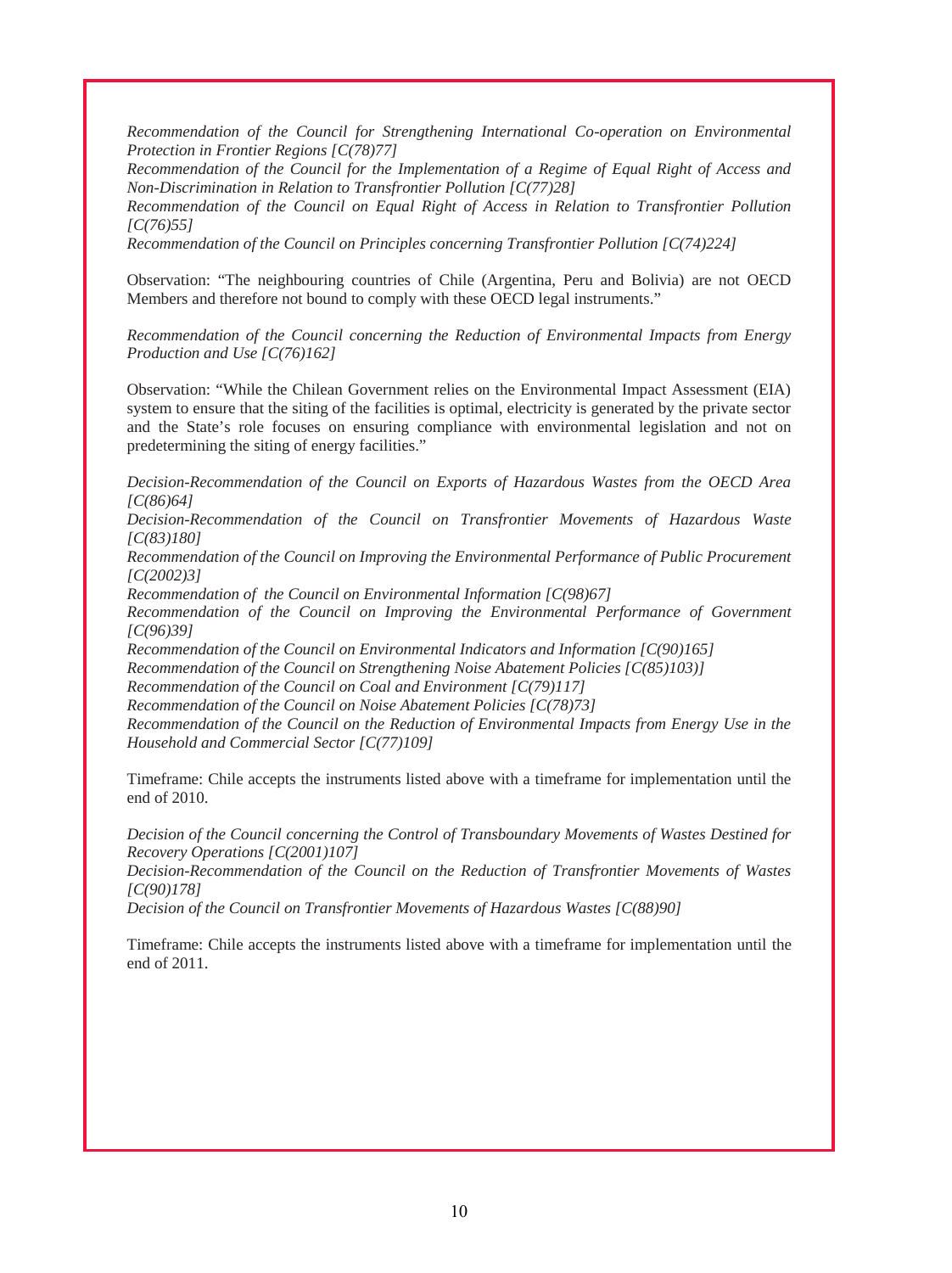*Recommandation du Conseil pour le renforcement de la coopération internationale en vue de la protection de l'environnement des régions frontières [C(78)77]* 

*Recommandation du Conseil pour la mise en œuvre d'un régime d'égalité d'accès et de nondiscrimination en matière de pollution transfrontière [C(77)28]* 

*Recommandation du Conseil sur l'égalité d'accès en matière de pollution transfrontière [C(76)55] Recommandation du Conseil concernant des principes relatifs à la pollution transfrontière [C(74)224]* 

Observation : « Les pays limitrophes du Chili (Argentine, Pérou et Bolivie) ne sont pas membres de l'OCDE et ne sont donc pas tenus de se conformer à ces instruments juridiques ».

*Recommandation du Conseil concernant la réduction des incidences sur l'environnement de la production et de l'utilisation d'énergie [C(76)162]* 

Observation : « Le gouvernement du Chili s'appuie sur un système d'études d'impact sur l'environnement (EIE) pour veiller à une implantation optimale des installations, mais l'électricité est produite par le secteur privé et le rôle de l'État consiste essentiellement à s'assurer du respect de la législation sur l'environnement et non à prédéterminer la localisation des installations d'énergie ».

*Décision-Recommandation du Conseil sur les exportations de déchets dangereux à partir de la zone de l'OCDE [C(86)64]* 

*Décision-Recommandation du Conseil sur les mouvements transfrontières de déchets dangereux [C(83)180]* 

*Recommandation du Conseil sur l'amélioration des performances environnementales des marchés publics [C(2002)3]* 

*Recommandation du Conseil sur l'information environnementale [C(98)67]* 

*Recommandation du Conseil sur l'amélioration des performances environnementales des pouvoirs publics [C(96)39]* 

*Recommandation du Conseil sur les indicateurs et les informations concernant l'environnement [C(90)165]* 

*Recommandation du Conseil sur le renforcement des politiques de lutte contre le bruit [C(85)103)] Recommandation du Conseil relative au charbon et à l'environnement [C(79)117]* 

*Recommandation du Conseil sur les politiques de lutte contre le bruit [C(78)73]* 

*Recommandation du Conseil concernant la réduction des incidences sur l'environnement de l'utilisation de l'énergie dans les secteurs domestique et commercial [C(77)109]* 

Calendrier : Le Chili accepte les instruments ci-dessus avec un délai pour leur mise en œuvre jusqu'à fin 2010.

*Décision du Conseil concernant le contrôle des mouvements transfrontières de déchets destinés à des opérations de valorisation [C(2001)107]* 

*Décision-Recommandation du Conseil relative à la réduction des mouvements transfrontières de déchets [C(90)178]* 

*Décision du Conseil sur les mouvements transfrontières de déchets dangereux [C(88)90]* 

Calendrier : Le Chili accepte les instruments ci-dessus avec un délai pour leur mise en œuvre jusqu'à fin 2011.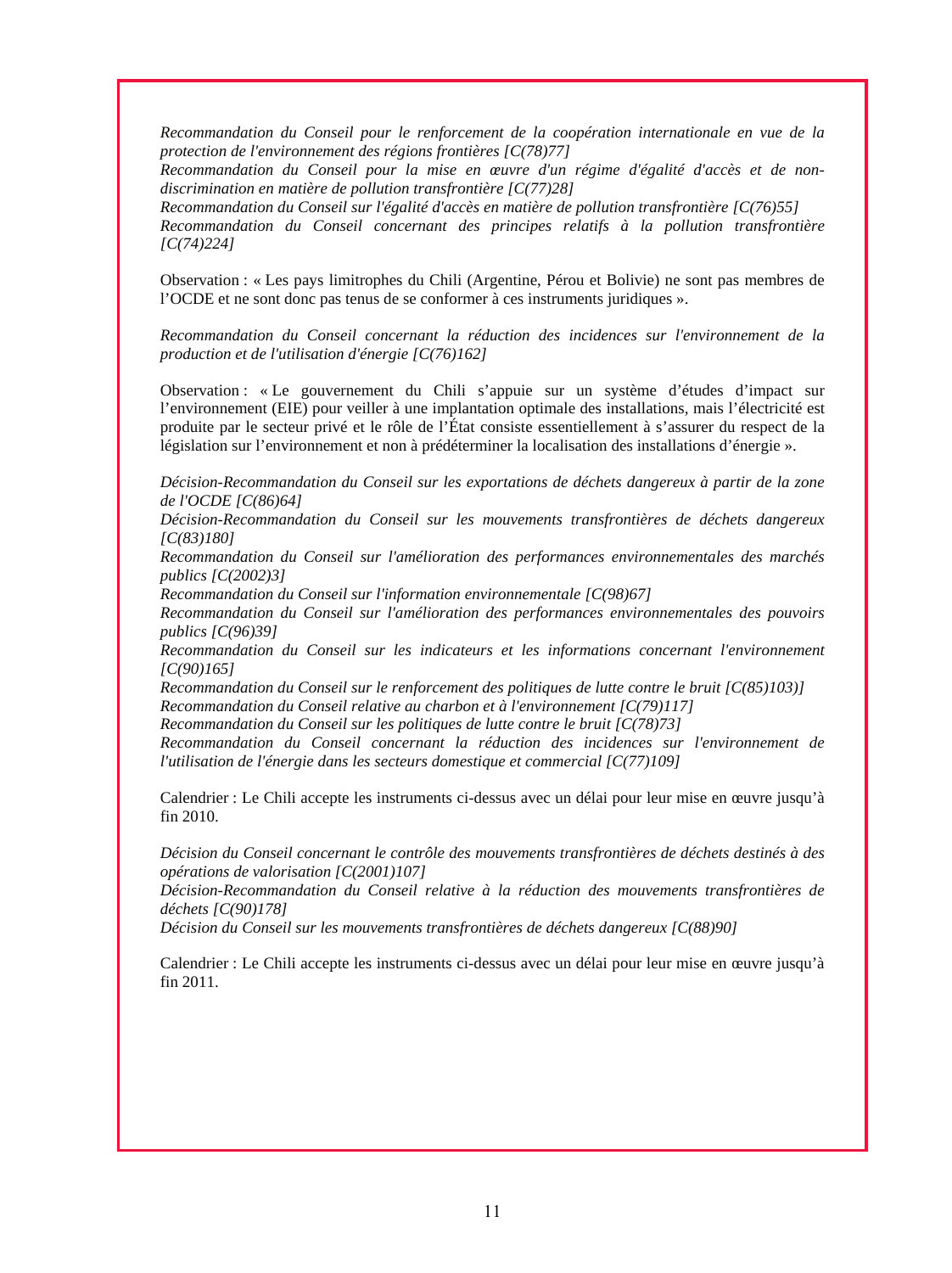*Recommendation of the Council on Resource Productivity [C(2008)40]* 

*Recommendation of the Council on the Environmentally Sound Management of Waste [C(2004)100] Recommendation of the Council on Material Flows and Resource Productivity [C(2004)79]* 

*Recommendation of the Council on Water Resource Management Policies; Integration, Demand Management, and Groundwater Protection [C(89)12]* 

*Recommendation of the Council on Waste Paper Recover [C(79)218]* 

*Recommendation of the Council concerning the Re-Use and Recycling of Beverage Containers [C(78)8]* 

*Recommendation of the Council on a Comprehensive Waste Management Policy [C(76)155]* 

Timeframe: Chile accepts the instruments listed above with a timeframe for implementation until the end of 2012.

*Recommendation of the Council on the Use of Economic Instruments in Promoting the Conservation and Sustainable Use of Biodiversity [C(2004)81] Recommendation of the Council on Integrated Pollution Prevention and Control [C(90)164]* 

*Recommendation of the Council concerning the Application of the Polluter-Pays Principle to Accidental Pollution [C(89)88]* 

*Recommendation of the Council on Environment and Tourism [C(79)115]* 

Timeframe: Chile accepts the instruments listed above with a timeframe for implementation until the end of 2013.

### **Financial Markets**

*Recommendation of the Council concerning the Review of any Restrictions which Member Countries Impose on Portfolio Investment in Unlisted or Unquoted Securities [C(74)61]* 

Reservation: "Transactions involving unlisted or unquoted securities must comply with regulatory requirements on monetary, credit, financial and foreign exchange matters maintained or adopted by the Central Bank of Chile in accordance with its Constitutional Organic Law (Law 18,840 of 1989) or other legislation in order to ensure currency stability and the normal operation of domestic and foreign payments. For this purpose, the Central Bank of Chile is empowered to regulate money supply and credit in circulation and international credit and foreign exchange operations. In this regard, Chile reserves the right of the Central Bank to maintain or adopt any such measures including, *inter alia*, the establishment of restrictions or limitations on current payments and transfers (capital movements) to or from Chile and related transactions, such as a reserve requirement (*encaje*) on deposits, investments or credits from or to a foreign country. As established in its legislation, Chile will not discriminate between persons, institutions or entities conducting operations of the same nature when applying such measures."

### Observations:

"Chilean banks are not permitted to invest in variable-income assets on their own behalf, either directly or indirectly."

"All transactions involving foreign securities carried out with assets managed by pension funds must be channelled through a formal secondary market authorised by the Central Bank of Chile."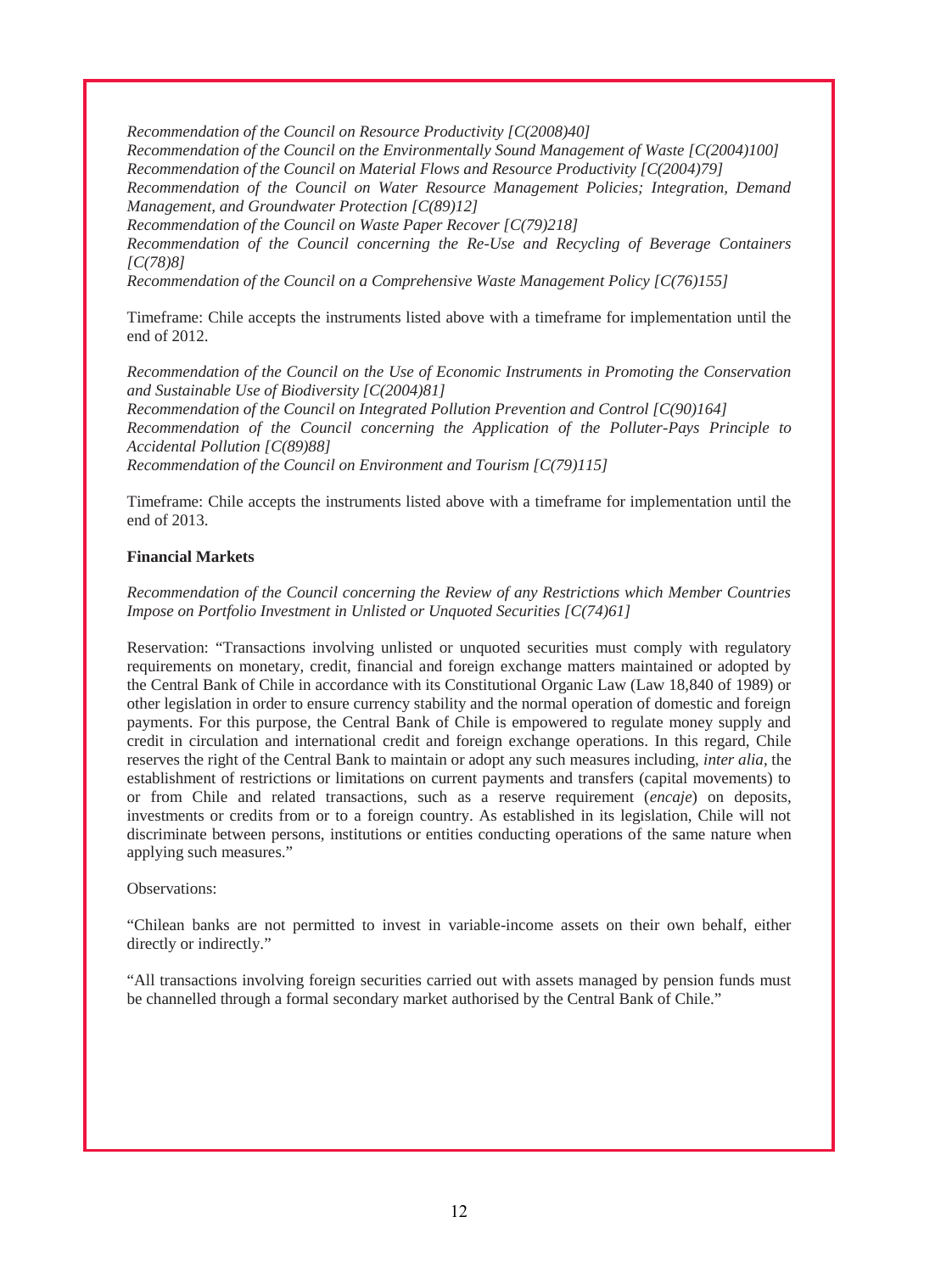*Recommandation du Conseil sur la productivité des ressources [C(2008)40] Recommandation du Conseil sur la gestion écologique des déchets [C(2004)100] Recommandation du Conseil sur les flux de matières et la productivité des ressources [C(2004)79] Recommandation du Conseil relative aux politiques de gestion des ressources en eau : intégration, gestion de la demande et protection des eaux souterraines [C(89)12] Recommandation du Conseil concernant la récupération des vieux papiers [C(79)218]* 

*Recommandation du Conseil concernant le réemploi et le recyclage des récipients de boisson [C(78)8]* 

*Recommandation du Conseil concernant une politique globale de gestion des déchets [C(76)155]* 

Calendrier : Le Chili accepte les instruments ci-dessus avec un délai pour leur mise en œuvre jusqu'à fin 2012.

*Recommandation du Conseil sur l'utilisation des instruments économiques pour faciliter la conservation et l'exploitation durable de la biodiversité [C(2004)81]* 

*Recommandation du Conseil sur la prévention et le contrôle intégrés de la pollution [C(90)164] Recommandation du Conseil sur l'application du principe pollueur-payeur aux pollutions accidentelles [C(89)88]* 

*Recommandation du Conseil sur l'environnement et le tourisme [C(79)115]* 

Calendrier : Le Chili accepte les instruments ci-dessus avec un délai pour leur mise en œuvre jusqu'à fin 2013.

### **Marchés de capitaux**

*Recommandation du Conseil concernant l'examen de toutes les restrictions imposées par les pays Membres sur le placement en titres non cotés ou non inscrits à la cote [C(74)61]* 

Réserve : « Les opérations impliquant des titres non cotés ou non inscrits à la cote doivent être conformes aux prescriptions réglementaires relatives à la monnaie, à la finance, au crédit et aux changes internationaux, conservées ou adoptées par la Banque centrale du Chili, aux termes de sa Loi organique constitutionnelle (Loi 18840 de 1989) ou de toute autre loi visant à garantir la stabilité de la monnaie et le fonctionnement normal des paiements nationaux et extérieurs. À cette fin, la Banque centrale est habilitée à réguler la masse monétaire et l'octroi de crédits ainsi que les opérations de change et de crédit internationales. À cet égard, le Chili maintient le droit de la Banque centrale de conserver ou d'adopter de telles mesures, notamment de restreindre ou de limiter les paiements et transferts courants (mouvements de capitaux) en provenance ou à destination du Chili, ainsi que les opérations connexes, comme une obligation de réserve (*encaje*) pour les dépôts, investissements ou emprunts en provenance ou à destination d'un pays étranger. Conformément à sa législation, s'il applique de telles mesures, le Chili n'opérera aucune discrimination entre personnes, institutions ou entités menant des opérations de même nature. »

### Observations :

« Les banques chiliennes ne peuvent pas investir dans des actifs à revenu variable pour leur propre compte, directement ou indirectement. »

« Toutes les opérations impliquant des titres étrangers réalisées à l'aide d'actifs gérés par des fonds de pension doivent passer par un marché secondaire formel agréé par la Banque centrale du Chili. »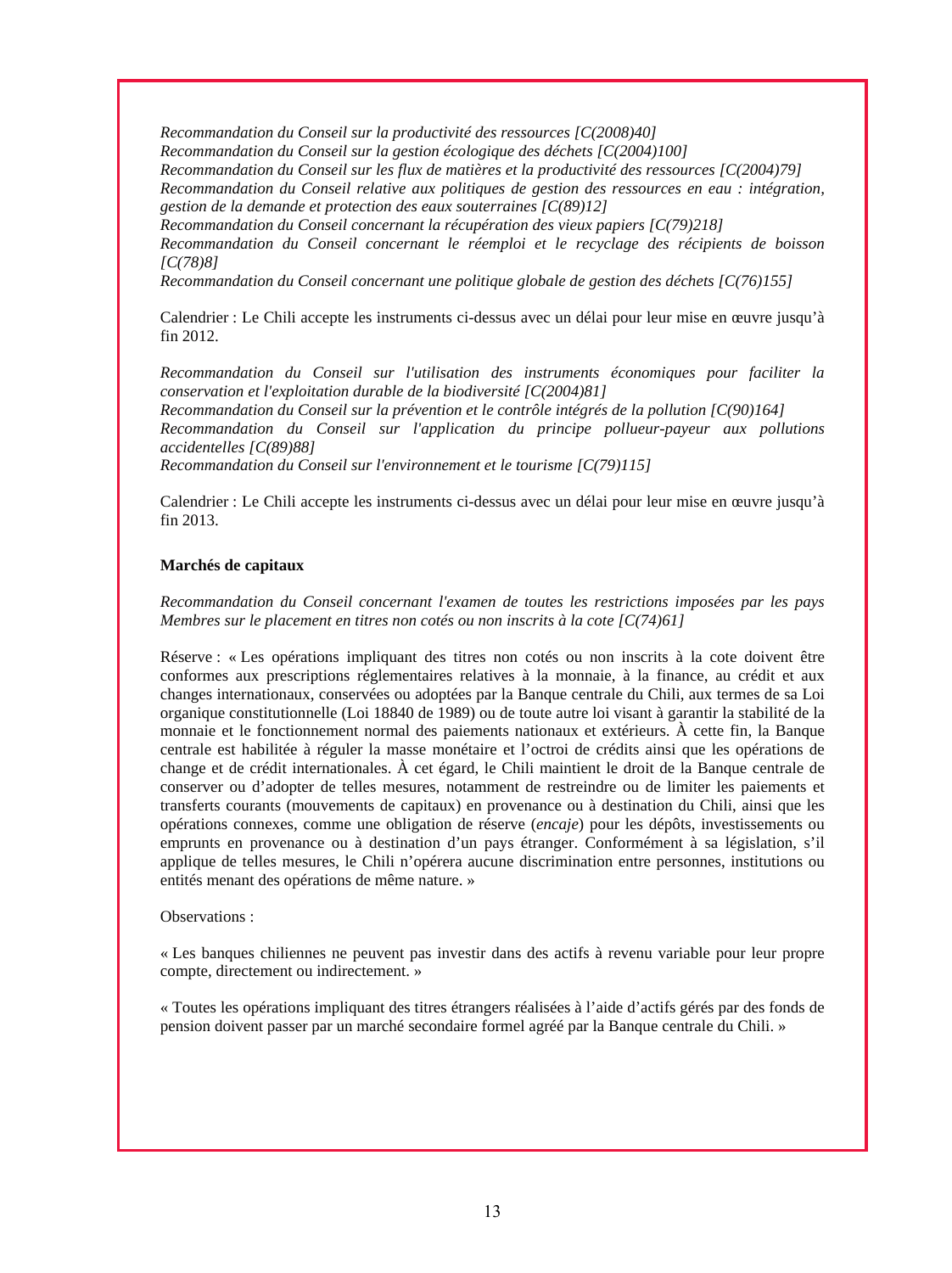#### *Recommendation of the Council on International Security Issues [C(71)176]*

Reservation: "Operations involving international securities must comply with regulatory requirements on monetary, credit, financial and foreign exchange matters maintained or adopted by the Central Bank of Chile in accordance with its Constitutional Organic Law (Law 18,840 of 1989) or other legislation in order to ensure currency stability and the normal operation of domestic and foreign payments. For this purpose, the Central Bank of Chile is empowered to regulate money supply and credit in circulation and international credit and foreign exchange operations. In this regard, Chile reserves the right of the Central Bank to maintain or adopt any such measures including, *inter alia*, the establishment of restrictions or limitations on current payments and transfers (capital movements) to or from Chile and related transactions such as a reserve requirement (*encaje*) on deposits, investments or credits from or to a foreign country. As established in its legislation, Chile will not discriminate between persons, institutions or entities conducting operations of the same nature when applying such measures."

#### Observations:

"Chilean banks are not permitted to invest in variable-income assets on their own behalf, either directly or indirectly."

"Pension funds regulated by Decree Law 3.500 (1980) are subject to an upper limit on their investments in overseas assets."

#### **Fiscal Affairs**

*Revision of Recommendation of the Council concerning the Attribution of Profits to Permanent Establishments [C(2008)106]* 

#### Observations:

"With regard to paragraph 45 of the Commentary on Article 7, Chile notes that Chilean internal law at this time does not include any rules or methods for attributing "free" capital to permanent establishments."

"With regard to paragraph 48 of the Commentary on Article 7, Chile notes that it will accept the adjustment of the capital for the purposes of eliminating double taxation. However, Chile could only do so under the mutual agreement procedure and provided that it agrees with the other State that the adjustment to the capital produces a result that is in conformity with the arms length principle in that particular case which will require that it agrees with both the principle and the amount of the adjustment."

*Recommendation of the Council on Counteracting Harmful Tax Competition [C(98)17]* 

#### Observations:

"Recommendations 1 & 2: Chile continues to review and evaluate the benefits of such rules."

"Recommendation 14: Due to practical and administrative obstacles, Chile is not currently in a position to conclude bilateral conventions concerning mutual administrative assistance in the recovery of tax claims."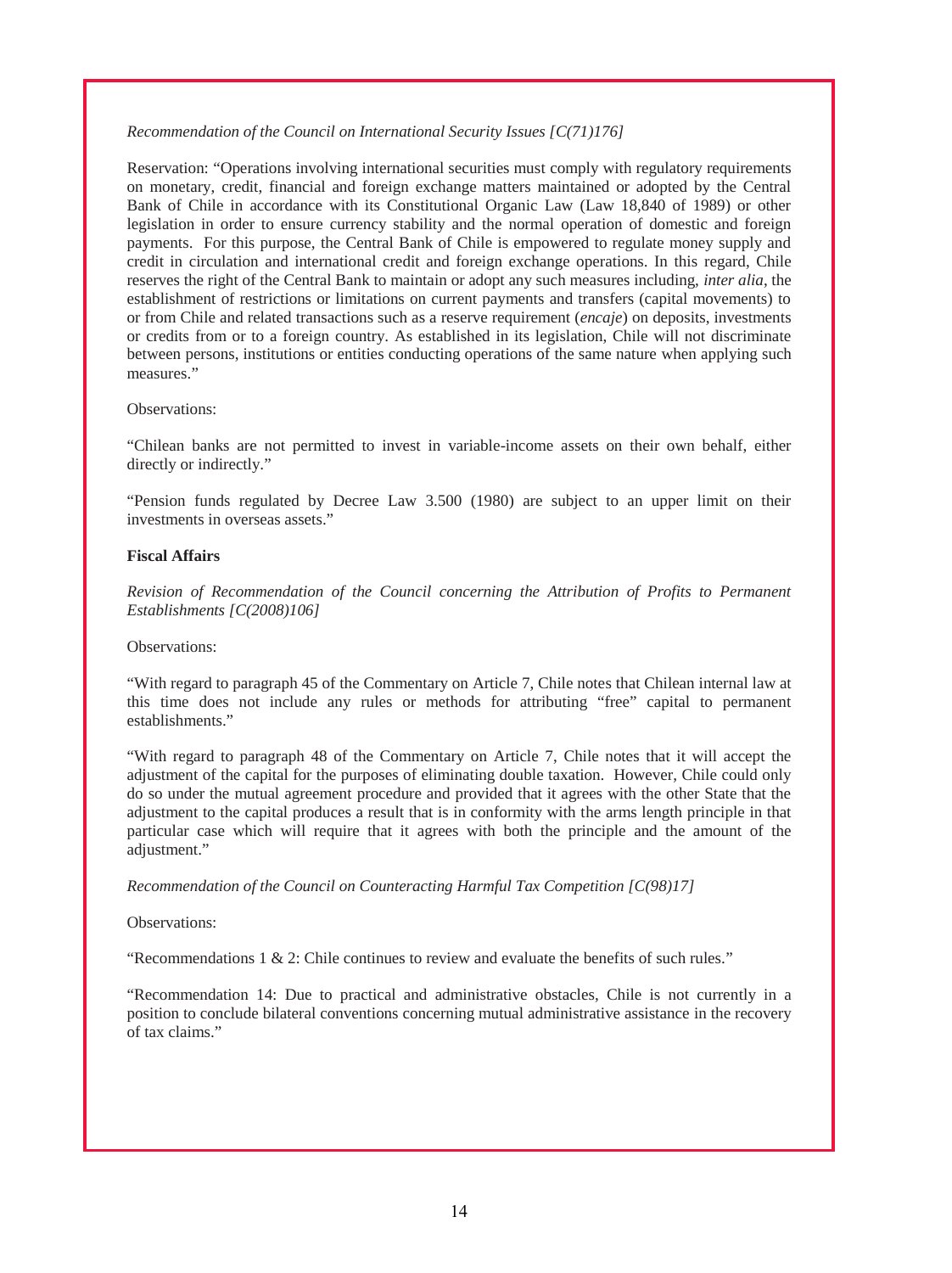#### *Recommandation du Conseil sur les émissions internationales de valeurs mobilières [C(71)176]*

Réserve : « Les opérations impliquant l'émission internationale de valeurs mobilières doivent être conformes aux prescriptions réglementaires relatives à la monnaie, à la finance, au crédit et aux changes internationaux, conservées ou adoptées par la Banque centrale du Chili, aux termes de sa Loi organique constitutionnelle (Loi 18840 de 1989) ou de toute autre loi visant à garantir la stabilité de la monnaie et le fonctionnement normal des paiements nationaux et extérieurs. À cette fin, la Banque centrale est habilitée à réguler la masse monétaire et l'octroi de crédits ainsi que les opérations de change et de crédit internationales. À cet égard, le Chili maintient le droit de la Banque centrale de conserver ou d'adopter de telles mesures, notamment de restreindre ou de limiter les paiements et transferts courants (mouvements de capitaux) en provenance ou à destination du Chili, ainsi que les opérations connexes, comme une obligation de réserve (*encaje*) pour les dépôts, investissements ou emprunts en provenance ou à destination d'un pays étranger. Conformément à sa législation, s'il applique de telles mesures, le Chili n'opérera aucune discrimination entre personnes, institutions ou entités menant des opérations de même nature. »

#### Observations :

« Les banques chiliennes ne peuvent pas investir dans des actifs à revenu variable pour leur propre compte, directement ou indirectement. »

« Les actifs détenus à l'étranger par des fonds de pension régulés par le Décret-loi 3.500 (1980) sont soumis à un plafond. »

#### **Affaires fiscales**

*Recommandation du Conseil sur l'attribution de bénéfices aux établissements stables [C(2008)106]* 

Observations :

« Concernant le paragraphe 45 des Commentaires sur l'article 7, le Chili fait observer que sa législation interne ne prévoit pas, en l'état actuel des choses, de règles ou de méthodes permettant d'attribuer le capital 'libre' à des établissements stables. »

« S'agissant du paragraphe 48 des Commentaires sur l'article 7, le Chili fait observer qu'il acceptera l'ajustement du capital afin de supprimer la double imposition. Toutefois, le Chili ne peut le faire qu'en vertu de la procédure amiable et à condition de convenir avec l'autre État que l'ajustement du capital génère un résultat conforme au principe de pleine concurrence dans le cas d'espèce, ce qui nécessite de s'accorder à la fois sur le principe et sur le montant de l'ajustement. »

*Recommandation du Conseil sur la lutte contre la concurrence fiscale dommageable [C(98)17]* 

Observations :

« Recommandations 1 et 2 : Le Chili poursuit son examen et son évaluation des avantages procurés par ces règles. »

« Recommandation 14 : En raison d'obstacles pratiques et administratifs, le Chili n'est pas actuellement en mesure de conclure des conventions bilatérales portant sur l'assistance administrative mutuelle pour le recouvrement de créances fiscales. »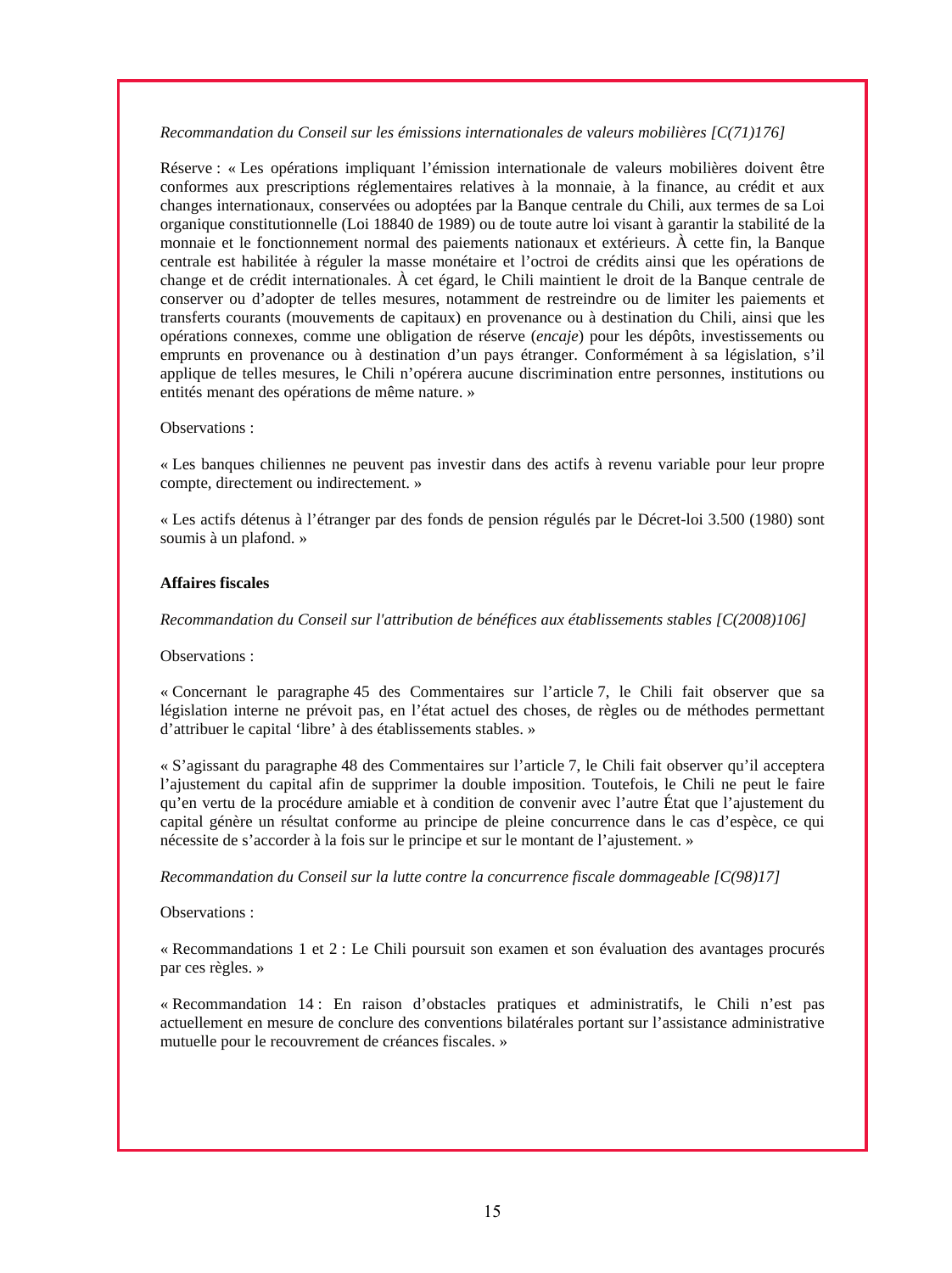*Recommendation of the Council Concerning the Model Tax Convention on Income and on Capital [C(97)195]* 

Chile accepts this Recommendation with the following reservations and observations to the OECD Model Tax Convention which are updated versions of the positions that Chile has already submitted to Working Party No. 1 of the Committee on Fiscal Affairs:

### Reservations:

Article 2, paragraph 1: Chile joins the reservation by Canada and the United States in paragraph 10 of the Commentary on Article 2 (according to which these countries reserve their position on that part of paragraph 1 which states that the Convention should apply to taxes of political subdivisions or local authorities).

Article 3: Chile joins the reservation by Mexico and the United States in paragraph 15 of the Commentary on Article 3 (according to which these countries reserve the right to omit the phrase "operated by an enterprise that has its place of effective management in a Contracting State" from the definition of "international traffic" in subparagraph e) of paragraph 1).

Article 5, paragraph 2: Chile joins the reservation by Canada in paragraph 63 of the Commentary on Article 5 (according to which that country reserves the right in subparagraph 2 f) to replace the words "of extraction" with "relating to the exploration for or the exploitation").

Article 5, paragraph 3:

Chile joins the reservation by Australia, Greece, Korea, New Zealand, Portugal and Turkey in paragraph 47 of the Commentary on Article 5 (according to which these countries reserve their position on paragraph 3, and consider that any building site or construction, assembly or installation project which lasts more than six months should be regarded as a permanent establishment).

Chile reserves the right to deem an enterprise to have a permanent establishment in certain circumstances where services are provided.

Article 5, paragraph 4: Chile reserves the right to amend paragraph 4 by eliminating subparagraph f) and replacing subparagraph e) with the corresponding text of the 1963 Draft Model Tax Convention.

Article 7:

Chile joins the reservation by Australia and New Zealand in paragraph 75 of the Commentary on Article 7 (according to which these countries reserve the right to include a provision that will permit their domestic law to apply in relation to the taxation of profits from any form of insurance).

Chile joins the reservation by Italy and Portugal in paragraph 78 of the Commentary on Article 7 (according to which these countries reserve the right to tax persons performing independent personal services under a separate article which corresponds to Article 14 as it stood before its elimination in 2000).

Article 8, paragraph 2: Chile reserves the right not to extend the scope of the Article to cover inland waterways transportation in bilateral conventions and is free to make corresponding modifications to paragraph 3 of Articles 13, 15 and 22.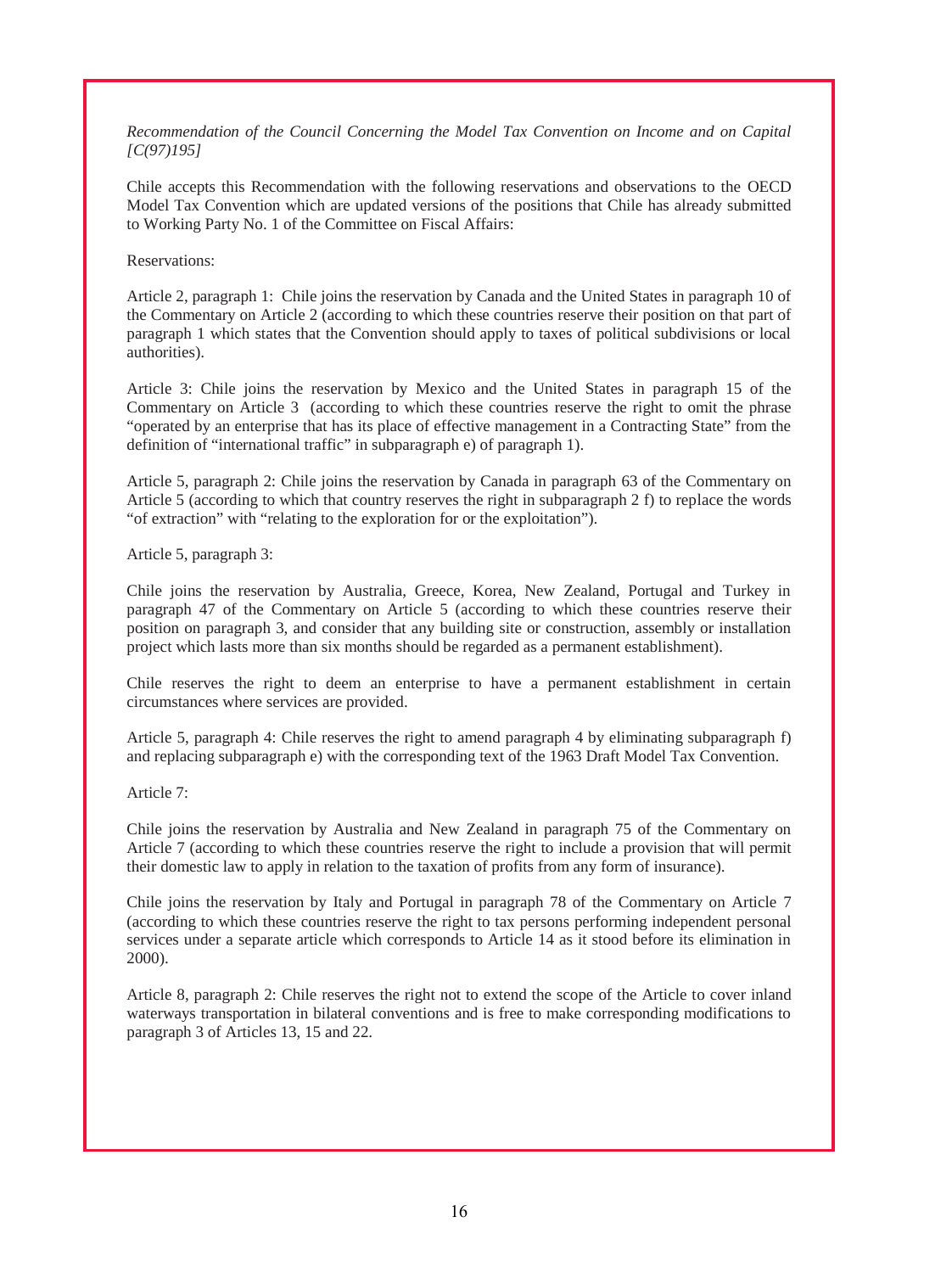*Recommandation du Conseil relative au Modèle de Convention fiscale concernant le revenu et la fortune [C(97)195]* 

Le Chili accepte cette Recommandation, moyennant les réserves et observations suivantes relatives au Modèle de Convention fiscale de l'OCDE qui sont des versions mises à jour des positions que le Chili a déjà soumises au Groupe de travail n° 1 du Comité des affaires fiscales :

Réserves :

Article 2, paragraphe 1 : Le Chili se joint à la réserve faite par le Canada et les États-Unis au paragraphe 10 des Commentaires sur l'article 2 (selon laquelle ces pays réservent leur position sur la partie du paragraphe 1 qui dispose que la Convention devrait s'appliquer aux impôts perçus pour le compte de subdivisions politiques ou de collectivités locales).

Article 3 : Le Chili se joint à la réserve faite par le Mexique et les États-Unis au paragraphe 15 des Commentaires sur l'article 3 (selon laquelle ces pays se réservent le droit d'omettre la phrase « exploité par une entreprise dont le siège de direction effective est situé dans un État contractant » dans la définition de « trafic international » à l'alinéa e) du paragraphe 1).

Article 5, paragraphe 2 : Le Chili se joint à la réserve faite par le Canada au paragraphe 63 des Commentaires sur l'article 5 (selon laquelle ce pays se réserve le droit de remplacer à l'alinéa 2 f) les mots « d'extraction » par les mots « relié à l'exploration ou à l'exploitation »).

Article 5, paragraphe 3 :

Le Chili se joint à la réserve faite par l'Australie, la Corée, la Grèce, la Nouvelle-Zélande, le Portugal et la Turquie au paragraphe 47 des Commentaires sur l'article 5 (selon laquelle ces pays réservent leur position sur le paragraphe 3, considérant que tout chantier de construction ou tout projet de construction, montage ou installation dont la durée dépasse six mois devrait être réputé constituer un établissement stable).

Le Chili se réserve le droit de considérer qu'une entreprise possède un établissement stable dans certaines circonstances impliquant la prestation de services.

Article 5, paragraphe 4 : Le Chili se réserve le droit de modifier le paragraphe 4 en supprimant l'alinéa f) et en remplaçant l'alinéa e) par le texte correspondant repris du Projet de Modèle de Convention Fiscale de 1963.

Article 7 :

Le Chili se joint à la réserve faite par l'Australie et la Nouvelle-Zélande au paragraphe 75 des Commentaires sur l'article 7 (selon laquelle ces pays se réservent le droit d'introduire une disposition qui leur permettra d'appliquer leur droit interne pour l'imposition des revenus provenant de toutes formes d'assurance).

Le Chili se joint à la réserve faite par l'Italie et le Portugal au paragraphe 78 des Commentaires sur l'article 7 (selon laquelle ces pays se réservent le droit d'imposer les personnes exerçant une profession libérale suivant les dispositions d'un article distinct correspondant à l'article 14 tel qu'il était rédigé avant sa suppression en 2000).

Article 8, paragraphe 2 : Le Chili se réserve le droit, dans ses conventions bilatérales, de ne pas inclure le transport fluvial intérieur dans le champ d'application de l'article et d'apporter des modifications au même effet au paragraphe 3 des articles 13, 15 et 22.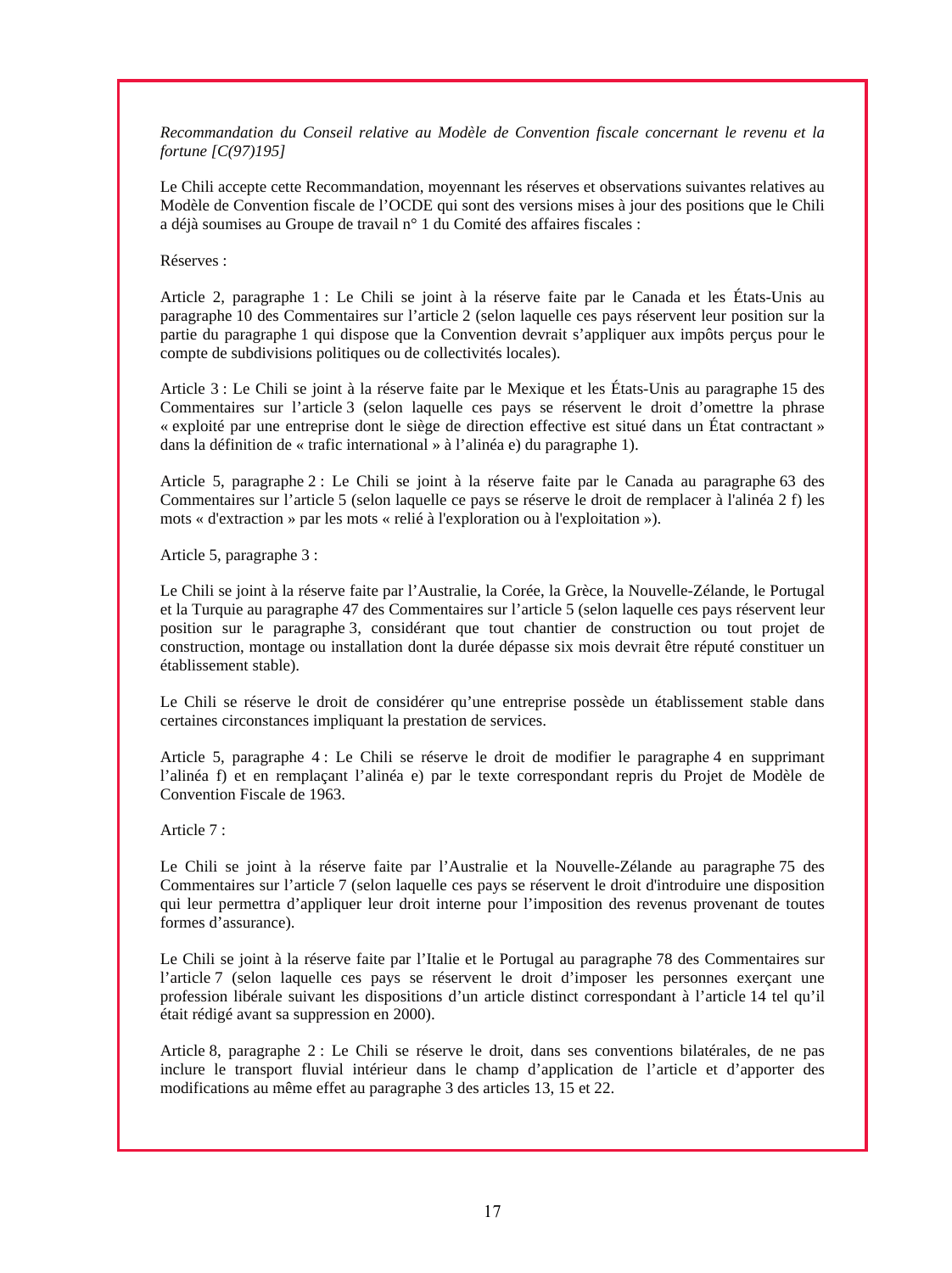Article 10: In view of its particular taxation system, Chile retains its freedom of action with regard to the provisions in the Convention relating to the rate and form of distribution of profits by companies.

Article 10, paragraph 3: Chile joins the reservation by Luxembourg in paragraph 81.2 of the Commentary on Article 10 (according to which this country reserves the right to amplify the definition of dividends in paragraph 3 so as to cover all income subjected to the taxation treatment of distributions).

Article 11, paragraph 2: Chile joins the reservation by Hungary, Mexico, Portugal, the Slovak Republic and Turkey in paragraph 38 of the Commentary on Article 11 (according to which these countries reserve their position on the rate provided for in paragraph 2).

Article 11, paragraph 3: Chile joins the reservation by Canada and Norway in paragraph 43 of the Commentary on Article 11 (according to which these countries reserve the right to delete the reference to debt-claims carrying the right to participate in the debtor's profits).

Article 12, paragraph 1: Chile joins the reservation by Australia, Japan, Korea, Mexico, New Zealand, Poland, Portugal, the Slovak Republic, Spain and Turkey in paragraph 36 of the Commentary on Article 12 (according to which these countries reserve the right to tax royalties at source).

Article 12, paragraph 2: Chile joins the reservation by Canada, the Czech Republic, Hungary, Korea and the Slovak Republic, in paragraph 40 of the Commentary on Article 12 (according to which these countries reserve the right to add the words "for the use of, or the right to use, industrial, commercial or scientific equipment" to paragraph 2).

Article 12, paragraph 3: Chile joins the reservation by Belgium, Canada, the Czech Republic, France, Mexico and the Slovak Republic in paragraph 48 of the Commentary on Article 12 (according to which these countries reserve the right, in order to fill what they consider as a gap in the Article, to add a provision defining the source of royalties by analogy with the provisions of paragraph 5 of Article 11, which deals with the same issue in the case of interest).

Article 13: Chile joins the reservation by Sweden in paragraph 39 of the Commentary on Article 13 (according to which that country reserves the right to tax gains from the alienation of shares or other corporate rights in a company that is a resident of that country).

Article 21: Chile joins the reservation by Australia, Canada, Mexico, New Zealand, Portugal and the Slovak Republic in paragraph 13 of the Commentary on Article 21 (according to which these countries reserve their position on Article 21 as they wish to maintain the right to tax income arising from sources in these countries).

Article 24, paragraph 1: Chile joins the reservation by the United Kingdom in paragraph 89 of the Commentary on Article 24 (according to which that country reserves its position on the second sentence of paragraph 1).

Article 24, paragraph 2: Chile joins the reservation by Switzerland in paragraph 90 of the Commentary on Article 24 (according to which that country reserves the right not to insert paragraph 2 in its conventions).

Article 24, paragraph 3: In view of its particular taxation system, Chile retains its freedom of action with regard to the provisions in the Convention relating to the rate and form of distribution of profits by permanent establishments.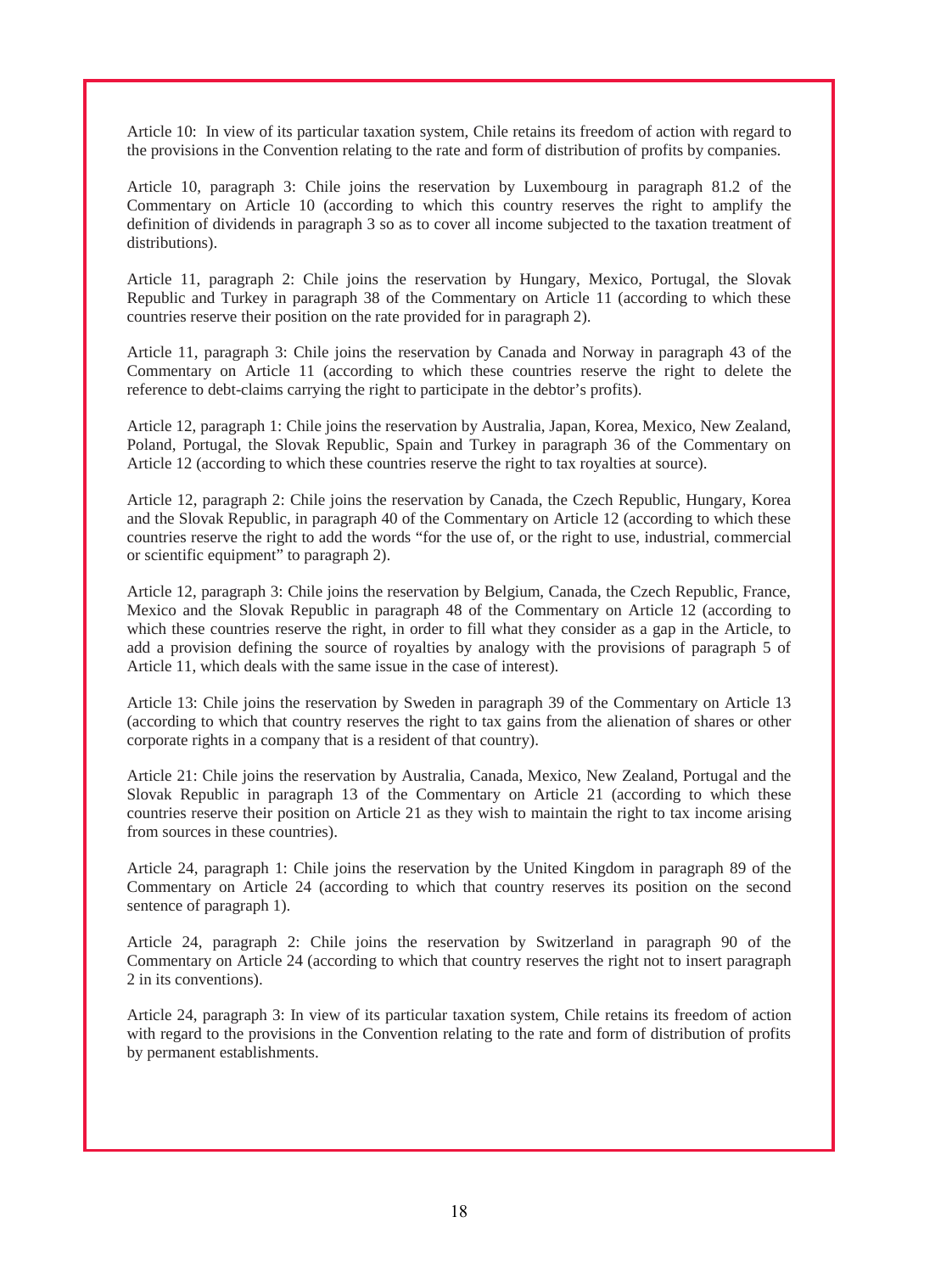Article 10 : Compte tenu de son système fiscal spécifique, le Chili conserve sa liberté d'action en ce qui concerne les dispositions de la Convention visant le taux et la forme de la distribution de bénéfices par des sociétés.

Article 10, paragraphe 3 : Le Chili se joint à la réserve faite par le Luxembourg au paragraphe 81.2 des Commentaires sur l'article 10 (selon laquelle ce pays se réserve le droit d'étendre la définition des dividendes au paragraphe 3 de façon à couvrir tous les revenus soumis au traitement fiscal des distributions).

Article 11, paragraphe 2 : Le Chili se joint à la réserve faite par la Hongrie, le Mexique, le Portugal, la République slovaque et la Turquie au paragraphe 38 des Commentaires sur l'article 11 (selon laquelle ces pays réservent leur position sur le taux prévu au paragraphe 2).

Article 11, paragraphe 3 : Le Chili se joint à la réserve faite par le Canada et la Norvège au paragraphe 43 des Commentaires sur l'article 11 (selon laquelle ces pays se réservent le droit de supprimer la référence aux dettes-créances donnant le droit de participer aux bénéfices du débiteur).

Article 12, paragraphe 1 : Le Chili se joint à la réserve faite par l'Australie, la Corée, l'Espagne, le Japon, le Mexique, la Nouvelle-Zélande, la Pologne, le Portugal, la République slovaque et la Turquie au paragraphe 36 des Commentaires sur l'article 12 (selon laquelle ces pays se réservent le droit d'imposer les redevances à la source).

Article 12, paragraphe 2 : Le Chili se joint à la réserve faite par le Canada, la Corée, la Hongrie, la République tchèque et la République slovaque au paragraphe 40 des Commentaires sur l'article 12 (selon laquelle ces pays se réservent le droit d'ajouter au paragraphe 2 les mots « pour l'usage, ou la concession de l'usage, d'un équipement industriel, commercial ou scientifique »).

Article 12, paragraphe 3 : Le Chili se joint à la réserve faite par la Belgique, le Canada, la France, le Mexique, la République tchèque et la République slovaque au paragraphe 48 des Commentaires sur l'article 12 (selon laquelle ces pays se réservent le droit, en vue de combler ce qu'ils estiment être une lacune de l'article, de proposer l'insertion d'une disposition définissant la source des redevances par analogie avec les dispositions du paragraphe 5 de l'article 11, qui traitent de la même question s'agissant des intérêts).

Article 13 : Le Chili se joint à la réserve faite par la Suède au paragraphe 39 des Commentaires sur l'article 13 (selon laquelle ce pays se réserve le droit d'imposer les gains provenant de l'aliénation d'actions ou d'autres parts sociales de sociétés résidentes de ce pays).

Article 21 : Le Chili se joint à la réserve faite par l'Australie, le Canada, le Mexique, la Nouvelle-Zélande, le Portugal et la République slovaque au paragraphe 13 des Commentaires sur l'article 21 (selon laquelle ces pays réservent leur position sur l'article 21 et souhaitent conserver le droit d'imposer les revenus qui proviennent de sources situées dans leur pays).

Article 24, paragraphe 1 : Le Chili se joint à la réserve faite par le Royaume-Uni au paragraphe 89 des Commentaires sur l'article 24 (selon laquelle ce pays réserve sa position au sujet de la deuxième phrase du paragraphe 1).

Article 24, paragraphe 2 : Le Chili se joint à la réserve faite par la Suisse au paragraphe 90 des Commentaires sur l'article 24 (selon laquelle ce pays se réserve le droit de ne pas inclure le paragraphe 2 dans ses conventions).

Article 24, paragraphe 3 : Compte tenu de son système fiscal spécifique, le Chili conserve sa liberté d'action en ce qui concerne les dispositions de la Convention visant le taux et la forme de la distribution de bénéfices par des établissements stables.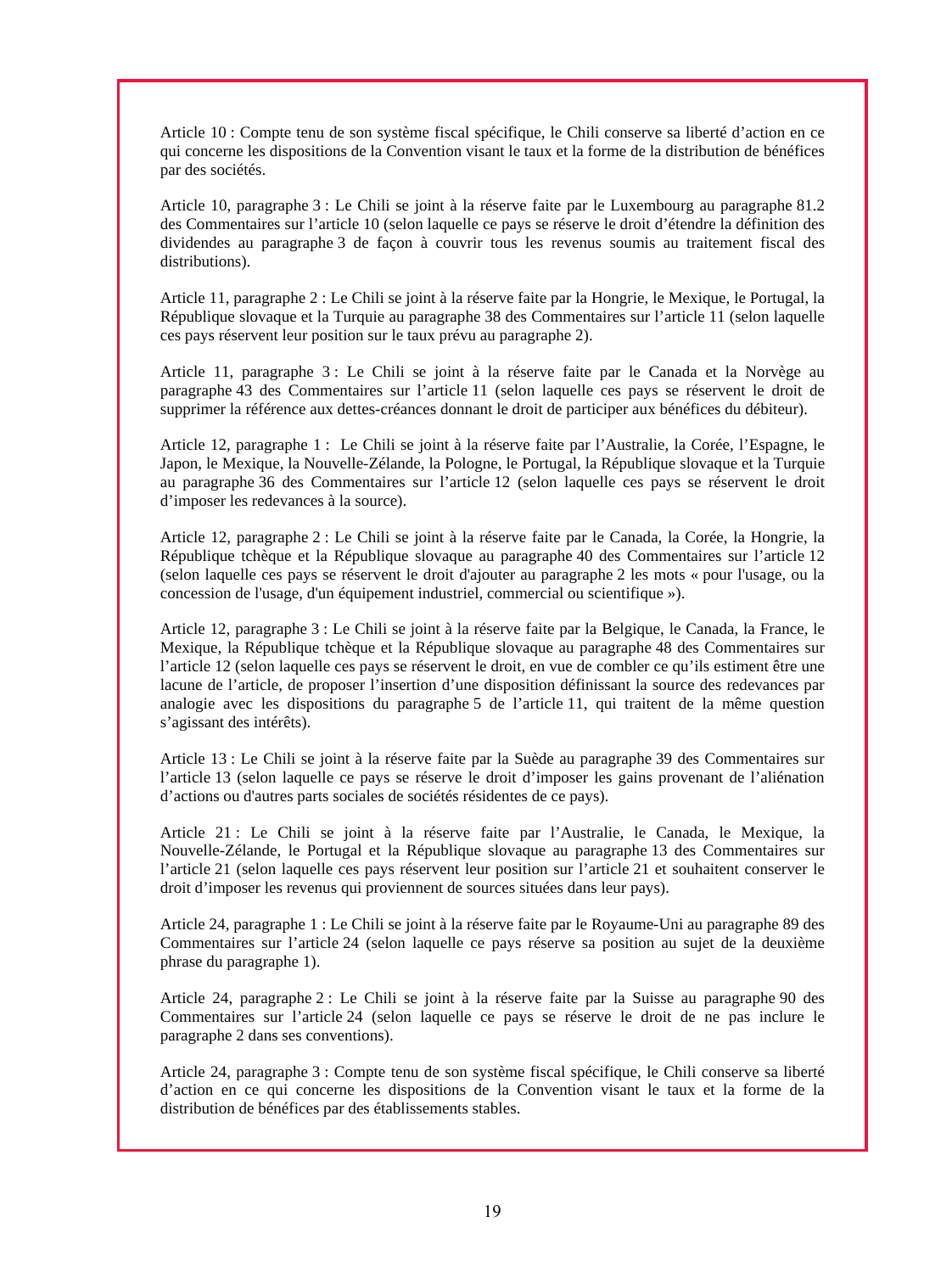Article 24, paragraph 6: Chile joins the reservation by Greece, Ireland, Luxembourg and the United Kingdom in paragraph 92 of the Commentary on Article 24 (according to which these countries reserve the right to restrict the application of the Article to the taxes covered by the Convention).

Article 25, paragraph 2: Chile joins the reservation by Greece, Italy, Mexico, Poland, Portugal, the Slovak Republic, Spain and Switzerland in paragraph 98 of the Commentary on Article 25 (according to which these countries reserve their position on the second sentence of paragraph 2. These countries consider that the implementation of reliefs and refunds following a mutual agreement ought to remain linked to time-limits prescribed by their domestic laws).

Observations:

Article 1: Chile considers that some of the solutions put forward in the report "The Application of the OECD Model Tax Convention to Partnerships" and incorporated in the Commentary can only be applied if expressly incorporated in a tax convention.

Article 5: Chile does not adhere to all the interpretations in paragraphs 42.1 to 42.10.

*Recommendation of the Council on the Use of Tax Identification Number in an International Context [C(97)29]* 

Observation: "Chile has opted for voluntary disclosure of Tax Identification Numbers by nonresidents."

*Recommendation of the Council concerning the Avoidance of Double Taxation with Respect to Taxes on Estates and Inheritances and on Gifts [C(82)64]* 

Observation: "Under Chilean law there are relatively few cases of double taxation of inheritances and gifts. As a result, this kind of Convention will rarely be required to avoid double taxation."

*Recommendation of the Council concerning Mutual Administrative Assistance in the Recovery of Tax Claims [C(80)155]* 

Observation: "Due to practical and administrative obstacles, Chile is not currently in a position to conclude bilateral treaties concerning mutual administrative assistance in recovery of tax claims."

*OECD/Council of Europe Convention on Mutual Administrative Assistance in Tax Matters* 

Observation: "Chile is considering accession to the Convention at present."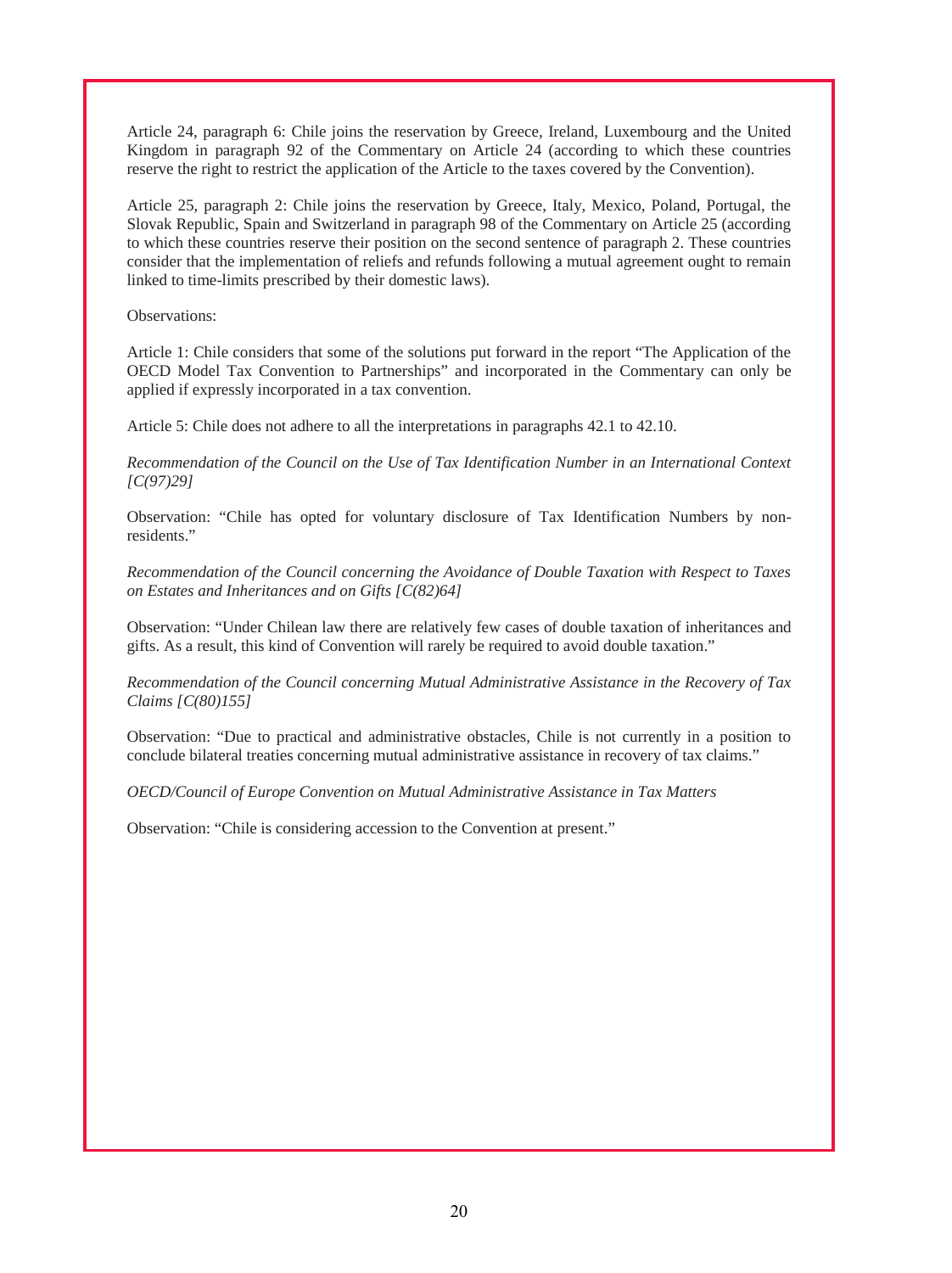Article 24, paragraphe 6 : Le Chili se joint à la réserve faite par la Grèce, l'Irlande, le Luxembourg et le Royaume-Uni au paragraphe 92 des Commentaires sur l'article 24 (selon laquelle ces pays se réservent le droit de restreindre l'application de cet article aux impôts visés par la Convention).

Article 25, paragraphe 2 : Le Chili se joint à la réserve faite par l'Espagne, l'Italie, la Grèce, le Mexique, la Pologne, le Portugal, la République slovaque et la Suisse au paragraphe 98 des Commentaires sur l'article 25 (selon laquelle ces pays réservent leur position sur la seconde phrase du paragraphe 2. Ces pays considèrent que l'exécution matérielle de dégrèvements ou de restitutions d'impôt à la suite d'une procédure amiable doit rester liée aux délais prévus par leur législation interne respective).

Observations :

Article 1 : Le Chili considère que quelques-unes des solutions proposées dans le « Rapport relatif à l'application du Modèle de Convention fiscale de l'OCDE aux sociétés de personnes » et figurant dans les Commentaires ne sont applicables qu'à condition d'être expressément intégrées dans une convention fiscale.

Article 5 : Le Chili ne souscrit pas à toutes les interprétations figurant aux paragraphes 42.1 à 42.10.

*Recommandation du Conseil sur l'utilisation des numéros d'identification fiscale dans un contexte international [C(97)29]* 

Observation : « Le Chili a opté pour la communication volontaire des numéros d'identification fiscale par les non-résidents. »

*Recommandation du Conseil concernant la suppression des doubles impositions en matière d'impôts sur les successions et les donations [C(82)64]* 

Observation : « Dans le droit chilien, les cas de double imposition des successions et des donations sont relativement peu nombreux. Par conséquent, une convention de ce type sera rarement requise pour éviter la double imposition. »

*Recommandation du Conseil concernant l'assistance administrative mutuelle en matière de recouvrement de créances fiscales [C(80)155]* 

Observation : « En raison d'obstacles pratiques et administratifs, le Chili n'est pas actuellement en mesure de conclure des conventions bilatérales portant sur l'assistance administrative mutuelle pour le recouvrement de créances fiscales. »

*Convention OCDE/Conseil de l'Europe concernant l'assistance administrative mutuelle en matière fiscale*

Observation : « Le Chili envisage à présent d'adhérer à la Convention. »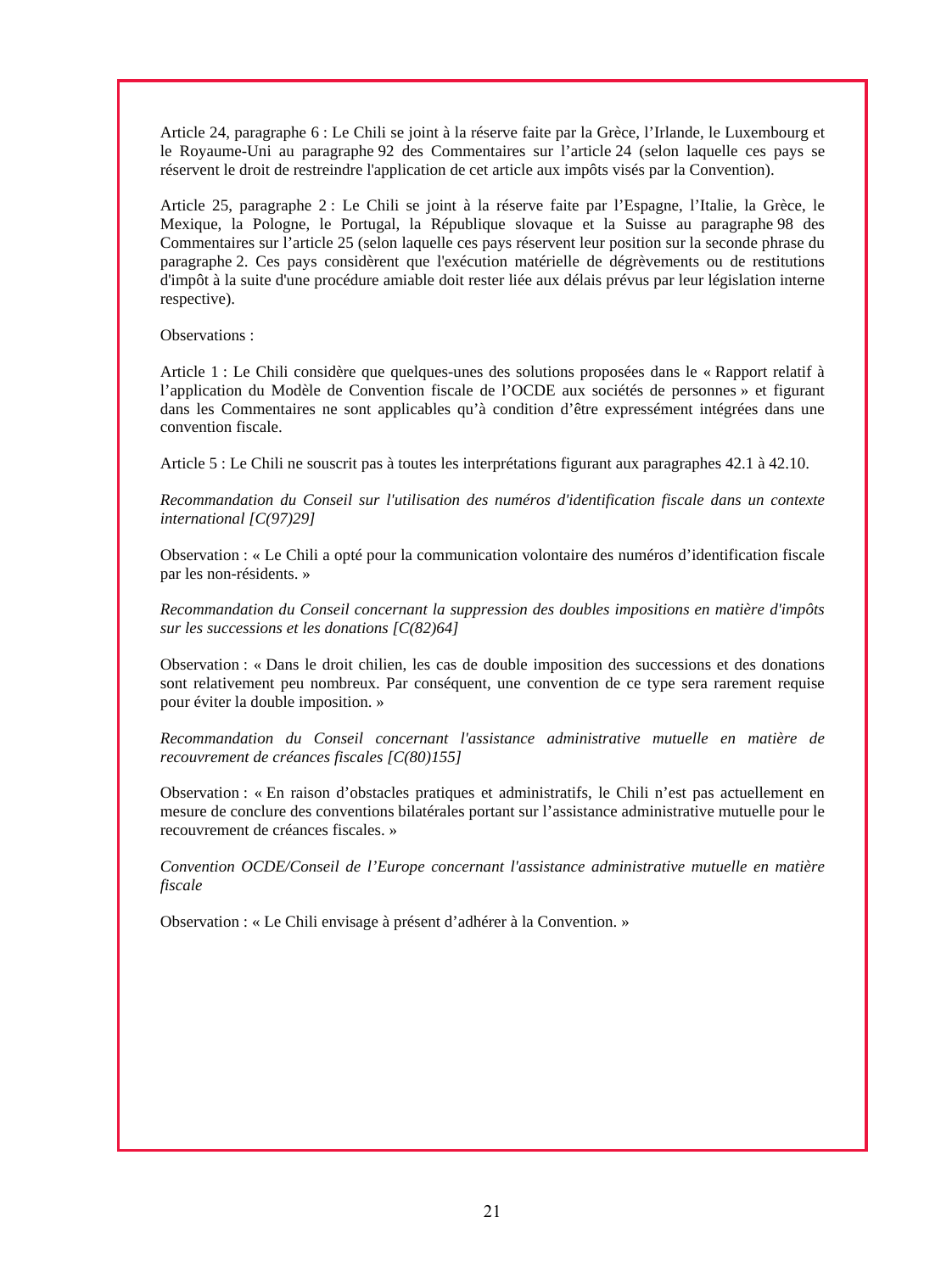*Recommendation of the Council on the Use of the OECD Model Memorandum of Understanding on Automatic Exchange of Information for Tax Purposes [C(2001)128]* 

*Recommendation of the Council on the Use of the Revised OECD Standard Magnetic Format for Automatic Exchange of Information [C(97)30]* 

*Recommendation of the Council concerning a Standard Magnetic Format for Automatic Exchange of Tax Information [C(92)50]* 

*Recommendation of the Council concerning a Standardised Form for Automatic Exchanges of Information under International Tax Agreements [C(81)39]* 

Timeframe: Chile accepts the instruments listed above with a timeframe for implementation until the end of 2012.

### **Fisheries**

*Recommendation on Guidelines for the Design and Implementation of Decommissioning Schemes in the Fishing Sector [C(2008)78]* 

Observation: "Chile relies on mechanisms other than decommissioning schemes to manage capacity in its fishing fleet. To reduce the fishing capacity of the industrial fleet, a system of Maximum Catch Limit per Shipowner, i.e. a market-based incentive involving quotas attached to fishing vessels, is in place. This system does not require capacity reductions to be made through decommissioning payments. Chile is exploring and evaluating a range of options for improving the management of artisanal fishing capacity. Decommissioning schemes are not currently being considered for this sector but, if such schemes are included in the range of policy options in the future, it will take due consideration of the principles and guidelines contained in the Council Recommendation."

#### **Information, Computer and Communications Policy**

*Recommendation of the Council on Electronic Authentication [C(2007)68]* 

Observation: "Chile's legislation envisages the electronic authentication of individuals but not of entities."

*Recommendation of the Council on Cross-border Co-operation in the Enforcement of Laws Protecting Privacy [C(2007)67]* 

*Recommendation of the Council concerning Guidelines Governing the Protection of Privacy and Transborder Flows of Personal Data [C(80)58]* 

*Declaration on Consumer Protection in the Context of Electronic Commerce [C(98)177, Annex 2] Declaration on the Protection of Privacy on Global Networks[C(98)177, Annex 1] Declaration on Transborder Data Flows [C(85)139]* 

Observation: "Legislation on privacy enforcement is pending before Congress."

Timeframe: Chile accepts the instruments listed above with a timeframe for implementation until the end of 2011.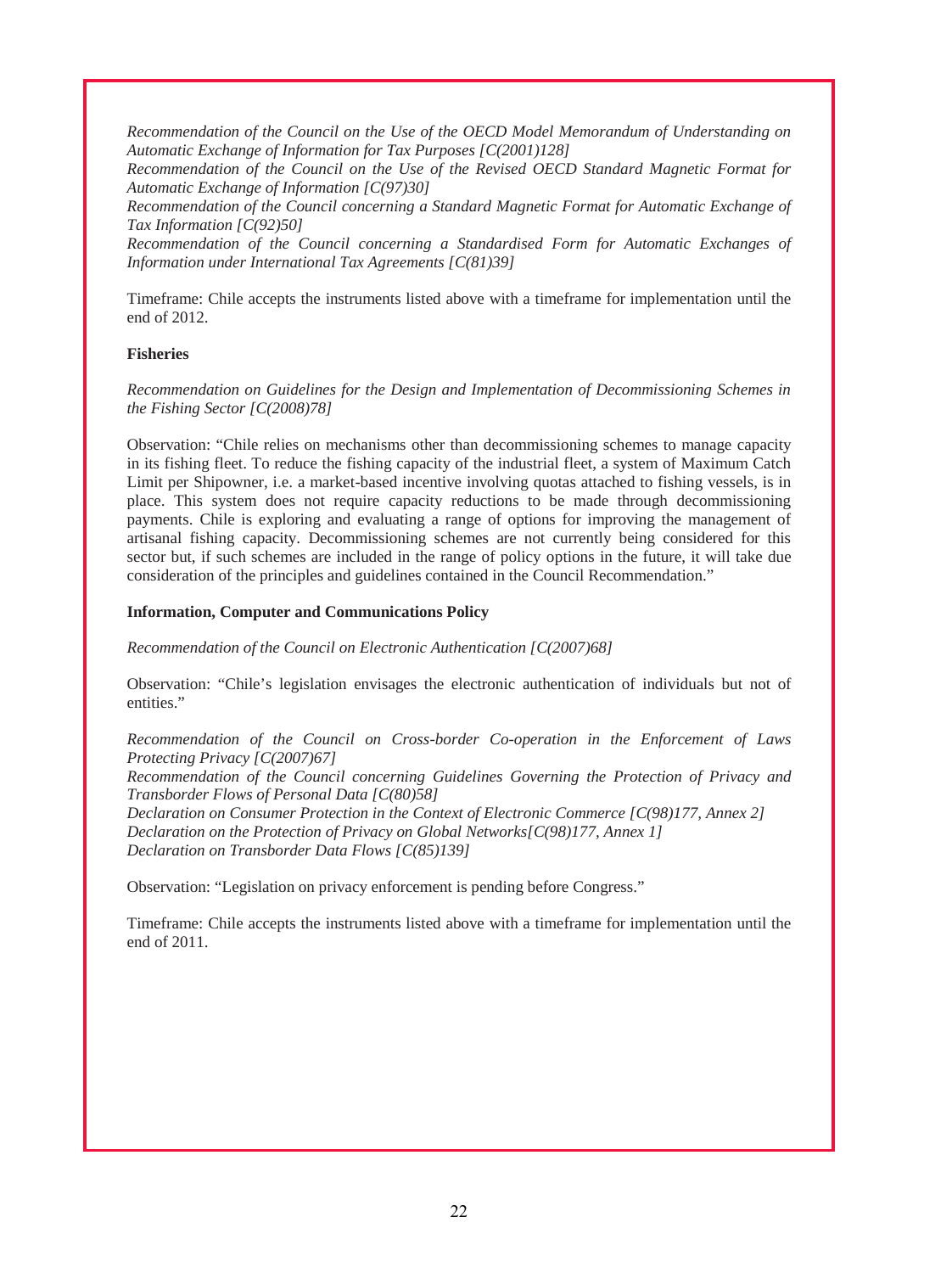*Recommandation du Conseil sur l'utilisation du modèle de mémorandum d'accord de l'OCDE sur l'échange automatique de renseignements à des fins fiscales [C(2001)28]* 

*Recommandation du Conseil sur l'utilisation du format magnétique normalisé révisé de l'OCDE destiné aux échanges automatiques de renseignements [C(97)30]* 

*Recommandation du Conseil concernant un format magnétique normalisé destiné aux échanges automatiques de renseignements fiscaux [C(92)50]* 

*Recommandation du Conseil concernant un formulaire normalisé destiné aux échanges automatiques de renseignements dans le cadre de conventions fiscales internationales [C(81)39]* 

Calendrier : Le Chili accepte les instruments ci-dessus avec un délai pour leur mise en œuvre jusqu'à fin 2012.

### **Pêcheries**

*Recommandation du Conseil sur la conception et la mise en œuvre des programmes de sortie de flotte dans le secteur de la pêche [C(2008)78]* 

Observation : « Le Chili s'appuie sur d'autres mécanismes que les programmes de sortie pour gérer les capacités de sa flotte. Pour réduire la capacité de pêche de sa flotte industrielle, il a mis en place un système de plafonnement des captures par armateur, c'est-à-dire des incitations économiques basées sur des contingents par navire. Ce système ne prévoit pas de réduire les capacités en recourant à des aides financières à la sortie de flotte. Le Chili étudie une série d'options destinées à améliorer la gestion de la capacité de pêche artisanale. Il n'envisage pas, à l'heure actuelle, d'introduire des programmes de sortie dans ce secteur mais, si cela devait être le cas à l'avenir, il tiendra dûment compte des principes et lignes directrices contenus dans la Recommandation du Conseil. »

#### **Politique de l'information, de l'informatique et des communications**

*Recommandation du Conseil sur l'authentification électronique [C(2007)68]* 

Observation : « La législation chilienne envisage l'authentification électronique des particuliers, mais pas des personnes morales. »

*Recommandation du Conseil sur la coopération transfrontière dans l'application des législations protégeant la vie privée [C(2007)67]* 

*Recommandation du Conseil concernant les lignes directrices régissant la protection de la vie privée et les flux transfrontières de données de caractère personnel [C(80)58]* 

*Déclaration relative à la protection des consommateurs dans le contexte du commerce électronique [C(98)177, Annexe 2]* 

*Déclaration relative à la protection de la vie privée sur les réseaux mondiaux [C(98)177, Annexe 1] Déclaration sur les flux transfrontières de données [C(85)139]* 

Observation : « Un projet de loi sur l'application des législations protégeant la vie privée est actuellement examiné par le Congrès. »

Calendrier : Le Chili accepte les instruments ci-dessus avec un délai pour leur mise en œuvre jusqu'à fin 2011.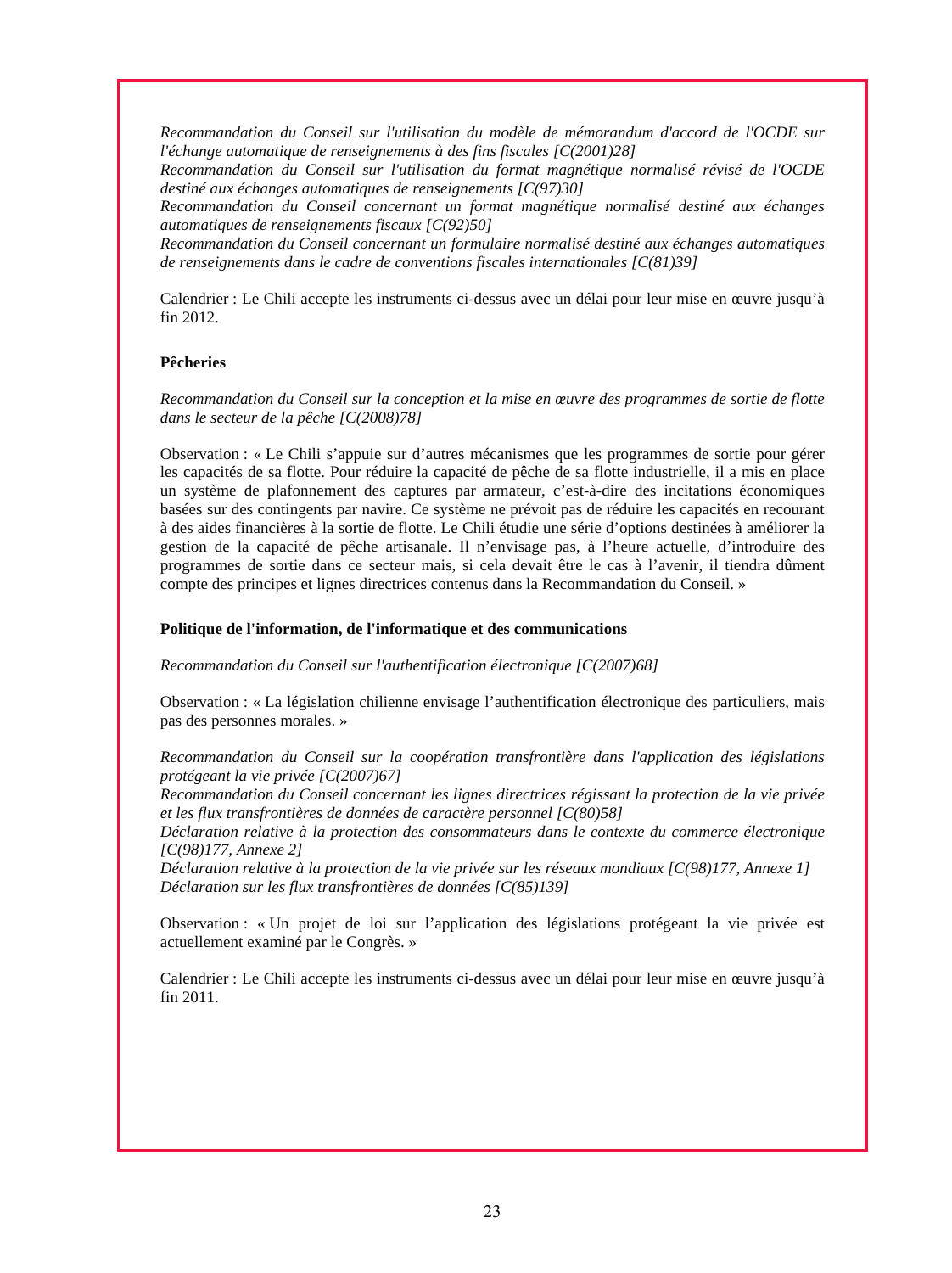*Recommendation of the Council concerning Guidelines for Cryptography Policy [C(97)62]* 

Observation: "According to Chilean law, the use of cryptography guarantees the identity of the issuer and does not permit repudiation of a document's integrity or authorship; however, a party in a court case can object to a document even if it has been signed using cryptography applied to an advanced electronic signature. In that event, the burden of proof rests with the party questioning its integrity and authorship."

*Declaration on Authentication for Electronic Commerce [C(98)177, Annex 3]* 

Observation: "Under the UNCITRAL model, a message produces effects as of its reception while Chile's *Código de Comercio* (1865) (Commerce Code), which is based on the theory of formation of consent in a contract, considers that this occurs as from the moment a message is sent."

*Recommendation of the Council on the Protection of Critical Information Infrastructures [C(2008)35]* 

*Recommendation of the Council on Broadband Development [C(2003)259] Recommendation of the Council concerning Guidelines for the Security of Information Systems and Networks-Towards a Culture of Security [C(2002)131]* 

Timeframe: Chile accepts the instruments listed above with a timeframe for implementation until the end of 2011.

#### **Insurance and Private Pensions**

*Recommendation of the Council concerning a Common Classification of the Classes of Insurance Recognised by the Supervisory Authorities of the Member Countries [C(83)178]* 

Observation: "Chile's insurance law does not include all the classes of insurance listed in the OECD Recommendation."

*Recommendation of the Council on Guidelines on Pension Fund Asset Management [C(2006)7] Recommendation of the Council on Guidelines for Insurers' Governance [C(2005)45] Recommendation of the Council on Assessment of Reinsurance Companies [C(98)40]* 

Timeframe: Chile accepts the instruments listed above with a timeframe for implementation until the end of 2010.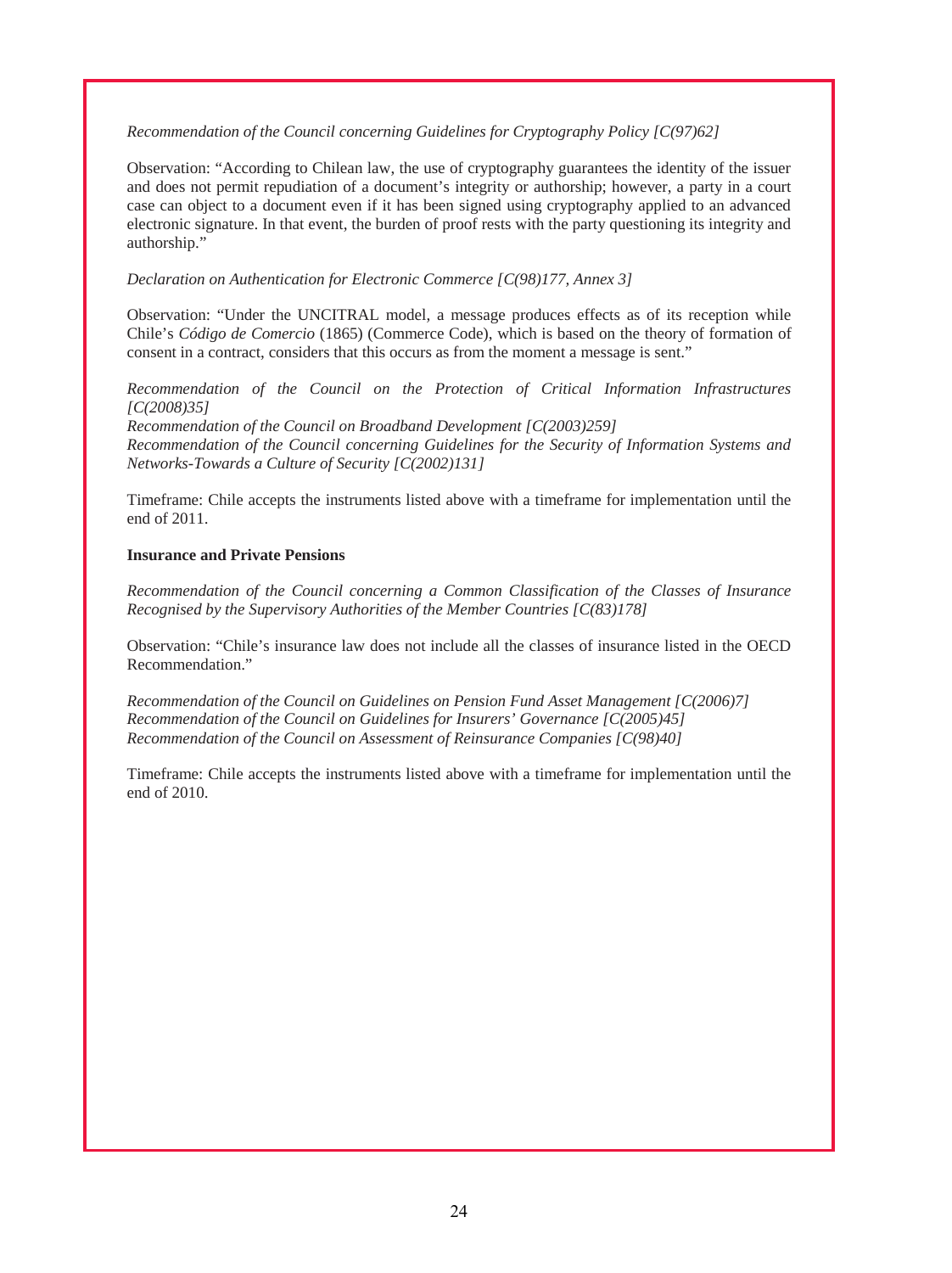*Recommandation du Conseil relative aux lignes directrices régissant la politique de cryptographie [C(97)62]* 

Observation : « Selon le droit chilien, l'utilisation de la cryptographie garantit l'identité de l'émetteur et empêche de contester l'intégrité d'un document ou l'identité de son auteur ; toutefois, une partie à un procès en justice peut contester un document même s'il a été signé par un mécanisme cryptographique appliqué à une signature électronique complexe. Dans ce cas, la charge de la preuve incombe à la partie qui remet en cause l'intégrité du document et l'identité de son auteur. »

*Déclaration sur l'authentification pour le commerce électronique [C(98)177, Annexe 3]* 

Observation : « Selon le modèle de la CNUDCI, un message prend effet à sa réception, alors que le *Código de Comercio* (1865) (Code de commerce) du Chili, basé sur la théorie de la formation du consentement dans un contrat, considère que cette prise d'effet intervient à partir du moment où un message est envoyé. »

*Recommandation du Conseil sur la protection des infrastructures d'information critiques [C(2008)35]* 

*Recommandation du Conseil concernant le développement du haut débit [C(2003)259] Recommandation du Conseil concernant les Lignes directrices régissant la sécurité des systèmes et réseaux d'information : vers une culture de la sécurité [C(2002)131]* 

Calendrier : Le Chili accepte les instruments ci-dessus avec un délai pour leur mise en œuvre jusqu'à fin 2011.

#### **Assurance et pensions privées**

*Recommandation du Conseil concernant une classification commune des branches d'assurances reconnues par les autorités de contrôle des assurances des pays Membres [C(83)178]* 

Observation : « Le droit des assurances du Chili ne comprend pas toutes les branches d'assurances énumérées dans la Recommandation de l'OCDE. »

*Recommandation du Conseil sur les lignes directrices sur la gestion des actifs des fonds de pension [C(2006)7]* 

*Recommandation du Conseil relative aux Lignes directrices sur la gouvernance des assureurs [C(2005)45]* 

*Recommandation du Conseil sur l'évaluation des sociétés de réassurance [C(98)40]* 

Calendrier : Le Chili accepte les instruments ci-dessus avec un délai pour leur mise en œuvre jusqu'à fin 2010.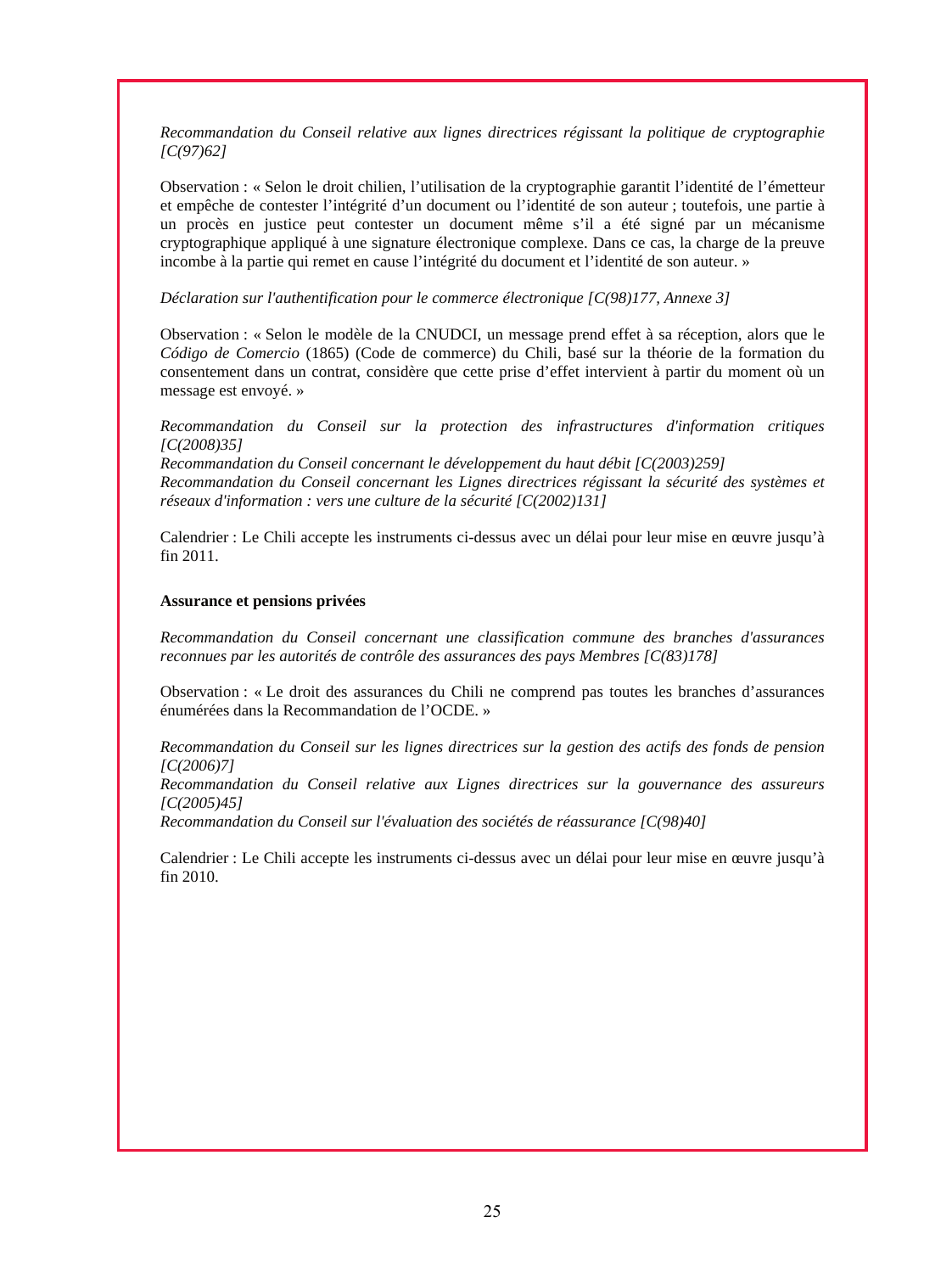#### **Investment and Multinational Enterprises**

*Decision of the Council adopting Code of Liberalisation of Capital Movements [C(61)96] Decision of the Council adopting Code of Liberalisation of Current Invisible Operations [C(61)95]* 

The Republic of Chile proposes to lodge reservations to the Code of Liberalisation of Capital Movements and the Code of Liberalisation of Current Invisible Operations in accordance with Article 2(b) of the Codes. The lists of reservations are set out in Annexes 2 and 3 to the present Statement.

The Republic of Chile makes a Declaration on Foreign Exchange Transactions under the Central Bank's Jurisdiction and the Codes of Liberalisation, the text of which is set out in Annex 4 to the present Statement.

The Republic of Chile makes the following commitments with regard to its position under the Codes of Liberalisation:

Regarding preferential treatment granted to countries with which Chile has signed international agreements in the area of insurance relating to goods in international trade and related brokerage services, Chile commits to extend to all OECD Members any preferential treatment granted to an OECD Member;

Regarding the Chilean rule enabling reciprocal liberalisation in the areas of radio broadcasting and registration of foreign-owned fishing vessels, Chile commits to extend to all OECD Members any liberalisation measures that would benefit an OECD Member;

Regarding Chilean reciprocity provisions in the area of maritime transport, according to which authorities may withdraw liberalisation benefits from a trading partner that has closed its market, Chile is satisfied by the protection offered to OECD Members by the standstill and other provisions of the Codes of Liberalisation and commits not to apply reciprocity to OECD Members. Should an OECD Member erect new barriers on Chilean maritime transport of cargo, Chile would bring the matter to the Investment Committee and seek redress.

#### *Third Revised Decision of the Council on National Treatment [C(91)147 as amended]*

In accordance with the Third Revised Decision of the Council on National Treatment  $[C(91)147]$  as amended], the Republic of Chile proposes to lodge certain exceptions to national treatment. The proposed list of exceptions is set out in Annex 5 to the Final Statement.

*Recommendation of the Council concerning the Conclusion of Bilateral Agreements for the Co-production of Films [C(64)124]* 

Observation: "Chile's practice has been to:

- include in agreements a share in co-productions that can be as low as 20%, rather than the 30% suggested in the Recommendation;
- require that technical and artistical participation be proportional to financial contributions for a co-production to receive the benefits established under agreements;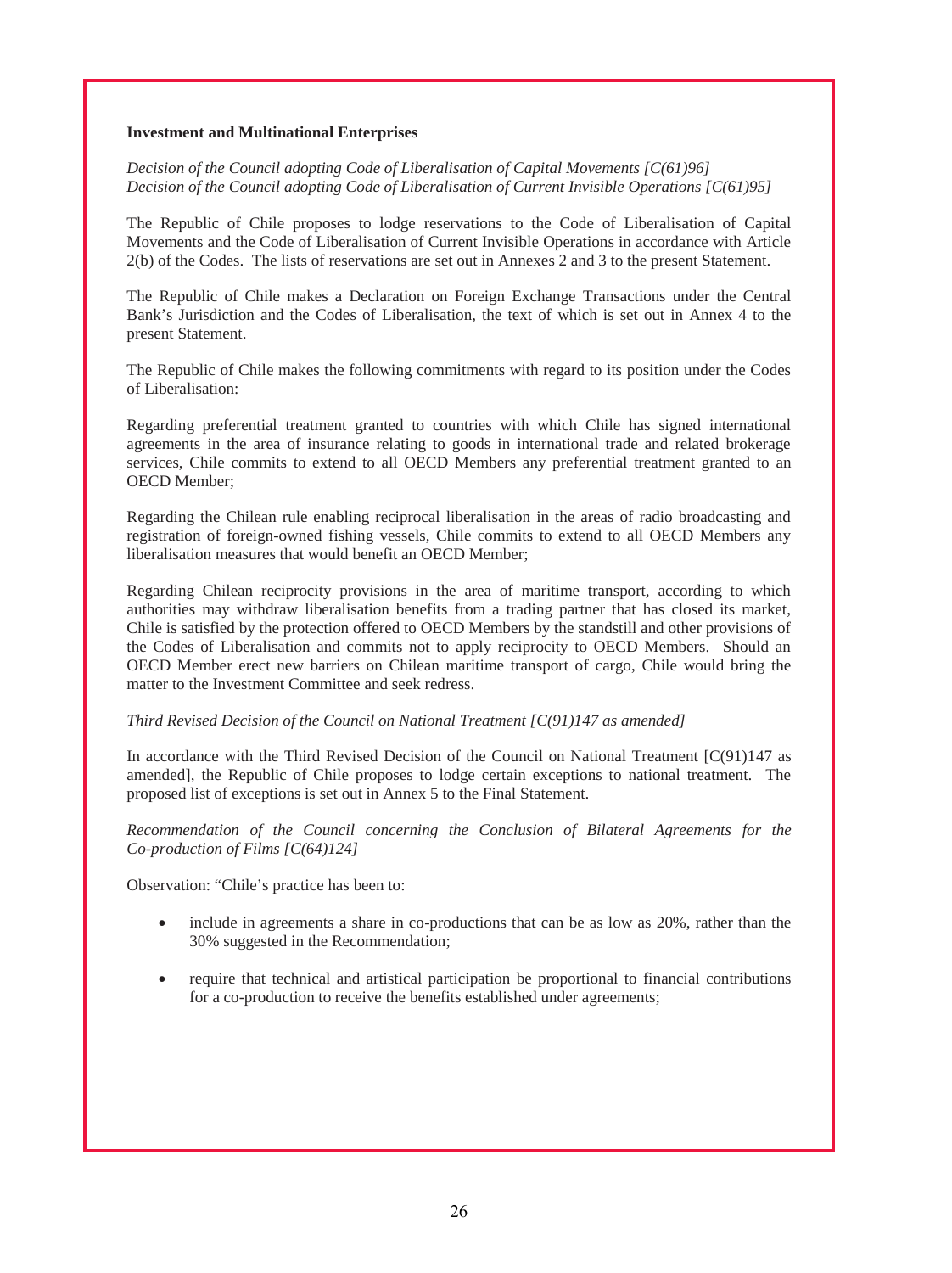#### **Investissement et entreprises multinationales**

*Décision du Conseil adoptant le Code de la libération des mouvements de capitaux [C(61)96] Décision du Conseil adoptant le Code de la libération des opérations invisibles courantes [C(61)95]* 

La République du Chili propose de formuler des réserves au regard du Code de libération des mouvements de capitaux et du Code de libération des opérations invisibles courantes, conformément à l'article 2(b) de ces Codes. Les listes de ces réserves figurent aux Annexes 2 et 3 de la présente Déclaration.

La République du Chili fait une Déclaration sur les transactions en monnaies étrangères entrant dans les attributions de la Banque centrale et dans le cadre des Codes de libération, dont le texte figure à l'Annexe 4 de la présente Déclaration.

La République du Chili prend les engagements suivants concernant sa position au regard des Codes de libération :

S'agissant du traitement préférentiel accordé aux pays avec lesquels le Chili a conclu des accords internationaux dans le domaine de l'assurance des marchandises faisant l'objet d'échanges internationaux et des services de courtage correspondants, le Chili s'engage à étendre à tous les membres de l'OCDE tout traitement préférentiel accordé à un membre de l'OCDE en particulier.

S'agissant de la règle chilienne permettant la libéralisation réciproque dans les domaines de la radiodiffusion et de l'enregistrement des navires de pêche étrangers, le Chili s'engage à étendre à tous les membres de l'OCDE toute mesure de libéralisation susceptible de bénéficier à un membre de l'OCDE en particulier.

S'agissant des dispositions relatives à la réciprocité dans le domaine du transport maritime, qui autorisent les autorités chiliennes à supprimer les bénéfices de la libéralisation pour tout partenaire commercial ayant fermé son marché, le Chili est satisfait par la protection offerte aux membres de l'OCDE par les dispositions relatives au statu quo et autres des Codes de libération et s'engage à ne pas appliquer de mesures de réciprocité aux membres de l'OCDE. Si un membre de l'OCDE érige des obstacles au transport maritime de marchandises par des navires chiliens, le Chili soumettra l'affaire au Comité de l'investissement et cherchera à obtenir réparation.

*Troisième Décision Révisée du Conseil relative au traitement national [C(91)147 telle qu'amendée]*

Conformément à la Troisième Décision Révisée du Conseil relative au traitement national [C(91)147 telle qu'amendée], la République du Chili propose de formuler certaines exceptions au traitement national. La liste d'exceptions proposées figure à l'Annexe 5 de la Déclaration finale.

*Recommandation du Conseil concernant la conclusion d'accords bilatéraux de co-production cinématographique [C(64)124]* 

Observation : « Les pratiques du Chili dans ce domaine sont les suivantes :

- la participation d'un co-producteur à la réalisation d'un film peut être de seulement 20 % du coût du film, et non 30 % comme le suggère la Recommandation ;
- pour bénéficier des avantages des accords, la participation technique et artistique doit être proportionnelle aux moyens financiers consacrés à la coproduction d'un film ;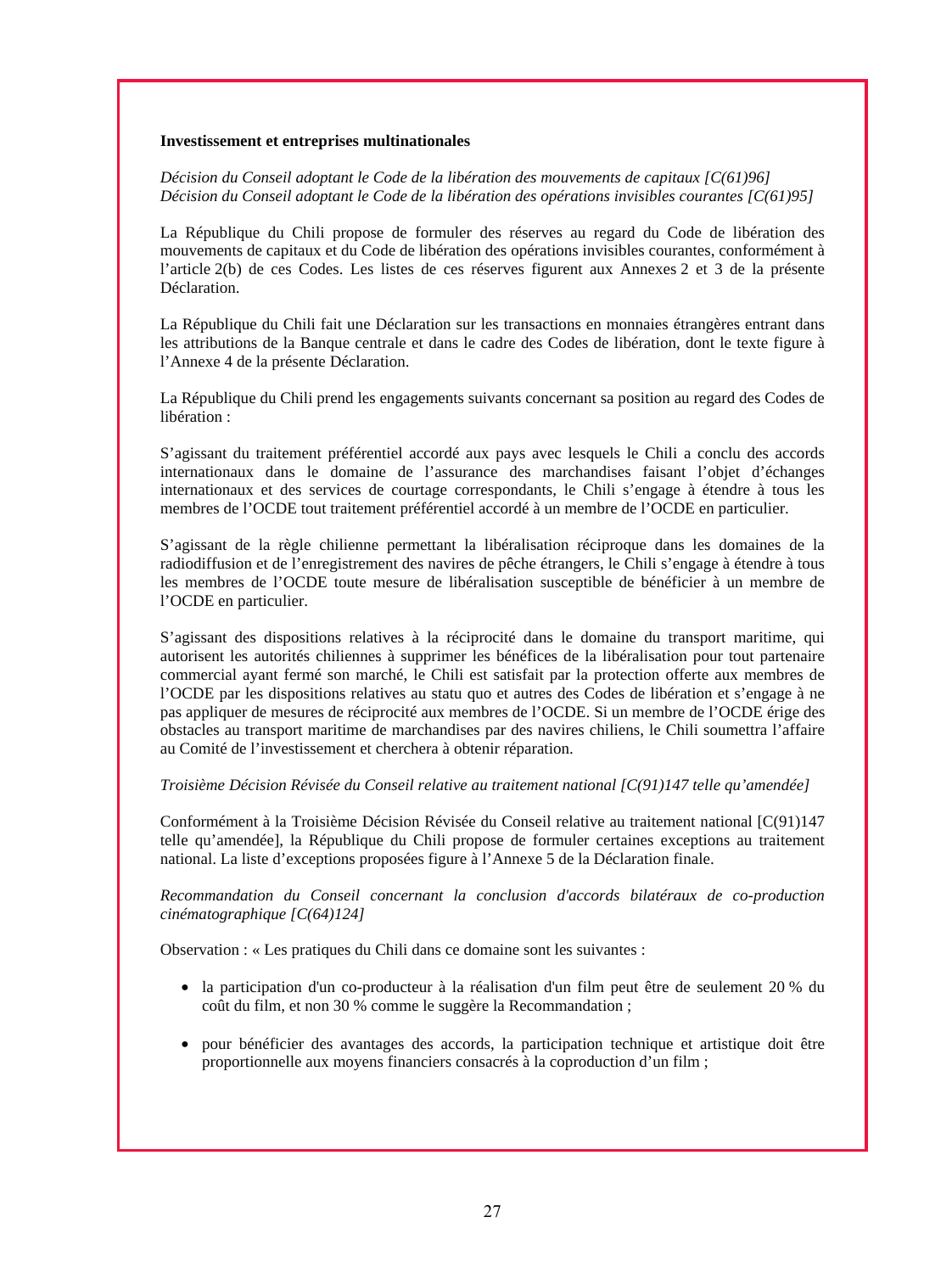- x exclude from the benefits of agreements third parties that are not signatories to the agreements;
- x ensure that co-produced films refer to projects that have yet to be developed, including documentaries, and other types of audiovisual productions which, although using preexisting film material, fulfil this condition."

*Recommendation of the Council on the OECD Benchmark Definition of Foreign Direct Investment [C(2008)76]*

Timeframe: Chile accepts the instrument listed above with a timeframe for implementation until the end of 2011.

#### **Maritime Transport**

*Recommendation of the Council concerning Common Principles of Shipping Policy for Member Countries [C(87)11]* 

#### Observations:

"Principles 6 and 8: Chilean legislation allows to apply measures when Chilean shipping companies are totally or partially excluded from certain cargo or directions of traffic between two countries or, when as a result of cargo reservations established by two foreign countries or by bilateral agreements, Chilean shipping companies are excluded from traffic between both foreign countries, either totally or partially, or regarding certain cargo or direction of traffic."

"Principle 7: Maritime freights between Chile and Brazil are reserved under the Chile-Brazil International Maritime Freight Transportation Agreement of 1974."

"Principle 14: Every Chilean or foreign vessel sailing in Chilean inland waters, in the Magellan Strait, or manoeuvering in a Chilean port or surrounding area, shall use Chilean pilots (*servicios de practicaje y pilotaje)*. For towage or other manoeuvres in Chilean ports, only towboats flying the Chilean flag may be used. Foreigners may provide this service establishing an office and having their main activity in Chile. Work of stowage and dockage performed by natural persons is reserved to Chileans who are duly accredited by the corresponding authority to carry out such work and have an office established in Chile."

"Principle 15: Multimodal operators that provide services from Chile must be Chilean natural or juridical persons in order to be referred to as "multimodal operators" in Chile."

"Annex II: Chilean shipping companies may participate in freight shipping conferences, pooling agreements and consortiums that regulate and rationalize services, in accordance with the practices and usage of international maritime transport. The Ministry of Transport shall ensure that no Chilean shipping company is prevented from gaining access to the regular lines that may be established, understanding these as the ones that in response to market requirements provide regularity, efficiency and safety in foreign maritime transport or cabotage."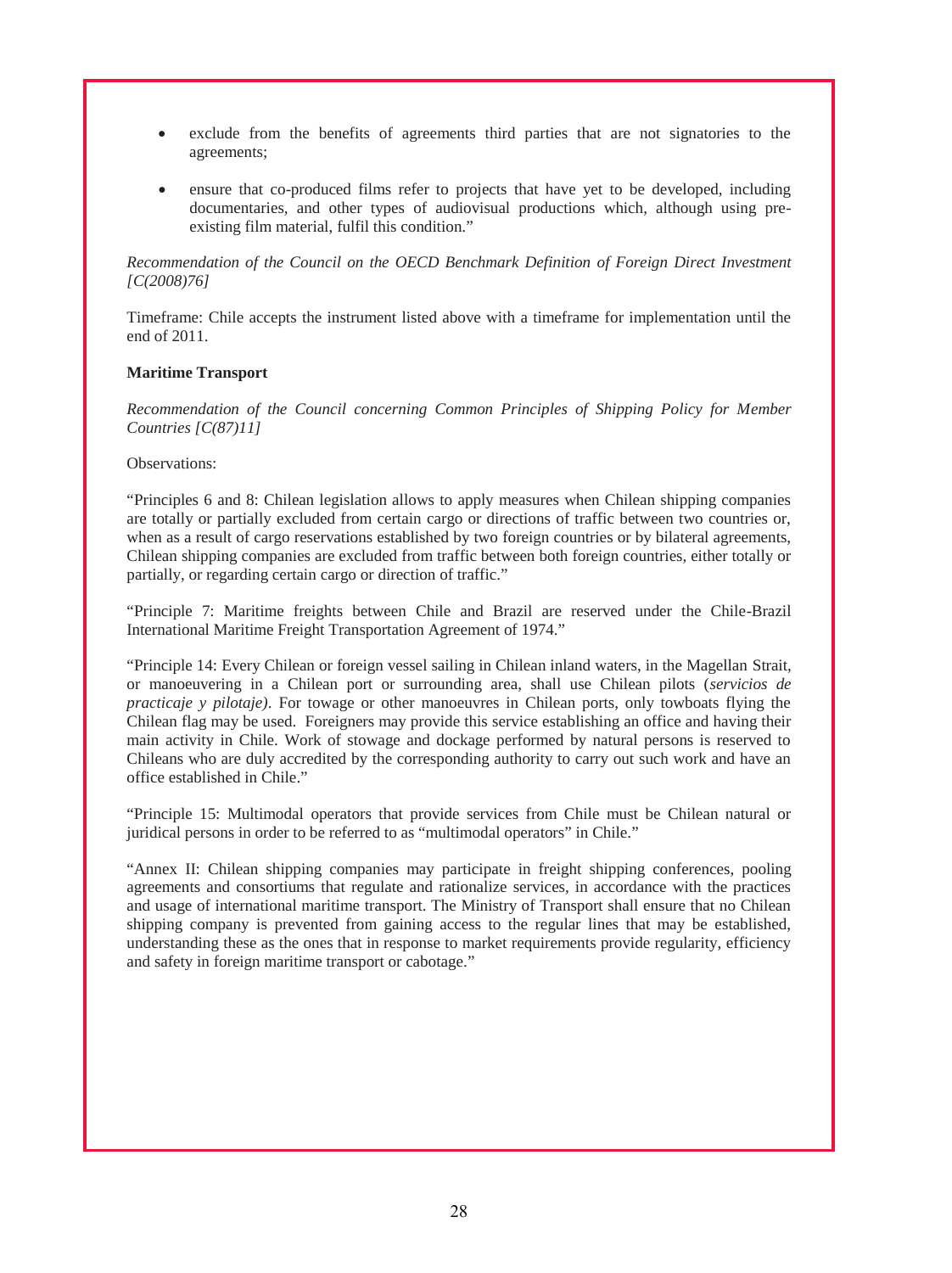- les tiers qui ne sont pas signataires sont exclus du bénéfice des accords ;
- les films coproduits doivent faire référence à des projets qui ne sont pas encore développés, notamment des documentaires, et à d'autres types de productions audiovisuelles qui, bien qu'utilisant du contenu préexistant, remplissent cette condition. »

*Recommandation du Conseil sur la définition de référence de l'OCDE des investissements directs internationaux [C(2008)76)]*

Calendrier : Le Chili accepte l'instrument ci-dessus avec un délai pour sa mise en œuvre jusqu'à fin 2011.

#### **Transport maritime**

*Recommandation du Conseil sur les Principes communs de politique maritime à l'intention des pays Membres [C(87)11]* 

Observations :

« Principes 6 et 8 : La législation chilienne autorise l'application de mesures lorsque des compagnies maritimes chiliennes se trouvent partiellement ou totalement exclues du transport de certaines cargaisons ou de certaines dessertes entre deux pays ou lorsque, du fait d'accords de réservation de cargaisons conclus par deux pays étrangers ou d'accords bilatéraux, des compagnies maritimes chiliennes se trouvent partiellement ou totalement exclues des transports maritimes entre ces deux pays étrangers ou pour certaines cargaisons ou certaines dessertes ».

« Principe 7 : frets maritimes entre le Chili et le Brésil réservés en vertu de l'Accord sur le transport international de frets maritimes entre le Chili et le Brésil de 1974 ».

« Principe 14 : Tous les navires, chiliens ou étrangers, naviguant dans les eaux intérieures chiliennes, dans le détroit de Magellan ou manœuvrant dans des ports ou des zones portuaires du Chili doivent recourir aux services de pilotes chiliens (*servicios de practicaje y pilotaje)*. Pour le remorquage ou les autres manœuvres à assurer dans les ports chiliens, seuls les remorqueurs battant pavillon chilien peuvent être utilisés. Des sociétés étrangères peuvent assurer ce service à condition d'ouvrir un bureau et d'exercer leur activité principale au Chili. Les tâches d'arrimage et d'accostage sont réservés aux chiliens dûment habilités par l'autorité compétente à assurer ces tâches et disposant d'un bureau enregistré au Chili ».

« Principe 15 : Les opérateurs de transport multimodal assurant des services à partir du Chili doivent êtres dotés de la personnalité physique ou morale chilienne pour pouvoir être considérés comme des « opérateurs multimodaux » au Chili ».

« Annexe II : Les compagnies maritimes chiliennes peuvent participer aux conférences de transport maritime de fret, aux accords de pool et aux consortiums qui régulent et rationalisent les services, conformément aux pratiques et aux usages du transport maritime international. Le ministère des Transports veillera à ce qu'aucune compagnie maritime chilienne ne soit empêchée d'assurer la desserte des lignes régulières qui pourraient être ouvertes, étant entendu que ces lignes répondent aux besoins du marché en termes de régularité, d'efficience, et de sûreté des transports maritimes internationaux ou de cabotage ».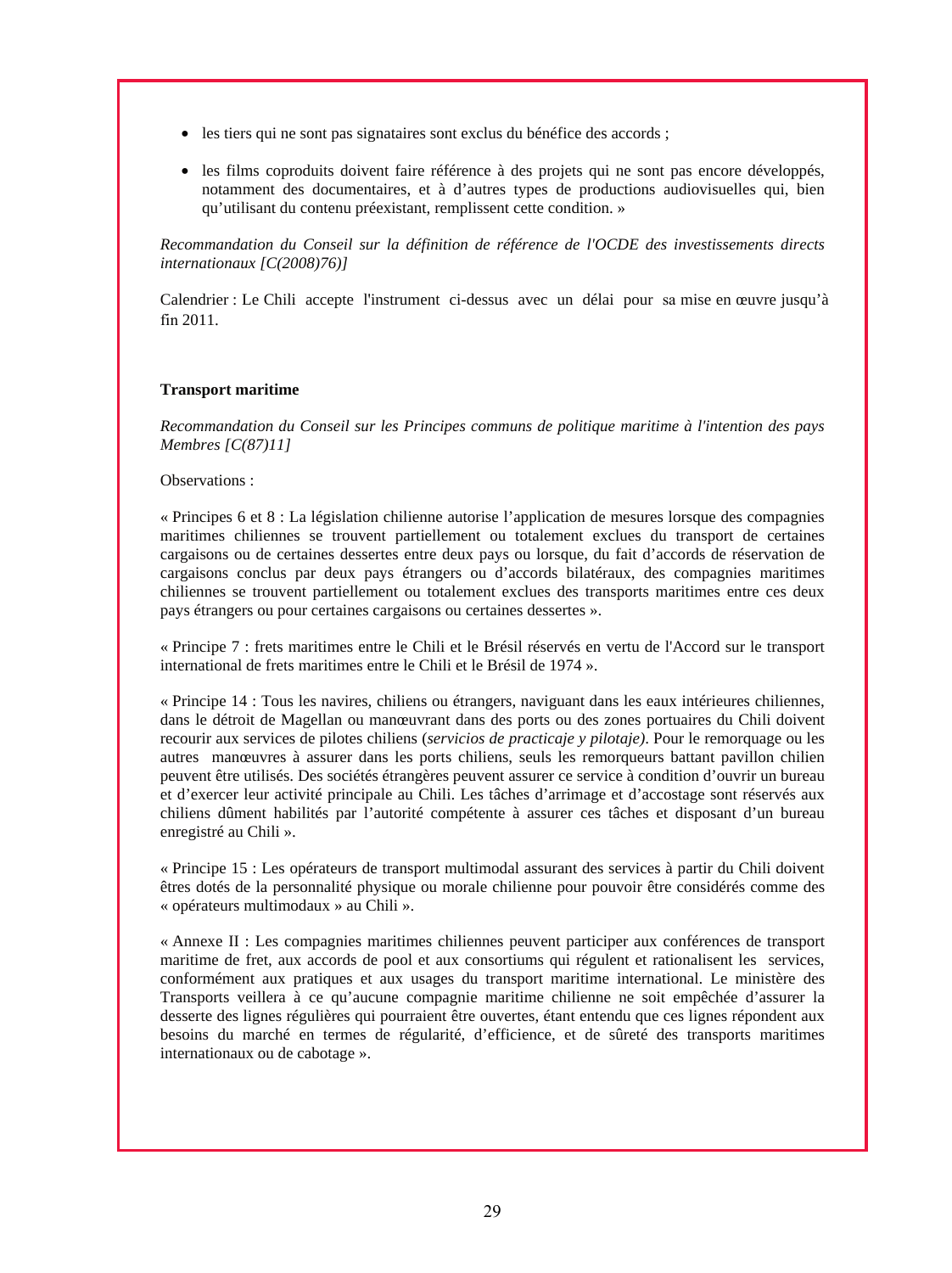#### **Scientific and Technological Policy**

*Recommendation of the Council on Human Biobanks and Genetic Research Databases [C(2009)119]* 

Observation: "Chile will take into account the applicability of the principles and best practices contained in this Recommendation when new human biobanks or genetic research databases may be established.

While tissue, bones, ovum, semen or fertilization in vitro banks lack specifically designed operation norms or standards, Chile notes that it has legal and technical norms and programs in place, which provide a regulatory framework to those kinds of activities.

Chile observes that the OECD Recommendation may not be fully applicable to those HBGRDs established principally for non-research purposes or to its blood and transfusion biobanks."

*Recommendation of the Council on Quality Assurance in Molecular Genetic Testing [C(2007)48]* 

Observation: "The accreditation of molecular genetics laboratories is voluntary."

*Recommendation of the Council concerning Access to Research Data from Public Funding [C(2006)184]* 

*Declaration on Access to Research Data from Public Funding [C(2004)31/REV1]* 

Observation: "Chile does not have policies or procedures regarding access to research data from public funding as envisaged by this Recommendation. Chile is carrying out an institutional, legal and technical study in order to draw up a strategic plan that would help Chile move towards compliance with the terms of this instrument."

Timeframe: Chile accepts the instruments listed above with a timeframe for implementation until the end of 2013.

#### *Recommendation of the Council on the Licensing of Genetic Inventions [C(2005)149/REV1]*

Observation: "Chile shares the objectives of this Recommendation but notes that the government will not intervene in licensing agreements between private parties that are the object of this Recommendation.

Regarding scientific research on human beings and their genomes, it further notes that Chilean law establishes that certain products defined as "genetic inventions", such as DNA or isolated genes, are not protected by industrial property rights.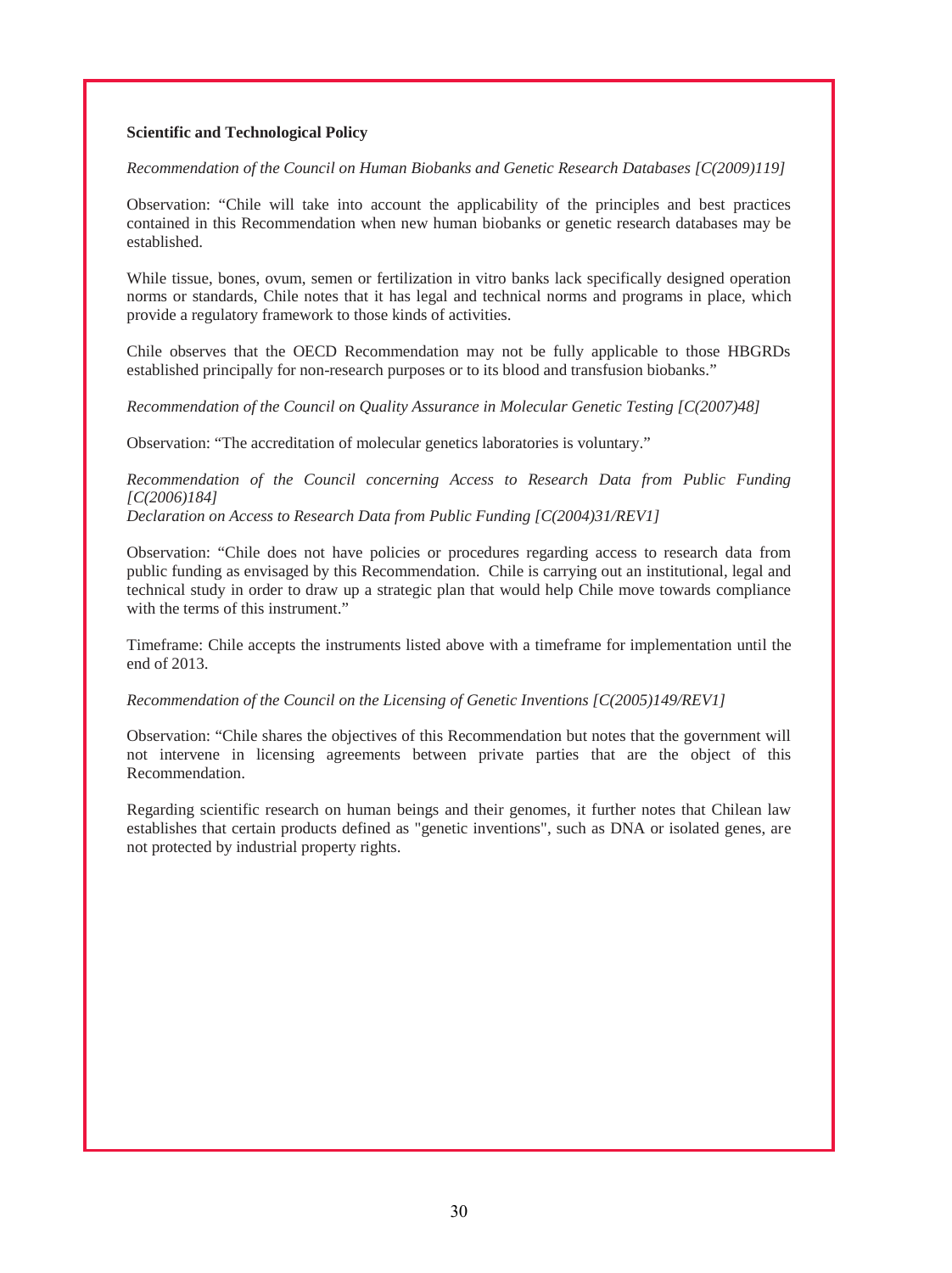#### **Politique scientifique et technologique**

*Recommandation du Conseil sur les biobanques et bases de données de recherche en génétique humaine [C(2009)119]* 

Observation : « Le Chili tiendra compte de l'applicabilité des principes et des pratiques optimales décrites dans cette Recommandation lors de l'établissement de nouvelles biobanques ou bases de données pour la recherche en génétique humaine.

S'il n'existe pas de standards ou de normes spécifiques applicables au fonctionnement des banques de tissus, d'os, d'ovules, de sperme ou aux techniques de fécondation in vitro, le Chili fait observer qu'il s'est doté de normes techniques et juridiques définissant le cadre réglementaire applicable à ces catégories d'activités.

Le Chili fait observer que la Recommandation de l'OCDE pourrait ne pas être entièrement applicable aux biobanques et bases de données de recherche en génétique humaine établies principalement à des fins autres que la recherche ou à ses banques de sang et de transfusion. »

*Recommandation du Conseil sur l'assurance qualité des tests de génétique moléculaire [C(2007)48]* 

Observation : « L'agrément des laboratoires de génétique moléculaire est réalisé sur la base du volontariat ».

*Recommandation du Conseil concernant l'accès aux données de la recherche financée sur fonds publics [C(2006)184]* 

*Déclaration sur l'accès aux données de la recherche financée par des fonds publics [C(2004)31/REV1]* 

Observation : « Il n'existe pas au Chili de politiques ni de procédures relatives à l'accès aux données de la recherche financée sur fonds publics comme celles qui sont envisagées dans cette Recommandation. Le Chili procède à une étude institutionnelle, juridique et technique afin d'élaborer un plan stratégique qui lui permettra de se conformer à cet instrument ».

Calendrier : Le Chili accepte les instruments ci-dessus avec un délai pour leur mise en œuvre jusqu'à fin 2013.

*Recommandation du Conseil relative aux licences sur les inventions génétiques [C(2005)149/REV1]* 

Observation : « Le Chili adhère aux objectifs de cette Recommandation mais signale que les pouvoirs publics n'interviendront pas dans les accords de licence conclus entre parties privées sur lesquels portent cette Recommandation.

Au sujet de la recherche scientifique sur les êtres humains et leur génome, le Chili précise que la législation chilienne stipule que certains produits définis comme étant des " inventions génétiques ", comme l'ADN ou les gènes isolés, ne sont pas protégés par les droits de propriété industrielle.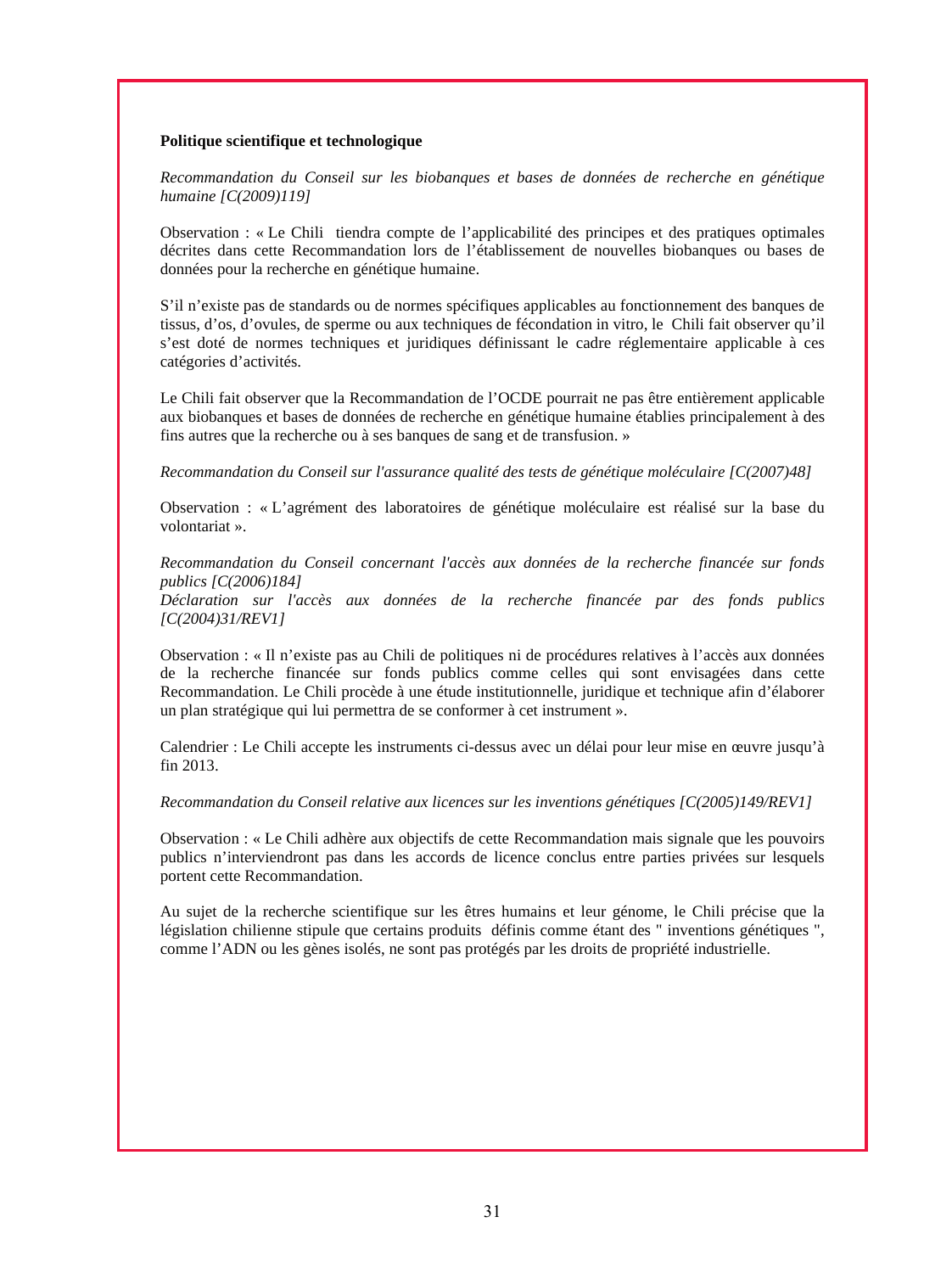Finally, the acceptance of this Recommendation should not be interpreted as a modification or expansion of the patentable material established under Chilean law , nor as a tacit waiver of the flexibilities of the Agreement on Trade Related Aspects of Intellectual Property Rights (TRIPS), nor as a tacit waiver of sovereignty to regulate access to genetic resources established in Article 15 of the Convention on Biological Diversity, or of other international agreements in force or which may be negotiated in the future in reference to this subject."

*Recommendation of the Council concerning Safety Considerations for Applications of Recombinant DNA Organisms in Industry, Agriculture and the Environment [C(86)82]* 

Observation: "Chile does not have a public institution responsible for the review, control and inspection of recombinant DNA techniques used in either private or public laboratories. Moreover, it has signed but not ratified the Cartagena Protocol on Biosafety of January 2000, which establishes biosafety guidelines."

#### **Tourism**

*Decision-Recommendation of the Council on International Tourism Policy [C(85)165]* 

Reservations to Annex I:

"Section b) 1. (Limits for importation free of duty or taxes): 2.5 litres of alcoholic beverages."

"Section d) 3.: Chile does not accept the "green card" system."

Observations on Annex II:

"Section a): Chile reserves the right to issue single entry visas but grants multiple entry visas on a case-by-case basis upon request."

"Section b): A reciprocity fee is charged to nationals from United States, Canada, Australia, Albania and Mexico (Supreme Decree Nº 605 of 2004)."

"Section c): Chile considers embarkation/disembarkation or arrival/departure cards as necessary for the control of entry and exit to or from its national territory."

"Section e): Chile does not use the dual channel system. The *Servicio Agrícola y Ganadero*, (SAG) , is empowered to perform sanitary controls on all passengers' luggage for reasons related to the protection of Chile's plant and animal health and to impede the introduction of pests that do not exist in Chile ."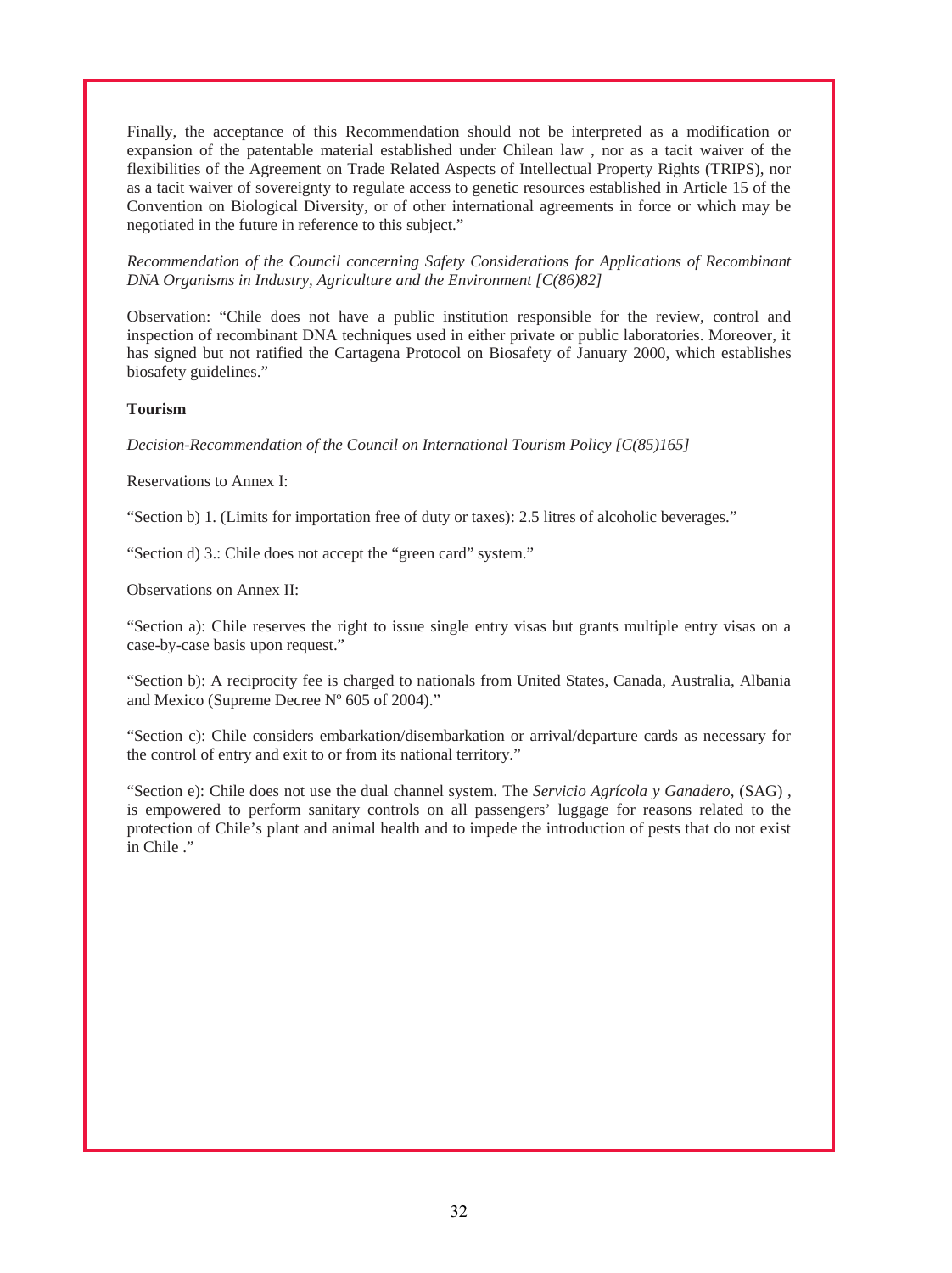Enfin, l'adhésion à cette recommandation ne doit pas être interprétée comme une modification ou une extension des produits brevetables répertoriés dans la législation chilienne, ni comme une renonciation tacite à la souplesse de l'Accord sur les aspects des droits de propriété intellectuelle qui touchent au commerce (ADPIC), ni comme une renonciation tacite à la souveraineté pour la réglementation de l'accès aux ressources génétiques définie à l'article 15 de la Convention sur la diversité biologique ou dans les autres accords internationaux en vigueur ou susceptibles d'être négociés à l'avenir ».

*Recommandation du Conseil concernant les considérations de sécurité relatives à l'utilisation d'organismes à ADN recombiné dans l'industrie, dans l'agriculture et dans l'environnement [C(86)82]* 

Observation : « Le Chili ne possède pas d'institution publique responsable de l'évaluation, du contrôle et de l'inspection des techniques de recombinaison de l'ADN utilisées dans les laboratoires publics ou privés. Par ailleurs, il a signé mais non ratifié le Protocole de Carthagène sur la prévention des risques biotechnologiques en janvier 2000, qui définit des principes directeurs pour la garantie de la sécurité biologique ».

#### **Tourisme**

*Décision-Recommandation du Conseil concernant la politique dans le domaine du tourisme international [C(85)165]* 

Réserves formulées au sujet de l'Annexe I:

« Section b) 1. (Limites applicables aux articles importés en franchise de droits ou de taxes) : 2.5 litres pour les boissons alcoolisées. »

« Section d) 3. : Le Chili n'accepte pas le système de la "carte verte".»

Observations sur l'Annexe II:

« Section a) : Le Chili se réserve le droit de délivrer des visas pour une seule entrée sur le territoire mais accorde des visas pour des entrées multiples au cas par cas, sur demande. »

« Section b) : Un droit de réciprocité est facturé aux ressortissants des pays suivants : Etats-Unis, Canada, Australie, Albanie et Mexique (Décret de la Cour suprême nº 605 de 2004). »

« Section c) : Le Chili considère que la possession de cartes d'embarquement/débarquement ou d'arrivée/départ est nécessaire pour permettre de contrôler les entrées et les sorties du territoire national. »

« Section e) : Le Chili n'utilise pas le système de double circuit. Le *Servicio Agrícola y Ganadero* (SAG) est habilité à effectuer des contrôles sanitaires sur les bagages de tous les voyageurs pour des raisons liées à la protection sanitaire des plantes et des animaux du Chili et afin d'empêcher l'introduction de parasites qui n'existent pas sur son territoire. »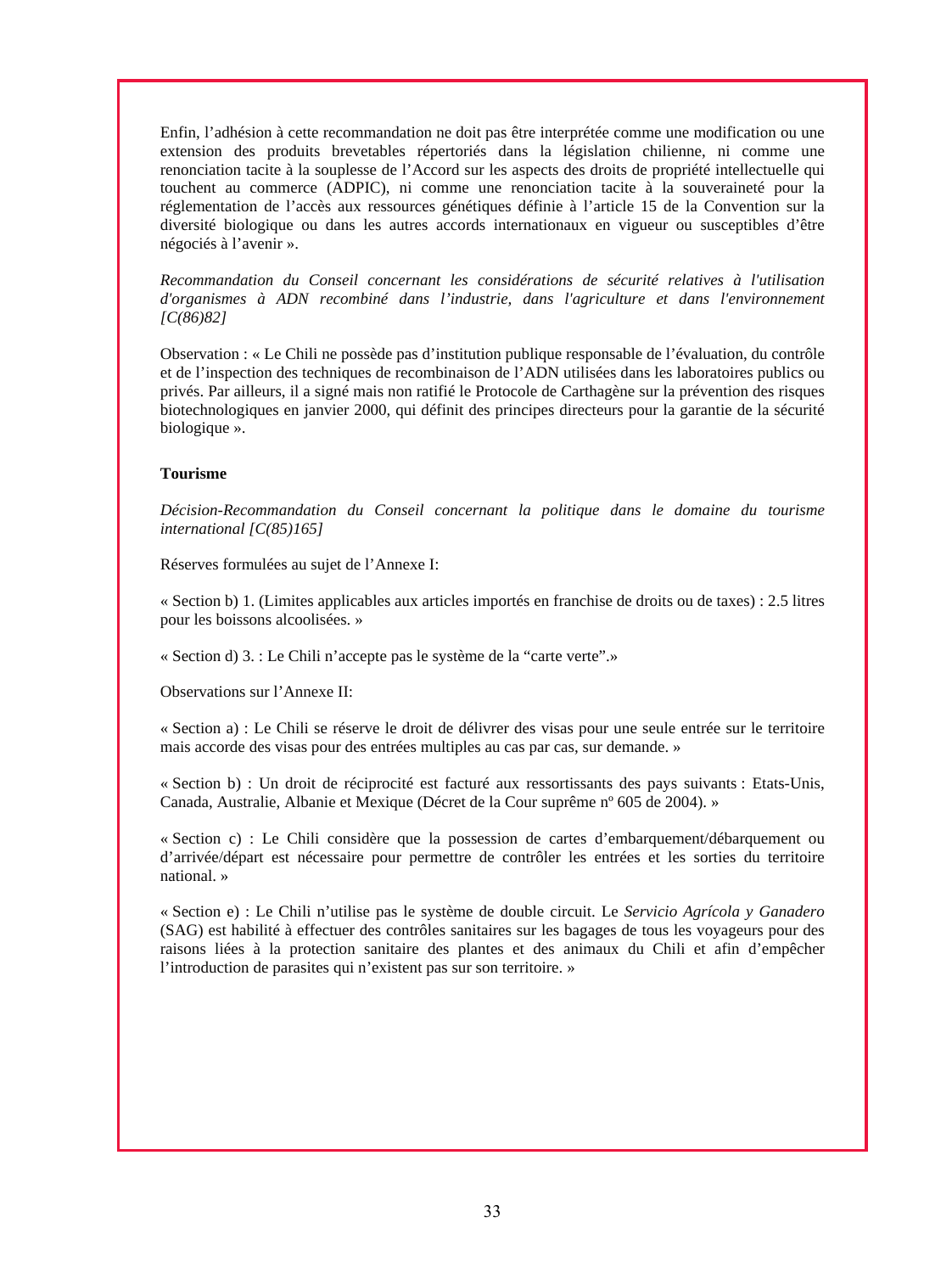#### **ANNEX 2**

### **LIST OF PROPOSED RESERVATIONS TO THE CODE OF LIBERALISATION OF CAPITAL MOVEMENTS**

#### CHILE

List A, I/A Direct investment:

In the country concerned by non-residents.

*Remark: The reservation applies only to:* 

- *i) the requirement of incorporation in Chile for auditors of financial institutions;*
- *ii) establishment of branches of non-resident financial institutions except banks and insurance companies;*
- *iii) the registration of aircraft which is reserved for Chilean natural persons or Chilean enterprises that are majority-owned by Chilean nationals;*
- *iv) the registration of shipping vessels for which there is a requirement of incorporation in Chile and, in the case of vessels for water transportation, fishing, cabotage and tugging activities performed in Chilean ports which is reserved for Chilean natural persons or Chilean enterprises that are majority-owned by Chilean nationals, and - in the case of vessels - to coownerships in which a majority of members are Chilean naturals residing in Chile and in which the majority of rights belong to Chilean nationals;*
- *v) international land transport which must be carried out by enterprises that are majority-owned by Chileans or by nationals of Argentina, Bolivia, Brazil, Paraguay, Peru or Uruguay;*
- *vi) stowage and dockage which must be carried out by enterprises that are majority-owned by Chileans;*
- *vii) small scale fishing, which must be carried out by enterprises that are constituted by Chileans or permanent resident foreigners;*
- *viii) granting and use of concessions for radio broadcasting, which is limited to enterprises with no more than 10% foreign ownership;*
- *ix) mining (including exploration, exploitation and treatment) of hydrocarbons, liquid or gaseous, of uranium and lithium is subject to prior authorisation.*

List A, Operations in securities on capital markets

IV/B C1, DI – Admission of foreign securities on the domestic capital market.

*Remark: The reservation applies only to:* 

- *i) foreign currency denominated securities that are not denominated in either euros or US dollars;*
- *ii) shares or other securities of a participating nature denominated in Chilean pesos, for which admission on the domestic market is subject to authorisation by the Central Bank.*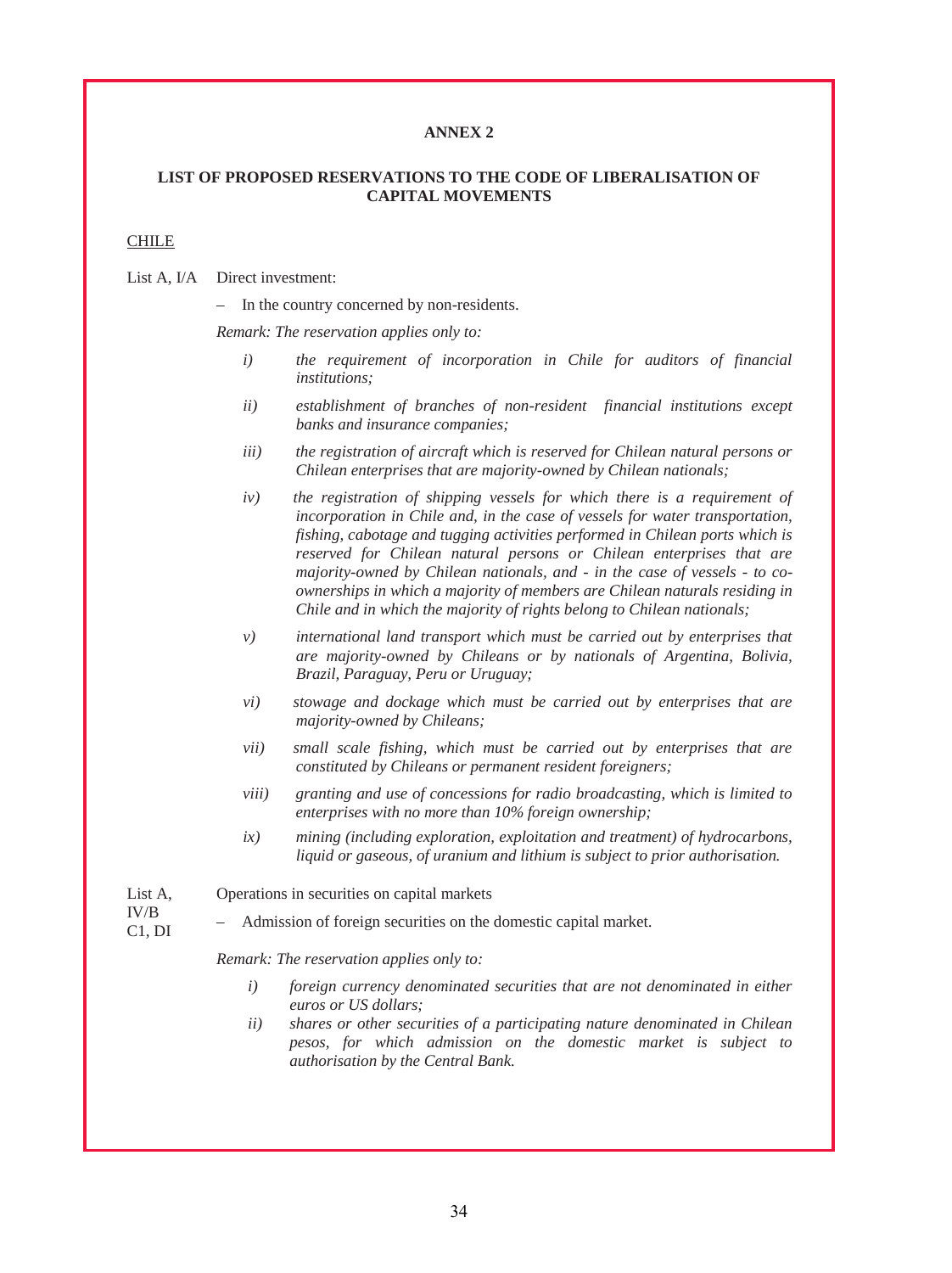#### **ANNEXE 2**

# **LISTE DE RÉSERVES PROPOSÉES AU REGARD DU CODE DE LIBÉRATION DES MOUVEMENTS DE CAPITAUX**

#### CHILI

Liste A, I/A Investissement direct :

– Dans le pays considéré par des non-résidents.

*Observation : La réserve ne vise que:* 

- *i) l'obligation de constitution en société au Chili impartie aux contrôleurs des institutions financières;*
- *ii) l'établissement de succursales d'institutions financières non-résidentes, à l'exception des banques et des compagnies d'assurance;*
- *iii) l'immatriculation d'aéronefs, réservée aux personnes physiques chiliennes ou aux entreprises chiliennes contrôlées en majorité par des ressortissants chiliens;*
- *iv) l'immatriculation de navires de pêche soumis à l'obligation de constitution en société au Chili et, dans le cas des navires destinés au transport maritime, à la pêche, au cabotage et aux opérations de remorquage dans les ports chiliens, qui est réservée aux personnes physiques chiliennes ou aux entreprises chiliennes contrôlées en majorité par des ressortissants chiliens et, dans le cas des navires, aux coentreprises dont les membres sont majoritairement des personnes physiques chiliennes résidant au Chili et dans lesquelles des Chiliens détiennent la majorité des droits;*
- *v) les transports terrestres internationaux qui doivent être effectués par des entreprises contrôlées en majorité par des Chiliens ou par des ressortissants d'Argentine, de Bolivie, du Brésil, du Paraguay, du Pérou ou d'Uruguay;*
- *vi) les opérations d'arrimage et d'amarrage qui doivent être effectuées par des entreprises à capitaux majoritairement chiliens;*
- *vii) la pêche artisanale qui est réservée aux entreprises constituées par des Chiliens ou par des résidents permanents étrangers;*
- *viii) l'octroi et l'utilisation de concessions de radiodiffusion, qui sont limités aux entreprises dont 10 % du capital au maximum est sous contrôle étranger ;*
- *ix) l'exploitation minière (y compris l'exploration, l'exploitation et le traitement) d'hydrocarbures liquides ou gazeux, ainsi que de gisements de lithium et d'uranium, qui est soumise à autorisation préalable.*
- Liste A, Opérations sur titres sur le marché des capitaux
- IV/B C1, DI
- Admission de titres étrangers sur le marché national des capitaux.

*Observation : La réserve ne vise que:* 

- *i) les titres en monnaie étrangère qui ne sont pas libellés en euros ou en dollars américains;*
- *ii) les actions ou autres titres ayant un caractère de participation libellés en pesos chiliens, dont l'admission sur le marché national est soumise à l'autorisation de la Banque centrale.*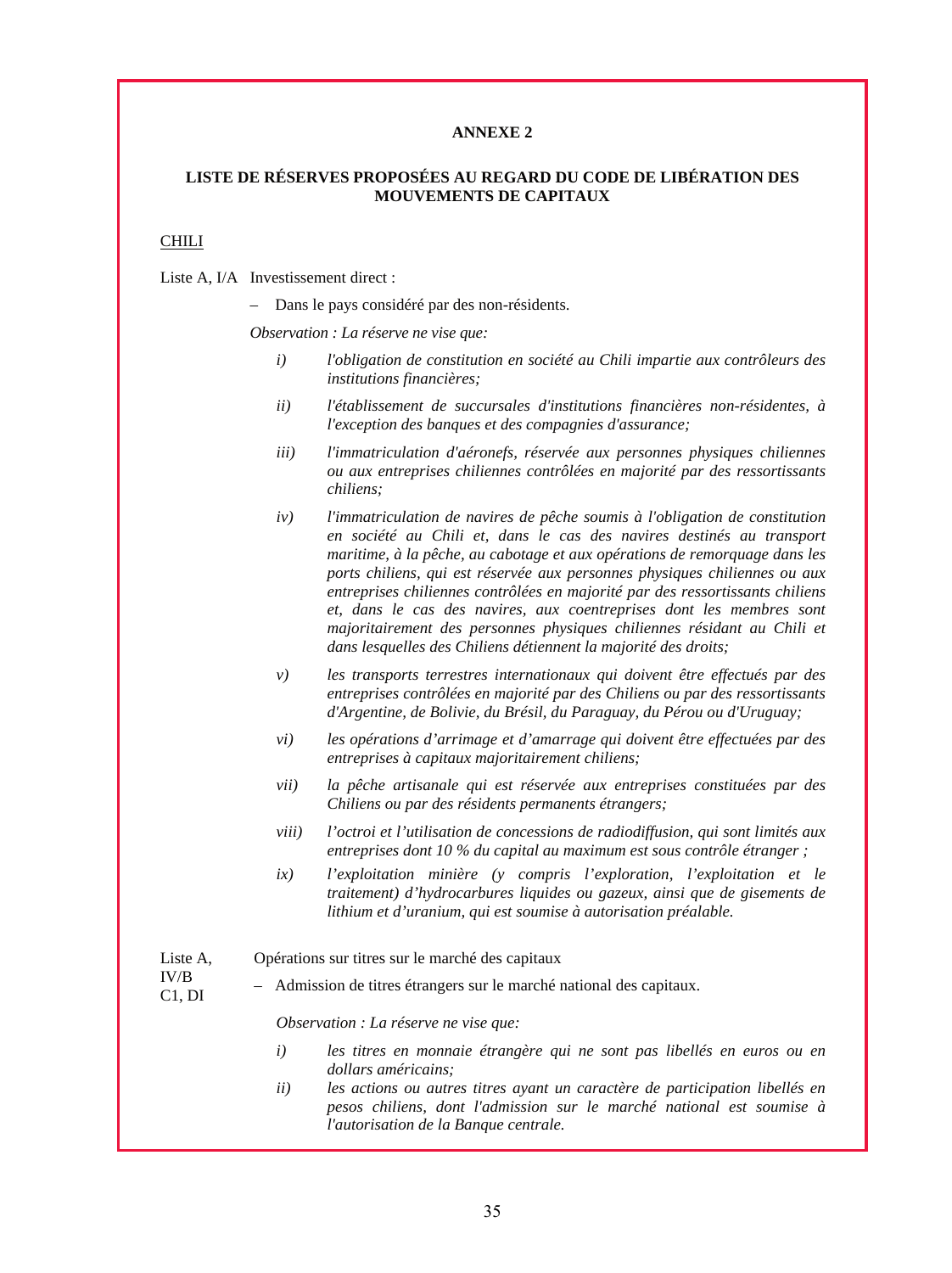– Purchase in the country concerned by non-residents.

*Remark: The reservation applies only to the purchase of shares and other securities of a participating nature, which may be affected by laws on inward direct investment.* 

– Purchase abroad by residents.

*Remark: The reservation applies only to the purchase of foreign securities by insurance companies that would cause foreign assets to have a share in technical reserves or own funds greater than 10%; by managers of DL3500 pension funds, the Retirement Bonus Fund of Law 19882 and the Unemployment Fund of Law 19728 that would cause foreign assets or convertible bonds to represent an amount greater than the limits established for them in DL3500 as amended in 2008; and by managers of housing funds that would cause foreign assets to have a share of more than 30% in total assets under administration.* 

List B, Operations on money markets

V/B D1, D3

– Admission of foreign securities and other instruments on the domestic money market.

*Remark: The reservation applies only to securities denominated in Chilean pesos, for which admission on the domestic market is subject to authorisation by the Central Bank, and to foreign currency denominated securities that are not denominated in either euros or US dollars.* 

– Purchase or lending abroad by residents.

*Remark: The reservation applies only to the purchase of foreign securities or lending abroad by insurance companies that would cause foreign assets to have a share in technical reserves or own funds greater than 10%; by managers of DL3500 pension funds, the Retirement Bonus Fund of Law 19882 and the Unemployment Fund of Law 19728 that would cause foreign assets to represent an amount greater than the limits established for them in DL3500 as amended in 2008; and by managers of housing funds that would cause foreign assets to have a share of more than 30% in total assets under administration.* 

List B, Other operations in negotiable instruments and non-securitised claims

VI/B D1, D2, D3

– Admission of foreign instruments and claims on a domestic financial market.

*Remark: The reservation applies only to securities denominated in Chilean pesos, for which admission on the domestic market is subject to authorisation by the Central Bank, and to foreign currency denominated securities that are not denominated in either euros or US dollars.*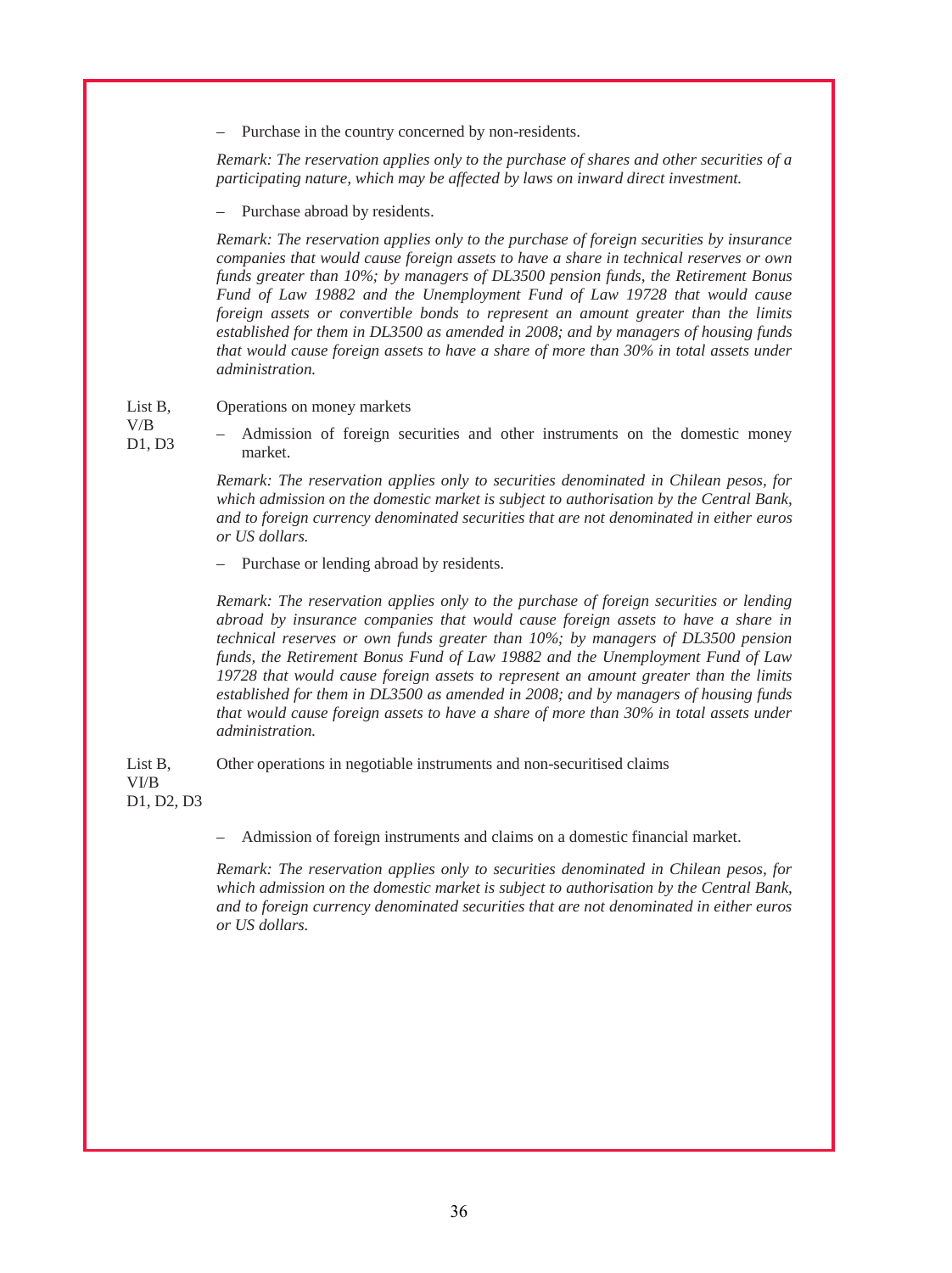– Achat dans le pays considéré par des non-résidents.

*Observation : La réserve s'applique seulement à l'achat d'actions et d'autres titres ayant un caractère de participation qui peuvent être visés par les lois relatives à l'investissement direct entrant.* 

– Achat à l'étranger par des résidents.

*Observation : La réserve s'applique seulement à l'achat de titres étrangers par des compagnies d'assurance qui aurait pour effet que la part des actifs étrangers dans les provisions techniques ou les fonds propres dépasserait 10 % ; par des gestionnaires de fonds de pension DL3500, du Fonds de prime de départ à la retraite instauré par la loi 19882 et du Fonds d'assurance chômage créé par la loi 19728 qui aurait pour effet que la part des actifs étrangers ou des obligations convertibles dépasserait les limites établies par le DL3500 tel que modifié en 2008 ; et par des gestionnaires de fonds du logement qui aurait pour effet que les actifs étrangers représenteraient plus de 30 % du total des actifs sous mandat de gestion.* 

Liste B, Opérations sur le marché monétaire

V/B D1, D3

– Admission de titres et autres instruments étrangers sur le marché monétaire national.

*Observation : La réserve s'applique seulement aux titres libellés en pesos chiliens dont l'admission sur le marché national est soumise à l'autorisation de la Banque centrale, et aux titres en monnaie étrangère qui ne sont pas libellés en euros ou en dollars américains.*

– Achat ou prêt à l'étranger par des résidents.

*Observation : La réserve s'applique seulement à l'achat de titres étrangers ou au prêt à l'étranger par des compagnies d'assurance qui aurait pour effet que la part des actifs étrangers dans les provisions techniques ou les fonds propres dépasserait 10 % ; par des gestionnaires de fonds de pension DL3500, du Fonds de prime de départ à la retraite instauré par la loi 19882 et du Fonds d'assurance chômage créé par la loi 19728 qui aurait pour effet que les actifs étrangers dépasseraient les limites établies par le DL3500 tel que modifié en 2008 ; et par des gestionnaires de fonds du logement qui aurait pour effet que les actifs étrangers représenteraient plus de 30 % du total des actifs sous mandat de gestion.* 

Liste B, VI/B Autres opérations portant sur des instruments négociables et des créances non matérialisées

D1, D2, D3

– Admission d'instruments et de créances étrangers sur un marché financier national.

*Observation : La réserve s'applique seulement aux titres libellés en pesos chiliens dont l'admission sur le marché national est soumise à l'autorisation de la Banque centrale, et aux titres en monnaie étrangère qui ne sont pas libellés en euros ou en dollars américains.*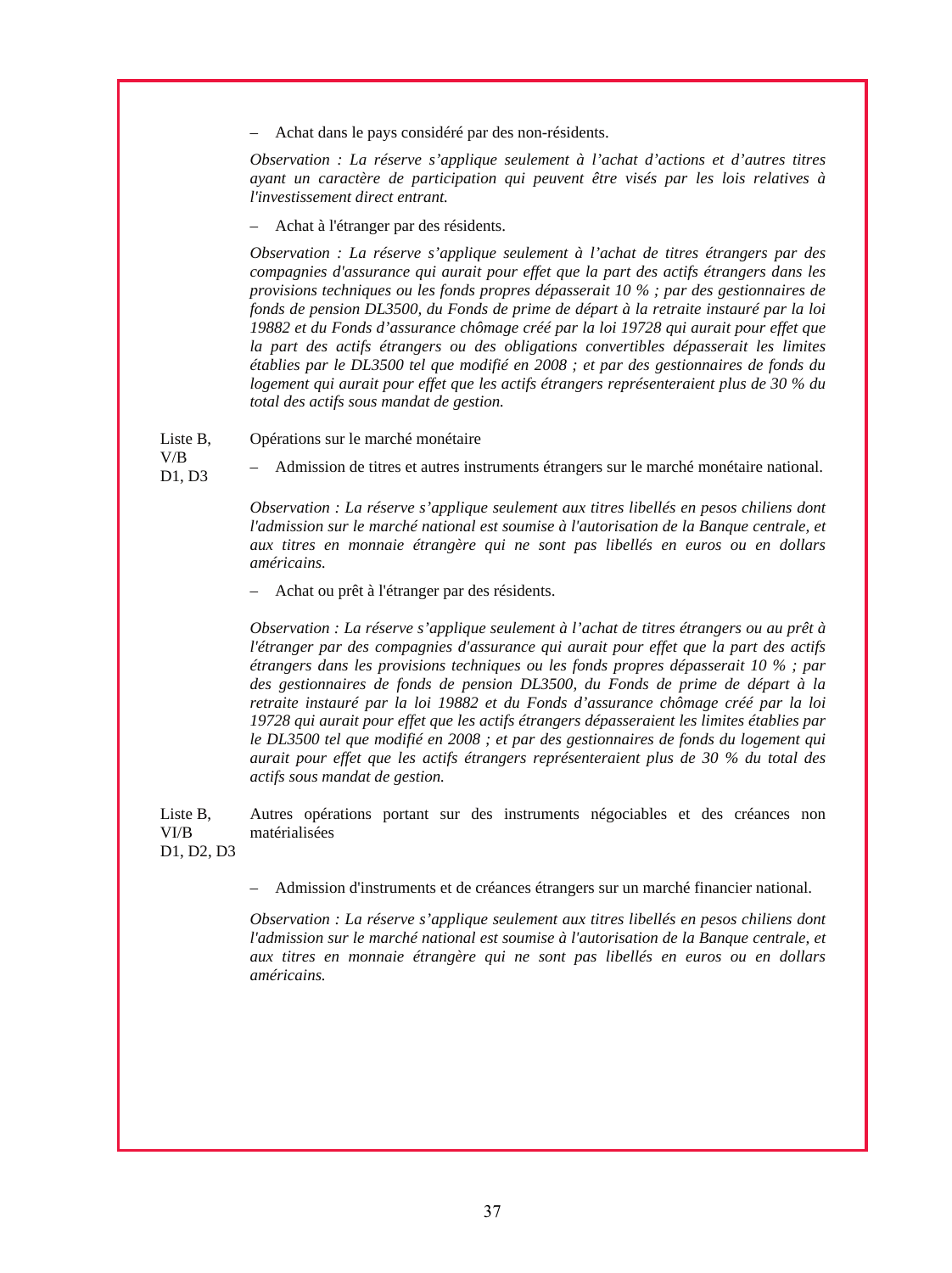– Purchase, sale or exchange for other assets abroad by residents.

*Remark: The reservation only applies to:* 

- *i) the acquisition, through purchase or exchange for other assets, by insurance companies that would cause foreign assets to have a share in technical reserves or own funds greater than 10%; by managers of DL3500 pension funds, the Retirement Bonus Fund of Law 19882 and the Unemployment Fund of Law 19728 that would cause foreign assets to represent an amount greater than the limits established for them in DL3500 as amended in 2008; and by managers of housing funds that would cause foreign assets to have a share of more than 30% in total assets under administration;*
- *ii) the acquisition, through purchase or exchange for other assets, of foreign financial derivative products that would cause such products to exceed 3% of technical reserves or risk patrimony of insurance companies;*
- *iii) the purchase, sale or exchange for other assets by Chilean stockbrokers on account of Chilean residents.*

List A, VII/ B D1 Operations in collective investment securities

– Admission of foreign collective investment securities on the domestic securities market.

*Remark: The reservation applies only to securities denominated in Chilean pesos, for which admission on the domestic market is subject to authorisation by the Central Bank, and to foreign currency denominated securities that are not denominated in either euros or US dollars.* 

Purchase abroad by residents.

*Remark: The reservation applies only to the purchase of foreign securities by insurance companies that would cause foreign assets to have a share in technical reserves or own funds greater than 10%; by managers of DL3500 pension funds, the Retirement Bonus Fund of Law 19882 and the Unemployment Fund of Law 19728 that would cause foreign assets to represent an amount greater than the limits established for them in DL3500 as amended in 2008; and by managers of housing funds that would cause foreign assets to have a share of more than 30% in total assets under administration.*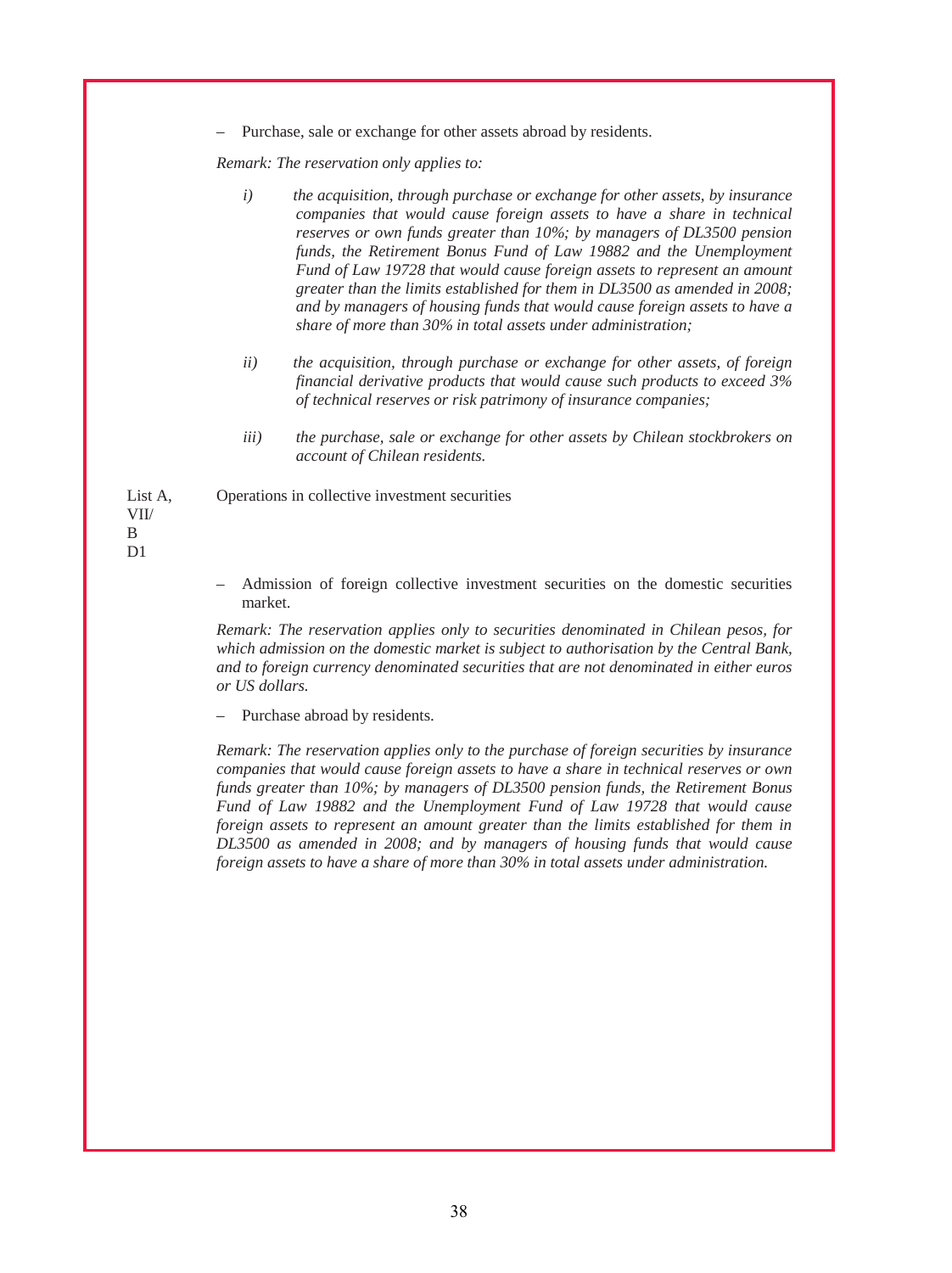– Achat, vente ou échange contre d'autres actifs à l'étranger par des résidents.

*Observation : La réserve ne vise que:* 

- *i) l'acquisition, par l'achat ou l'échange contre d'autres actifs, par des compagnies d'assurance qui aurait pour effet que la part des actifs étrangers dans les provisions techniques ou les fonds propres dépasserait 10 % ; par des gestionnaires de fonds de pension DL3500, du Fonds de prime de départ à la retraite instauré par la loi 19882 et du Fonds d'assurance chômage créé par la loi 19728 qui aurait pour effet que les actifs étrangers dépasseraient les limites établies par le DL3500 tel que modifié en 2008 ; et par des gestionnaires de fonds du logement qui aurait pour effet que les actifs étrangers représenteraient plus de 30 % du total des actifs sous mandat de gestion ;*
- *ii) l'acquisition, par l'achat ou l'échange contre d'autres actifs, de produits dérivés financiers étrangers qui aurait pour effet que ces produits représenteraient plus de 3 % des provisions techniques ou du portefeuille de risques des compagnies d'assurance;*
- *iii) l'achat, la vente ou l'échange contre d'autres actifs par des courtiers chiliens en valeurs mobilières pour le compte de résidents chiliens.*

Liste A, VII/ Opérations sur titres d'organismes de placement collectif

B D<sub>1</sub>

> – Admission de titres d'organismes de placement collectif étrangers sur le marché national de valeurs.

> *Observation : La réserve s'applique seulement aux titres libellés en pesos chiliens dont l'admission sur le marché national est soumise à l'autorisation de la Banque centrale, et aux titres en monnaie étrangère qui ne sont pas libellés en euros ou en dollars américains.*

– Achat à l'étranger par des résidents.

*Observation : La réserve s'applique seulement à l'achat de titres étrangers par des compagnies d'assurance qui aurait pour effet que la part des actifs étrangers dans les provisions techniques ou les fonds propres dépasserait 10 % ; par des gestionnaires de fonds de pension DL3500, du Fonds de prime de départ à la retraite instauré par la loi 19882 et du Fonds d'assurance chômage créé par la loi 19728 qui aurait pour effet que les actifs étrangers dépasseraient les limites établies par le DL3500 tel que modifié en 2008 ; et par des gestionnaires de fonds du logement qui aurait pour effet que les actifs étrangers représenteraient plus de 30 % du total des actifs sous mandat de gestion.*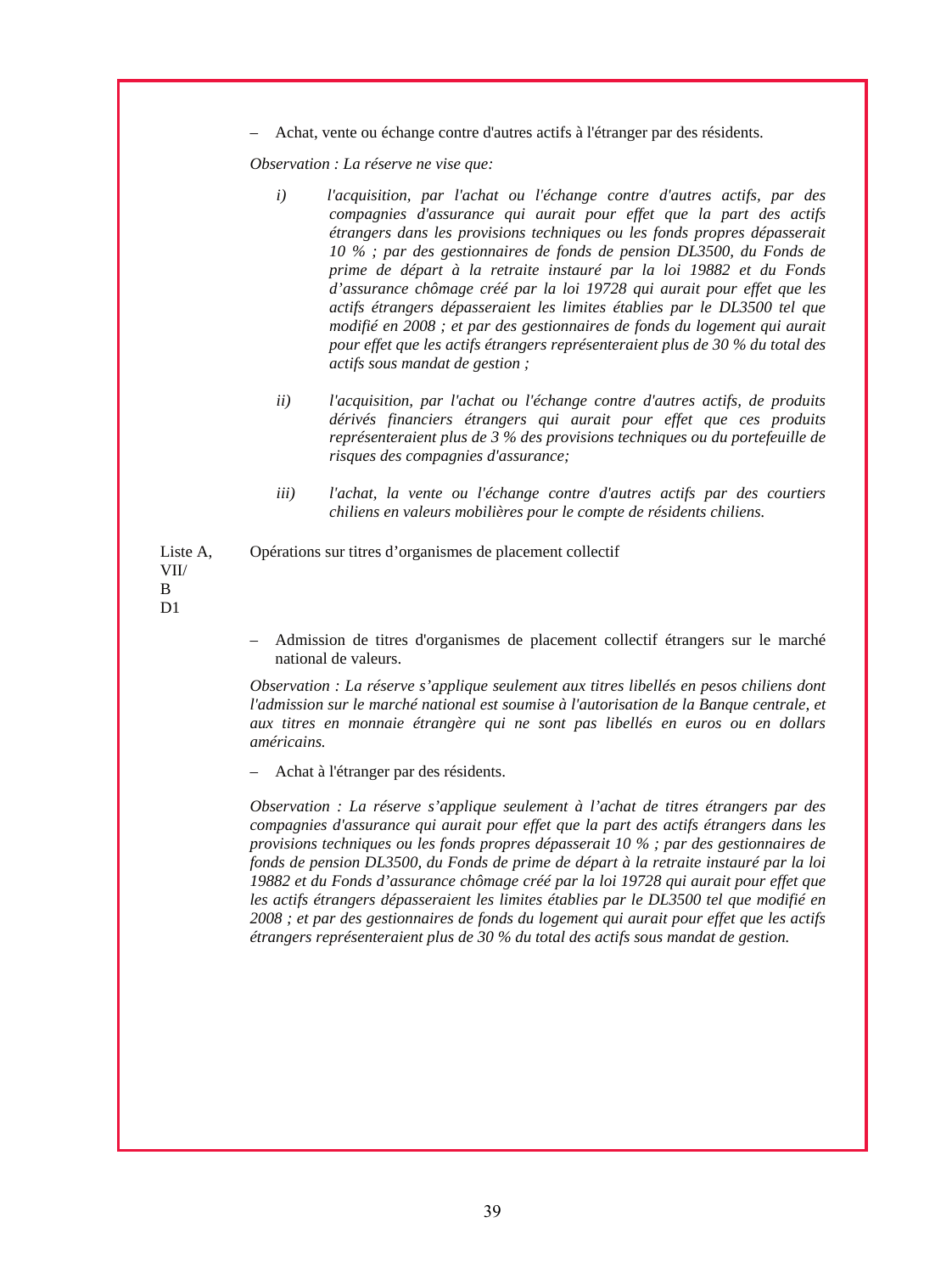List B, VIII/B Credits directly linked with international commercial transactions or with the rendering of international services

– Credits granted by residents to non-residents.

*Remark: The reservation applies only to the granting of credits to non-residents by insurance companies that would cause foreign assets to have a share in technical reserves or own funds greater than 10%; by managers of DL3500 pension funds, the Retirement Bonus Fund of Law 19882 and the Unemployment Fund of Law 19728 that would cause foreign assets to represent an amount greater than the limits established for them in DL3500 as amended in 2008; and by managers of housing funds that would cause foreign assets to have a share of more than 30% in total assets under administration.* 

List B, IX/B Credits directly linked with international commercial transactions or with the rendering of international services

– Credits and loans granted by residents to non-residents.

*Remark: The reservation applies only to the granting of credits and loans to nonresidents by insurance companies that would cause foreign assets to have a share in technical reserves or own funds greater than 10%; by managers of DL3500 pension funds, the Retirement Bonus Fund of Law 19882 and the Unemployment Fund of Law 19728 that would cause foreign assets to represent an amount greater than the limits established for them in DL3500 as amended in 2008; and by managers of housing funds that would cause foreign assets to have a share of more than 30% in total assets under administration.* 

List A,  $X/A2$ Sureties, guarantees and financial back-up facilities

– Sureties and guarantees granted by residents in favor of non-residents.

*Remark: The reservation applies only to the granting of sureties, guarantees and financial back-up facilities by a domestic bank to non-residents in foreign currency that would cause the total value of such operations to exceed the equivalent of 25% of the bank's effective net worth.*

List B, Sureties, guarantees and financial back-up facilities

 $X/B2$ 

– Financial back-up facilities granted by residents in favor of non-residents.

*Remark: The reservation applies only to the granting of sureties, guarantees and financial back-up facilities by a domestic bank to non-residents in foreign currency that would cause the total value of such operations to exceed the equivalent of 25% of the bank's effective net worth.*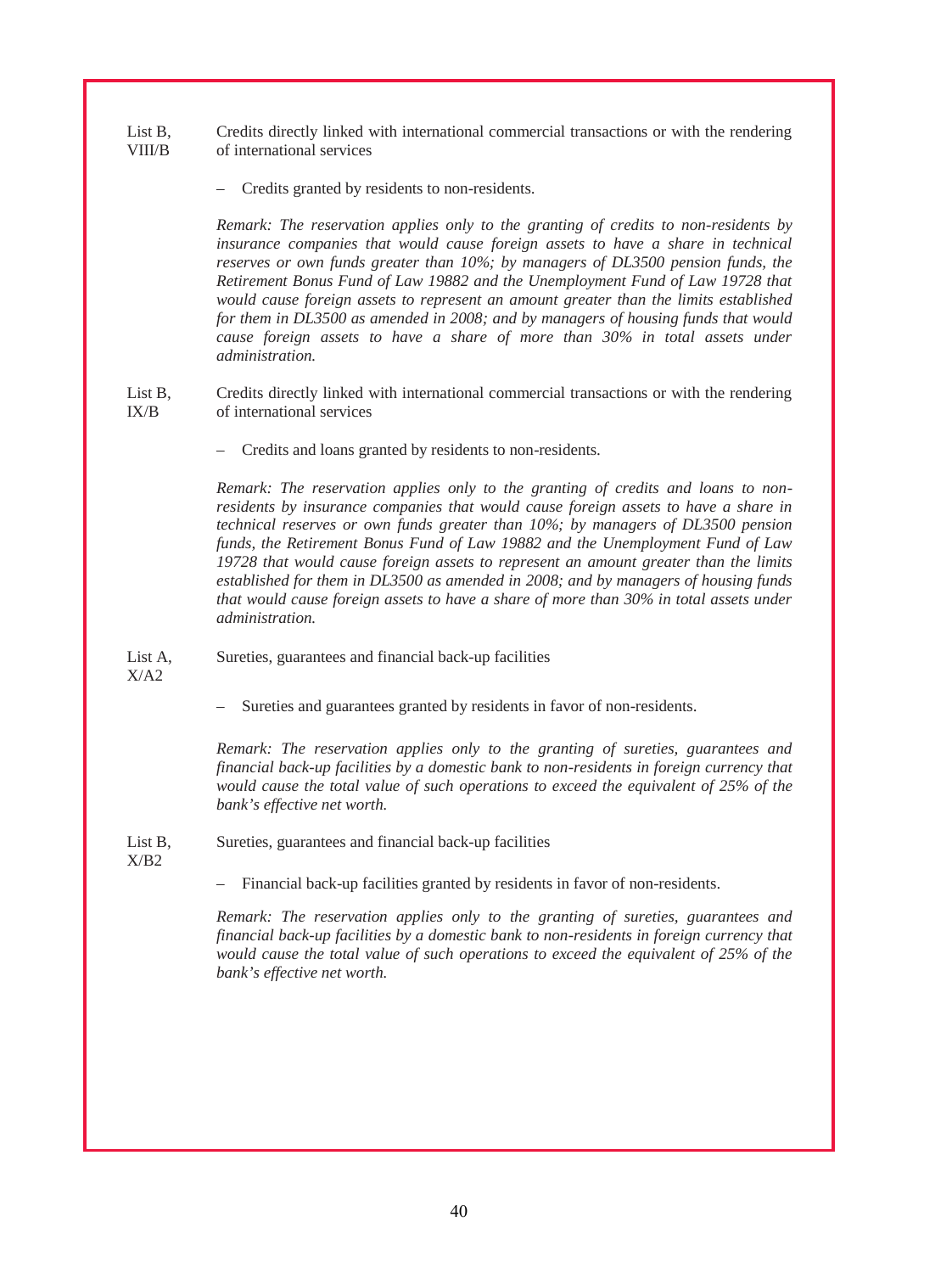Liste B, VIII/B Crédits directement liés à des transactions commerciales internationales ou à des prestations de services sur le plan international

– Crédits consentis par des résidents à des non-résidents.

*Observation : La réserve s'applique seulement à l'octroi de crédits à des non-résidents par des compagnies d'assurance qui aurait pour effet que la part des actifs étrangers dans les provisions techniques ou les fonds propres dépasserait 10 % ; par des gestionnaires de fonds de pension DL3500, du Fonds de prime de départ à la retraite instauré par la loi 19882 et du Fonds d'assurance chômage créé par la loi 19728 qui aurait pour effet que les actifs étrangers dépasseraient les limites établies par le DL3500 tel que modifié en 2008 ; et par des gestionnaires de fonds du logement qui aurait pour effet que les actifs étrangers représenteraient plus de 30 % du total des actifs sous mandat de gestion.* 

Liste B, IX/B Crédits directement liés à des transactions commerciales internationales ou à des prestations de services sur le plan international

– Crédits et prêts consentis par des résidents à des non-résidents.

*Observation : La réserve s'applique seulement à l'octroi de crédits et de prêts à des non-résidents par des compagnies d'assurance qui aurait pour effet que la part des actifs étrangers dans les provisions techniques ou les fonds propres dépasserait 10 % ; par des gestionnaires de fonds de pension DL3500, du Fonds de prime de départ à la retraite instauré par la loi 19882 et du Fonds d'assurance chômage créé par la loi 19728 qui aurait pour effet que les actifs étrangers dépasseraient les limites établies par le DL3500 tel que modifié en 2008 ; et par des gestionnaires de fonds du logement qui aurait pour effet que les actifs étrangers représenteraient plus de 30 % du total des actifs sous mandat de gestion.* 

Liste A, Cautionnements, garanties et lignes de crédit de substitution

X/A2

– Cautionnements et garanties consentis par des résidents en faveur de non-résidents.

*Observation : La réserve s'applique seulement à l'octroi de cautionnements, garanties et lignes de crédit en monnaie étrangère par une banque nationale à des non-résidents qui aurait pour effet que la valeur totale de ces opérations dépasserait l'équivalent de 25 % de la valeur effective nette de la banque.* 

Liste B, Cautionnements, garanties et lignes de crédit de substitution

X/B2

– Lignes de crédit de substitution consenties par des résidents en faveur de nonrésidents.

*Observation : La réserve s'applique seulement à l'octroi de cautionnements, garanties et lignes de crédit en monnaie étrangère par une banque nationale à des non-résidents qui aurait pour effet que la valeur totale de ces opérations dépasserait l'équivalent de 25 % de la valeur effective nette de la banque.*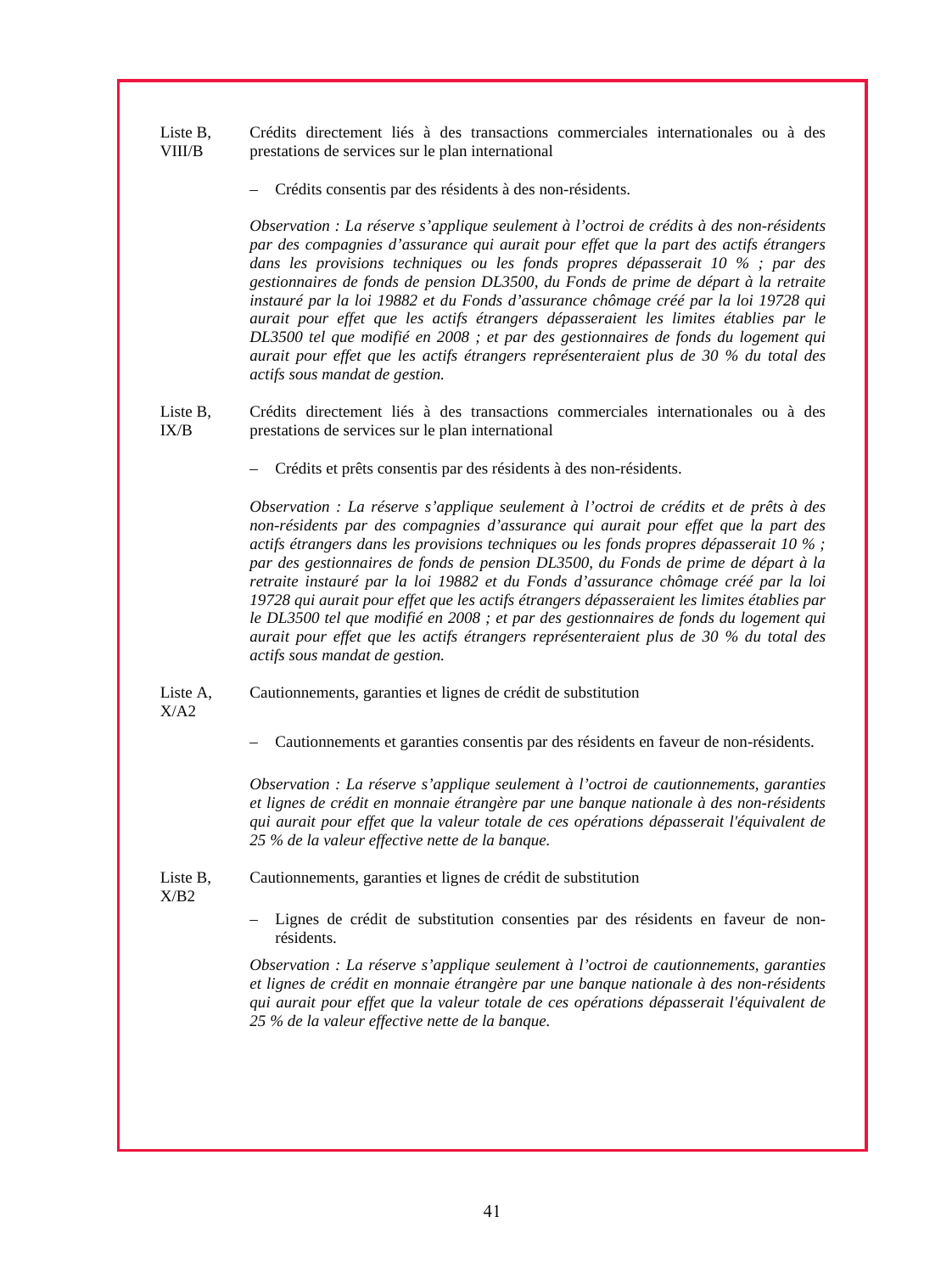#### List B, Operation of deposit accounts

XI/B

– Operation by residents of accounts with non-resident institutions.

*Remark: The reservation applies only to the deposit of funds with non-resident institutions by insurance companies that would cause foreign assets to have a share in technical reserves or own funds greater than 10%; by managers of DL3500 pension funds, the Retirement Bonus Fund of Law 19882 and the Unemployment Fund of Law 19728 that would cause foreign assets or time deposits to represent an amount greater than the limits established for them in DL3500 as amended in 2008; and by managers of housing funds that would cause foreign assets to have a share of more than 30% in total assets under administration.*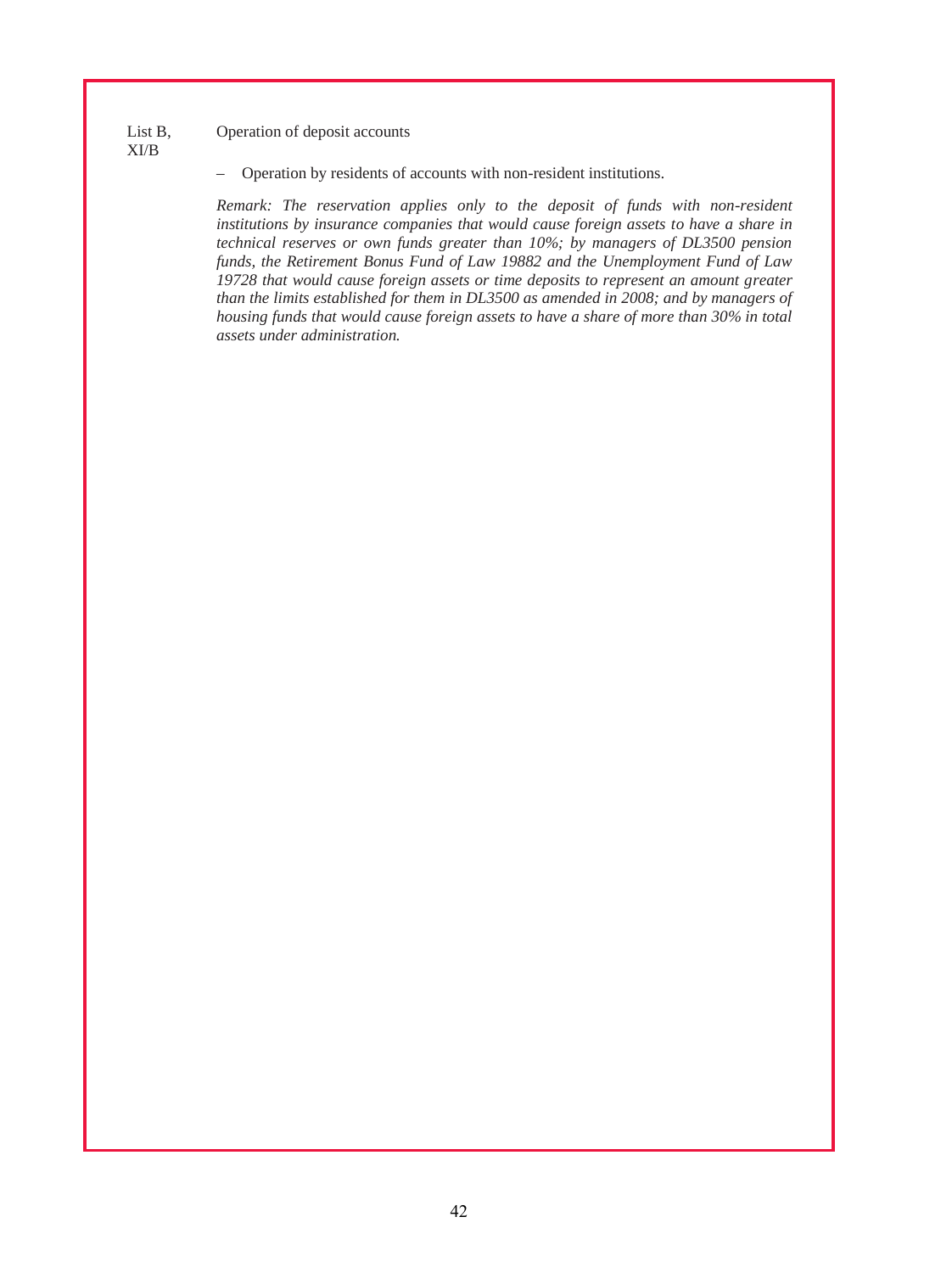# Liste B,

Opérations sur comptes de dépôt

XI/B

 – Opérations effectuées par des résidents sur des comptes ouverts auprès d'établissements non résidents.

*Observation : La réserve s'applique seulement au dépôt de fonds auprès d'établissements non résidents par des compagnies d'assurance qui aurait pour effet que la part des actifs étrangers dans les provisions techniques ou les fonds propres dépasserait 10 % ; par des gestionnaires de fonds de pension DL3500, du Fonds de prime de départ à la retraite instauré par la loi 19882 et du Fonds d'assurance chômage créé par la loi 19728 qui aurait pour effet que les actifs étrangers ou les dépôts à terme dépasseraient les limites établies par le DL3500 tel que modifié en 2008 ; et par des gestionnaires de fonds du logement qui aurait pour effet que les actifs étrangers représenteraient plus de 30 % du total des actifs sous mandat de gestion.*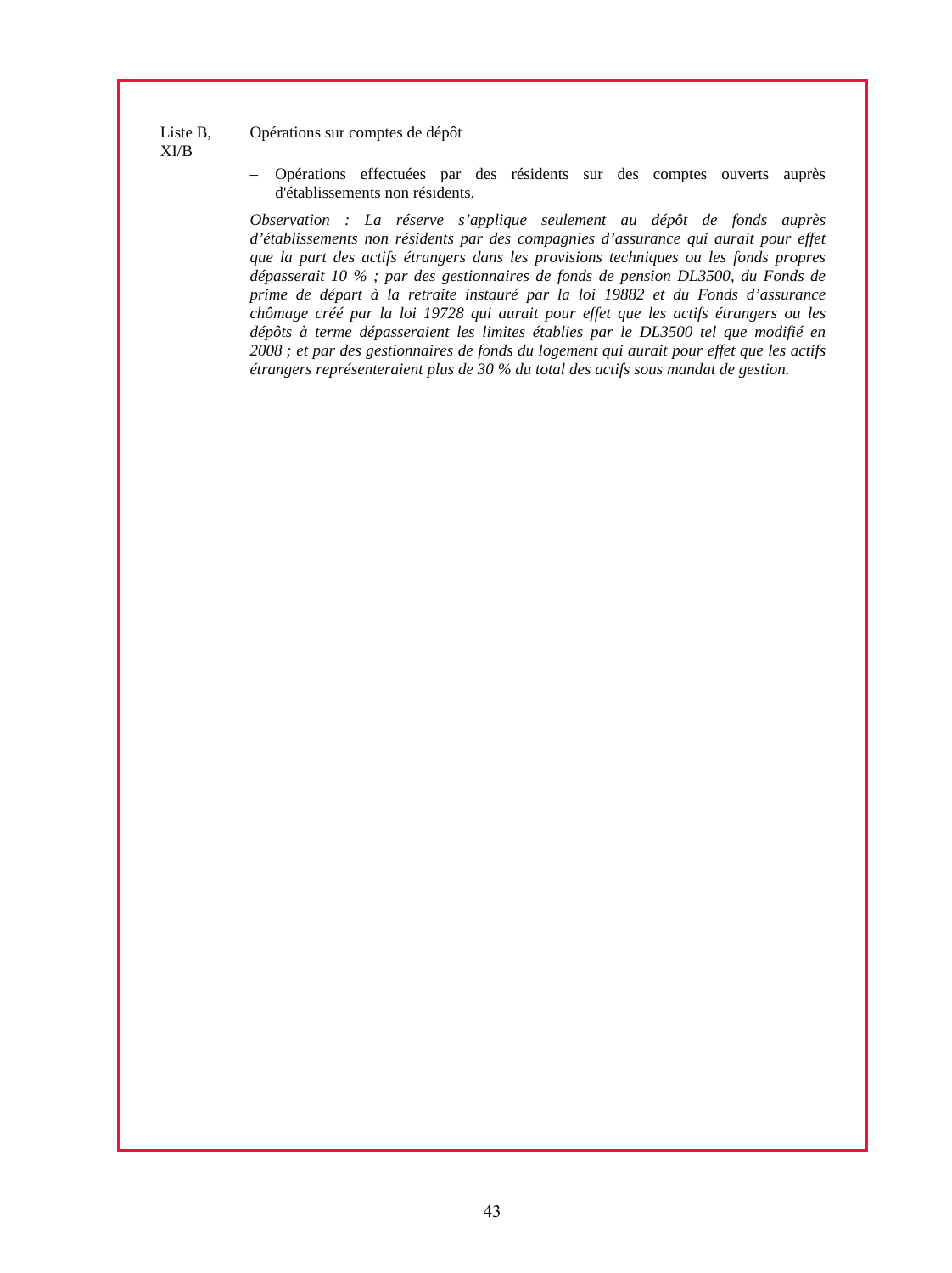#### **ANNEX 3**

#### **LIST OF PROPOSED RESERVATIONS TO THE CODE OF LIBERALISATION OF CURRENT INVISIBLE OPERATIONS**

C/1 Maritime freights (including chartering, harbor expenses, disbursements for fishing vessels, etc.).

*Remark: The reservation applies only to maritime freights between Chile and Brazil, which are reserved under the Chile-Brazil International Maritime Freight Transportation Agreement of 1974.* 

C/2 Inland waterway freights, including chartering.

*Remark: The reservation applies only to cabotage.* 

C/3 Road transport: passengers and freights, including chartering.

*Remark: The reservation applies only to international road transport between Chile and Argentina, Bolivia, Brazil, Paraguay, Peru and Uruguay.* 

D/2 Insurance relating to goods in international trade.

Annex I to Annex A, Part I, D/2

*Remark: The reservation, which includes the activity of promotion, applies only to the insurance of international road and railway transport and of satellites and satellites liability.* 

D/3 Life assurance.

Annex I to Annex A, Part I, D/3, paragraph 1

*Remark: The reservation, which includes the activity of promotion, does not apply to the provision of insurance services if the insurance policy is taken out at the proposer's initiative and it is not a policy that is compulsory by law or insurance, pension products or services offered by insurance companies that are linked to the pension regime established by Decree Law 3500.* 

D/4 All other insurance.

Annex I to Annex A, Part I, D/4, paragraph 4

*Remark: The reservation, which includes the activity of promotion, does not apply if the insurance policy is taken out at the proposer's initiative.*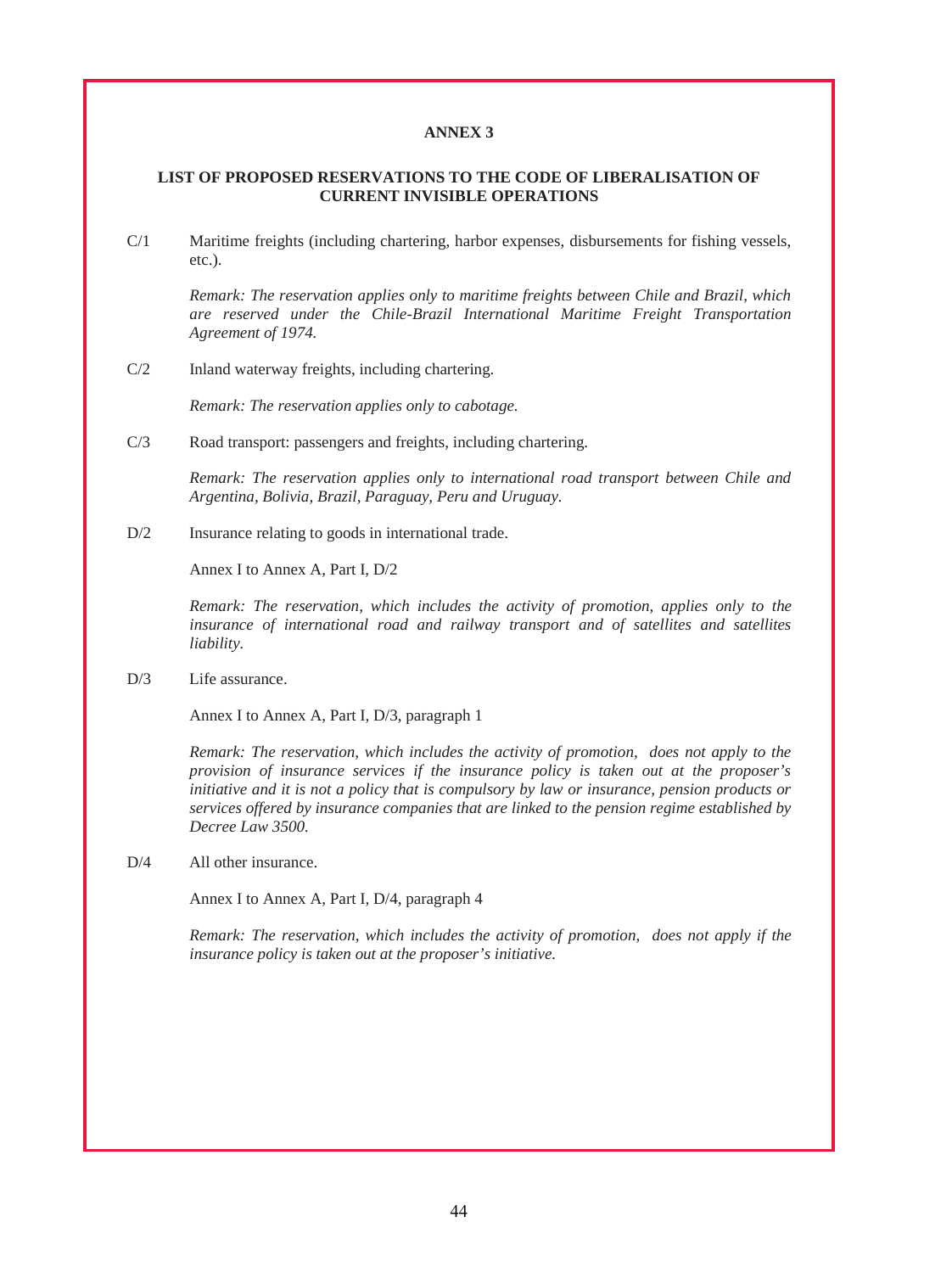### **ANNEXE 3**

# **LISTE DE RÉSERVES PROPOSÉES AU REGARD DU CODE DE LIBÉRATION DES OPÉRATIONS INVISIBLES COURANTES**

C/1 Frets maritimes (y compris chartes-parties, frais de port, dépenses pour bateaux de pêche, etc.).

*Observation : La réserve s'applique seulement aux frets maritimes entre le Chili et le Brésil, qui sont réservés en vertu de l'Accord sur le transport international de frets maritimes entre le Chili et le Brésil de 1974.* 

C/2 Frets fluviaux, y compris les chartes-parties.

*Observation : La réserve s'applique seulement au cabotage.* 

C/3 Transports par route : voyageurs, frets et affrètements.

*Observation : La réserve s'applique seulement au transport routier international entre le Chili et l'Argentine, la Bolivie, le Brésil, le Paraguay, le Pérou et l'Uruguay.* 

D/2 Assurances relatives au commerce international de marchandises.

Annexe I à l'Annexe A, Partie I, paragraphe D/2

*Observation : La réserve, qui inclut l'activité de promotion, s'applique seulement à l'assurance du transport routier et ferroviaire international et des satellites et de la responsabilité civile satellites.* 

#### D/3 Assurance-vie.

Annexe I à l'Annexe A, Partie I, D/3, paragraphe 1

*Observation : La réserve, qui inclut l'activité de promotion, ne s'applique pas si le contrat d'assurance est souscrit à l'initiative du preneur d'assurance et qu'il ne s'agit pas d'un contrat légalement obligatoire ou de produits ou services d'assurance ou de retraite proposés par des compagnies d'assurance qui se rattachent au régime de retraite mis en place par le Décret-loi 3500.* 

D/4 Toutes autres assurances

Annexe I à l'Annexe A, Partie I, D/4, paragraphe 4

*Observation : La réserve, qui inclut l'activité de promotion, ne s'applique pas si le contrat d'assurance est souscrit à l'initiative du preneur d'assurance.*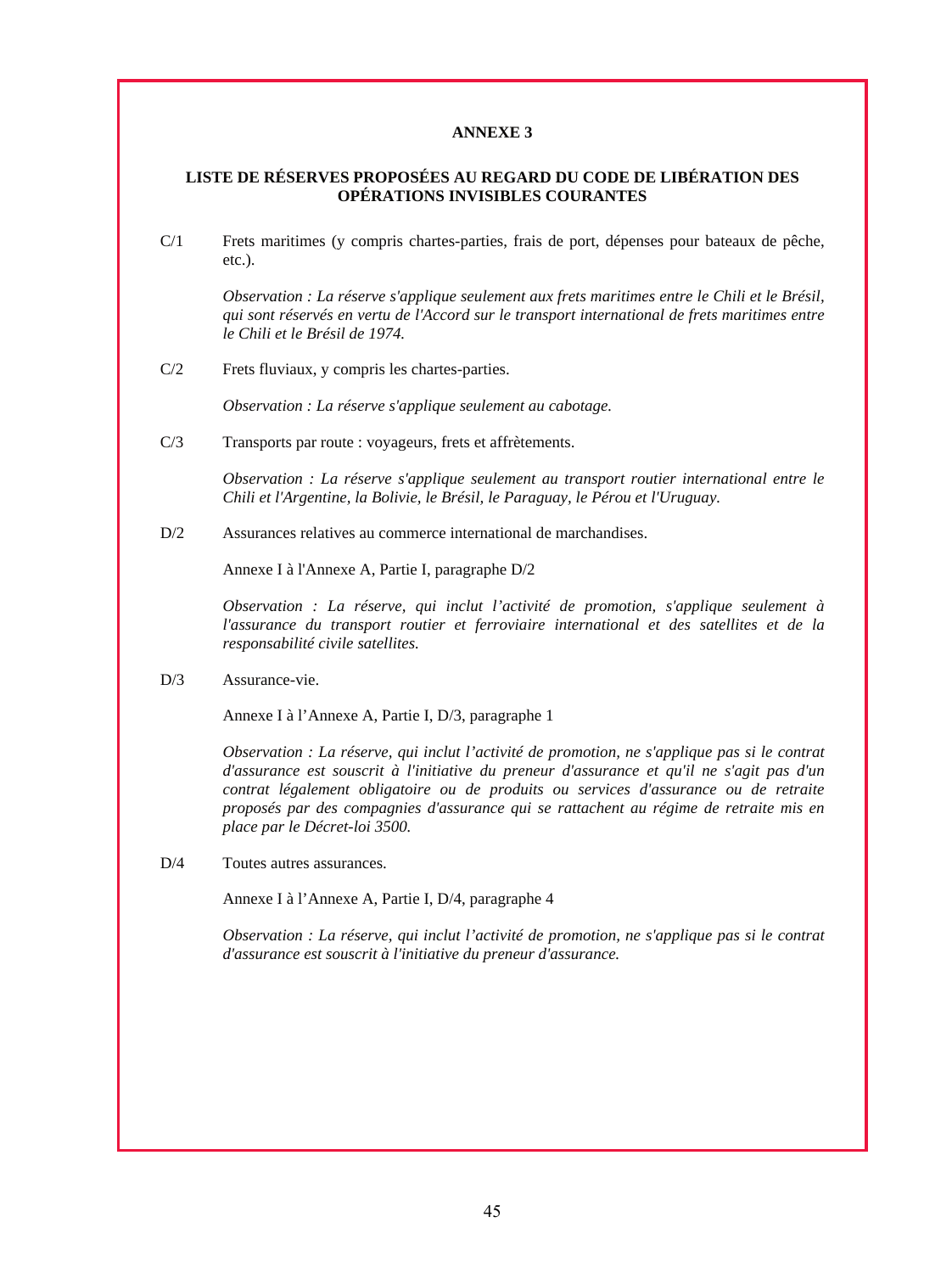#### D/7 Entities providing other insurance services.

Annex I to Annex A, Part IV, D/7.

*Remark: The reservation, which includes the activity of promotion, applies only to:* 

- *i) intermediation services for insurance contracts other than those relating to goods in international trade and that are not covered by the reservation under item D/2;*
- *ii) consultancy services in connection with the mandatory pension system established by Decree Law 3500; and*
- *iii) claim settlement services for contracts entered into in Chile.*
- D/8 Private pensions.

Annex I to Annex A, Part IV, D/8.

*Remark: The reservation, which includes the activity of promotion, applies only to:* 

- *i) the cross-border provision of services, except if the contract is taken out at the proposer's initiative and it is not a pension product or a service that is linked to the pension regime established by Decree Law 3500;*
- *ii) the establishment of branches of pension funds in Chile; and*
- *iii) the deductibility for tax purposes of contributions to pension funds purchased from non-residents.*
- E/1 Payment services.

*Remark: The reservation applies to the provision of payment instruments and to fund transfer services by non-residents in Chile.* 

E/2 Banking and investment services.

*Remark: The reservation applies only to the provision of:* 

- *i) broker dealer services by non-residents in Chile;*
- *ii) underwriting services by non-residents in Chile that include the public offering of securities in the Chilean market;*
- *iii) banking and investment services for foreign exchange for those transactions which in accordance with Central Bank regulations must be conducted through authorised agents.*
- E/3 Settlement, clearing and custodial and depositary services.

*Remark: The reservation applies only to the provision of custodial and depositary services by non-residents in Chile.*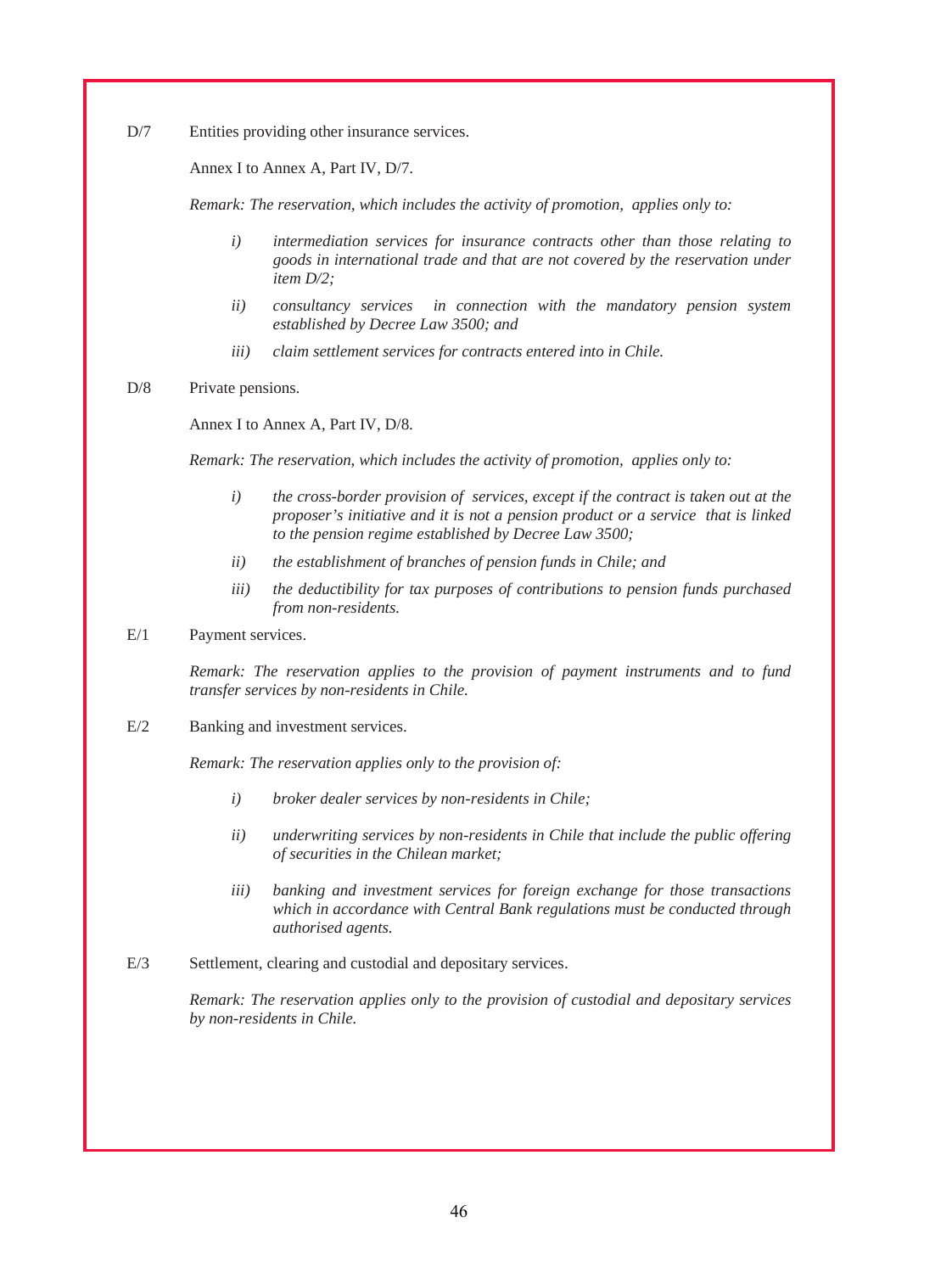D/7 Entités prestataires d'autres services d'assurance.

Annexe I à l'Annexe A, Partie IV, D/7.

*Observation : La réserve, qui inclut l'activité de promotion, vise seulement :* 

- *i) les services d'intermédiation pour les contrats d'assurance autres que ceux relatifs au commerce international de marchandises et qui ne sont pas couverts par des réserves au titre de la rubrique D/2;*
- *ii) les services de conseils en lien avec le régime de retraite obligatoire mis en place par le Décret-loi 3500 ; et*
- *iii) les services de liquidation de sinistres pour les contrats souscrits au Chili.*
- D/8 Pensions privées.

Annexe I à l'Annexe A, Partie IV, D/8.

*Observation : La réserve, qui inclut l'activité de promotion, s'applique seulement à :* 

- *i) la fourniture transnationale de services, sauf si le contrat est souscrit à l'initiative du preneur d'assurance et qu'il ne s'agit pas d'un produit ou d'un service de retraite qui se rattache au régime de retraite mis en place par le Décret-loi 3500;*
- *ii) l'établissement de succursales de fonds de pension au Chili ; et*
- *iii) la déductibilité fiscale des cotisations versées à des fonds de pension non résidents.*
- E/1 Services de paiement.

*Observation : La réserve s'applique aux instruments de paiement et transferts de fonds fournis au Chili par des non-résidents.* 

E/2 Services bancaires et de placement.

*Observation : La réserve s'applique seulement à la prestation de:* 

- *i) services de courtage assurés au Chili par des non-résidents;*
- *ii) services de prise en charge d'émissions au Chili par des non-résidents qui impliquent l'offre publique de titres au Chili;*
- *iii) services bancaires et de placement concernant les devises pour les transactions qui, aux termes des règlements de la Banque centrale, doivent être menées par l'intermédiaire d'agents agréés.*
- E/3 Services de règlement, de compensation, de garde et de comptes courants de titres.

*Observation : La réserve s'applique seulement aux services de garde et de comptes courants de titres délivrés au Chili par des non-résidents.*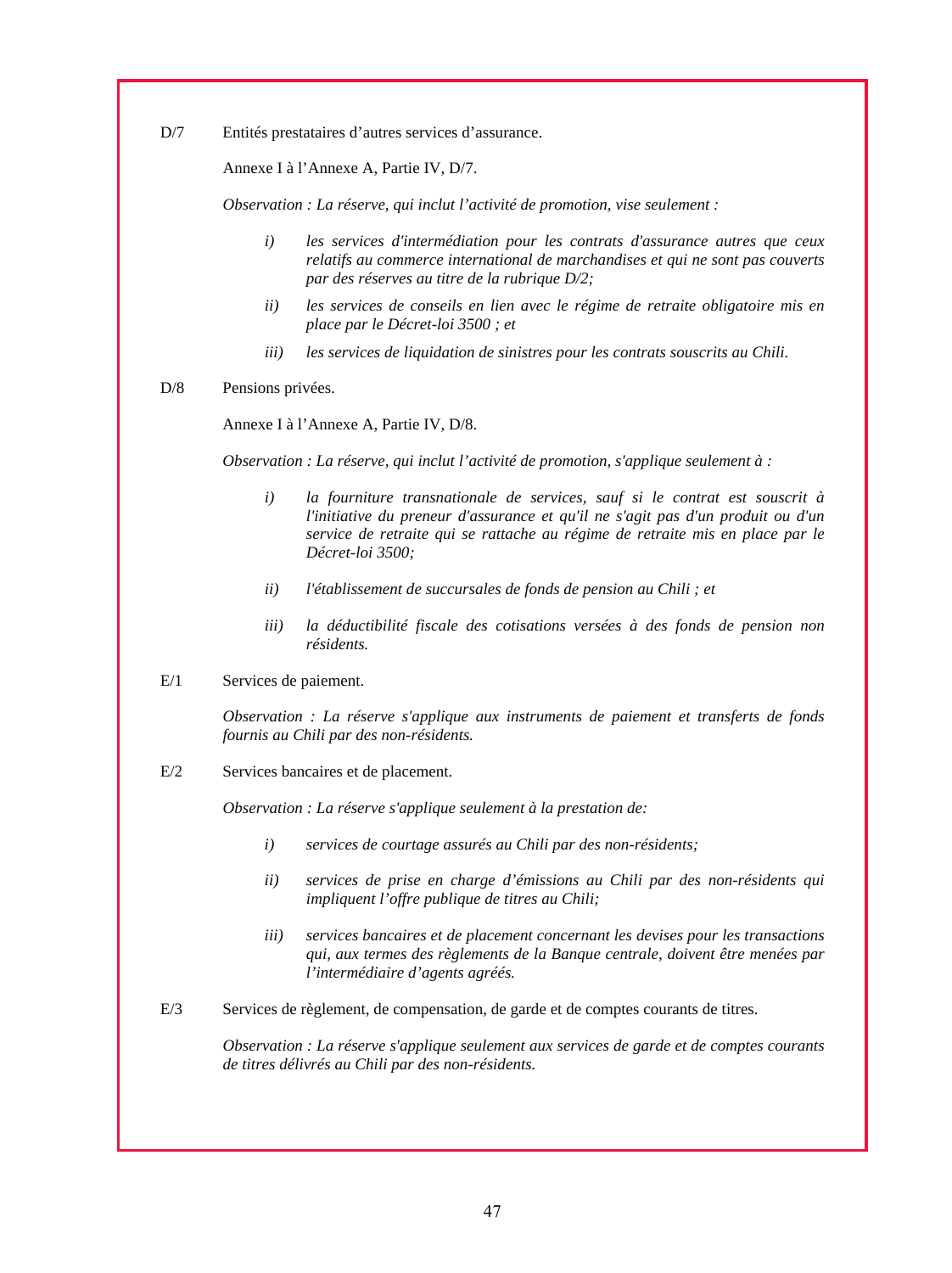#### E/4 Asset management.

*Remark: The reservation applies only to:* 

- *i) the offer in Chile by non-residents of asset management services which involve the offering of securities or collective investment schemes to resident investors, except for those asset management services for investments abroad offered in Chile by non-residents to resident funds managers;*
- *ii) the provision in Chile by non-residents of trust services reserved for resident financial institutions;*
- *iii) asset management services for collective investment schemes or pension funds, except for those asset management services for investments abroad offered in Chile by non-residents to resident fund managers.*
- E/5 Advisory and agency services.

*Remark: The reservation applies only to securities rating by non-residents in Chile.* 

E/7 Conditions for establishment and operations of branches, agencies, etc. of non-resident investors in the banking and financial services sector.

Annex II to Annex A, paragraphs 1 and 4a

*Remark: The reservation on:* 

- *i*) *paragraph 1 concerns the fact that the establishment of branches is only allowed in banking;*
- *ii) paragraph 4a concerns the fact that the establishment of representative offices of non-resident banks is subject to prior authorisation.*
- L/6 Professional services (including services of accountants, artists, consultants, doctors, engineers, experts, lawyers, etc.).

*Remark: the reservation applies only to auditing of financial institutions, operators of multimodal transport and legal services except advice on international law or foreign laws.*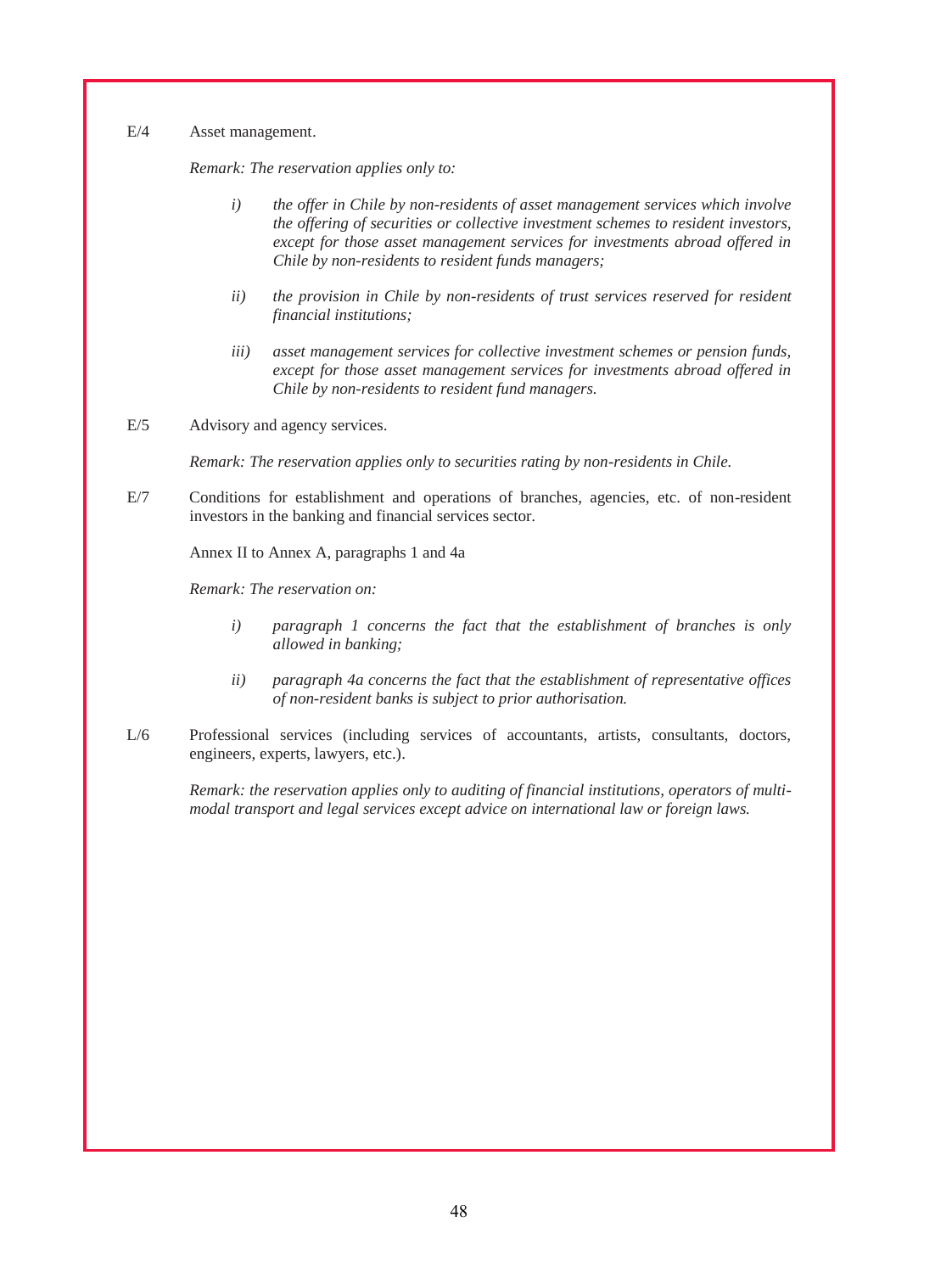E/4 Gestion d'avoirs.

*Observation : La réserve ne vise que:* 

- *i) l'offre au Chili par des non-résidents de services de gestion d'actifs qui impliquent l'offre de valeurs mobilières ou de titres d'organismes de placement collectif à des investisseurs résidents, à l'exception des services de gestion d'actifs offerts au Chili par des non-résidents à des gestionnaires de fonds chiliens concernant des investissements à l'étranger;*
- *ii) la prestation au Chili par des non-résidents de services fiduciaires réservés aux institutions financières résidentes;*
- *iii) les services de gestion d'actifs pour les structures de placement collectif ou les fonds de pension, à l'exception des services de gestion d'actifs offerts au Chili par des non-résidents à des gestionnaires de fonds chiliens concernant des investissements à l'étranger.*
- E/5 Services de conseils et de gestion.

*Observation : La réserve ne vise que la notation des valeurs mobilières par des nonrésidents au Chili.* 

E/7 Conditions d'établissement et de l'exercice des succursales, agences, etc. des investisseurs non-résidents dans le secteur des services bancaires et financiers.

Annexe II à l'Annexe A, paragraphes 1 et 4a

*Observation : La réserve portant sur:* 

- *i) le paragraphe 1 concerne le fait que l'établissement de succursales est uniquement autorisé dans le secteur bancaire;*
- *ii) le paragraphe 4a concerne le fait que l'établissement de bureaux de représentation de banques non-résidentes est soumis à autorisation préalable.*
- L/6 Prestations professionnelles (notamment celles des comptables, artistes, consultants, médecins ingénieurs, experts, avocats, etc.).

*Observation : La réserve s'applique seulement à l'audit des institutions financières, aux activités des opérateurs de transport multimodal et aux services juridiques, à l'exception des conseils en matière de droit international ou de droits étrangers.*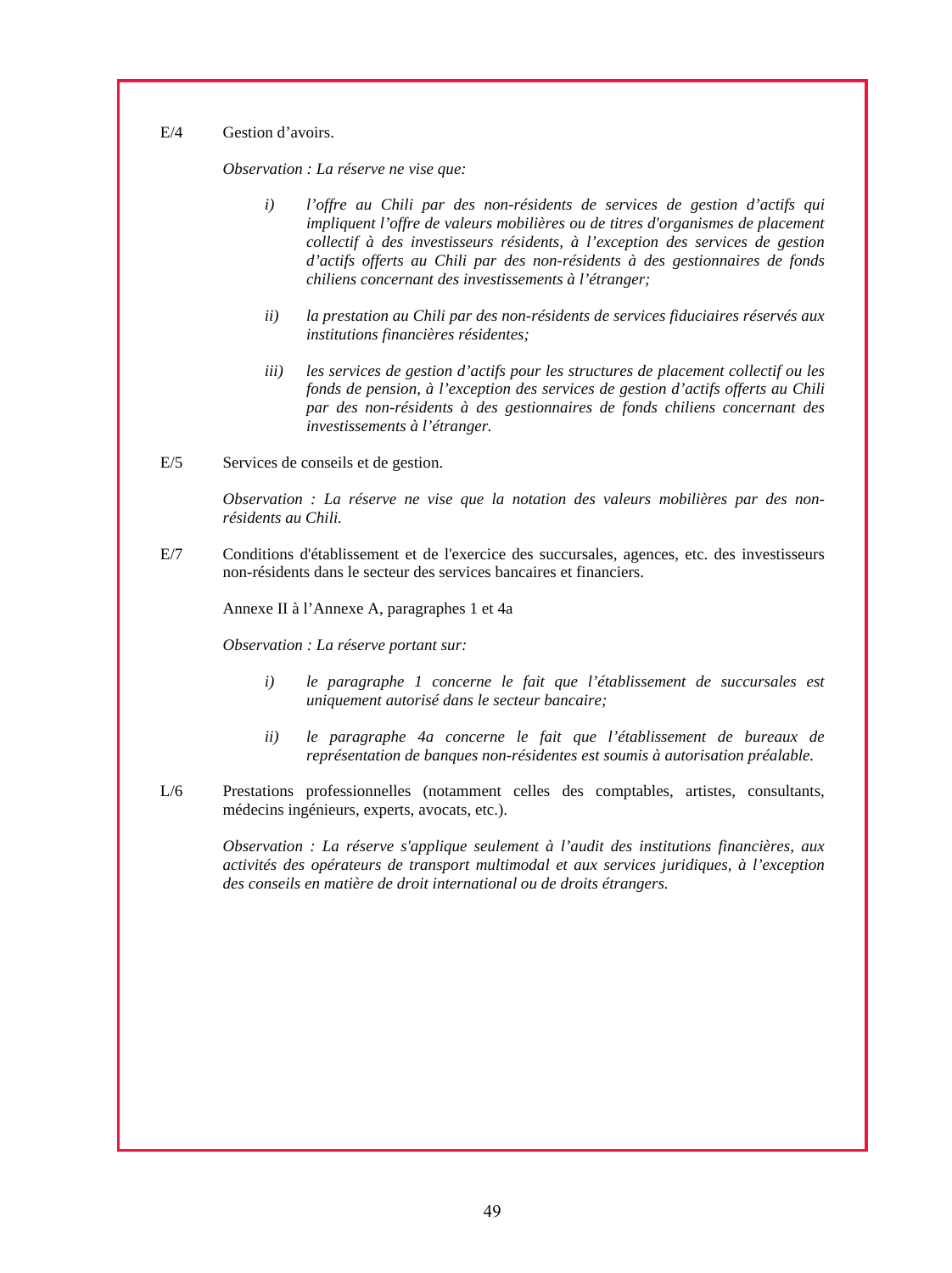#### **ANNEX 4**

#### **DECLARATION OF CHILE ON FOREIGN EXCHANGE TRANSACTIONS UNDER THE CENTRAL BANK'S JURISDICTION AND THE CODES OF LIBERALISATION**

1. The Chilean authorities wish to draw attention to the fact that under its Constitutional Organic Law the Central Bank of Chile has the right to impose restrictions on current payments and transfers and capital movements as listed in Article 49. Pursuant to Article 50, this right can only be exercised, by decision of a majority of all Board members, when restrictions are considered necessary for ensuring the stability of the currency or the financing of the country's balance of payments. A set period must be determined for the duration of the restrictions, which can only extend for up to one year, unless a decision to renew them is made by a majority of Board members. The Board's decision can be subject to veto by the Finance Minister, which can be overturned only by a unanimous vote of the Board. Specifically, the Bank has the authority to impose the following restrictions to foreign exchange transactions:

- a. Establish the obligation of repatriation into the country, in foreign currency, of the corresponding payment value obtained from the export of goods, export of services, net freight balances, commissions earned on foreign trade transactions, indemnities from insurance or other sources, and generally payments accrued abroad by individuals or entities resident in Chile as a consequence of acts or transactions conducted abroad. In addition, the Central Bank has the authority to establish the obligation to convert into Chilean currency the foreign currency received by Chilean residents on any account or in any transactions entered either in Chile or abroad.
- b. Determine that credits, deposits or investments in foreign currency originating or to be sent abroad be subject to a reserve requirement. This measure may not exceed 40% of the respective transaction and only concerns transactions entered into after the date of the establishment of restrictions.
- c. Establish the obligation of prior authorisation under such terms and conditions as the Bank may set forth for the payment or remittance obligations for the payment in foreign currency of imports of goods or services, commissions earned as a consequence of foreign trade activities, transport services, royalties, technical assistance, premiums for, or indemnities from insurance or otherwise, and any other payment made in foreign currency abroad or to persons not having residence in Chile, as well as the remittance of foreign currency for purposes of investments, capital contributions, loans or deposits abroad, and investments abroad by pension funds. Imports of goods and their corresponding expenses are exempted from the prior authorisation requirement, but access to the Formal Exchange Market to make such payments may be delayed by no more than 180 days from the date of shipment of merchandise.
- d. Establish that the entities which form the Formal Exchange Market may only execute those transactions expressly authorised by the Central Bank. In any event, payments and remittances may be engaged freely for foreign exchange transactions related with the import and export of goods and with remittance of foreign currency arising from investments, capital contributions or credits from abroad.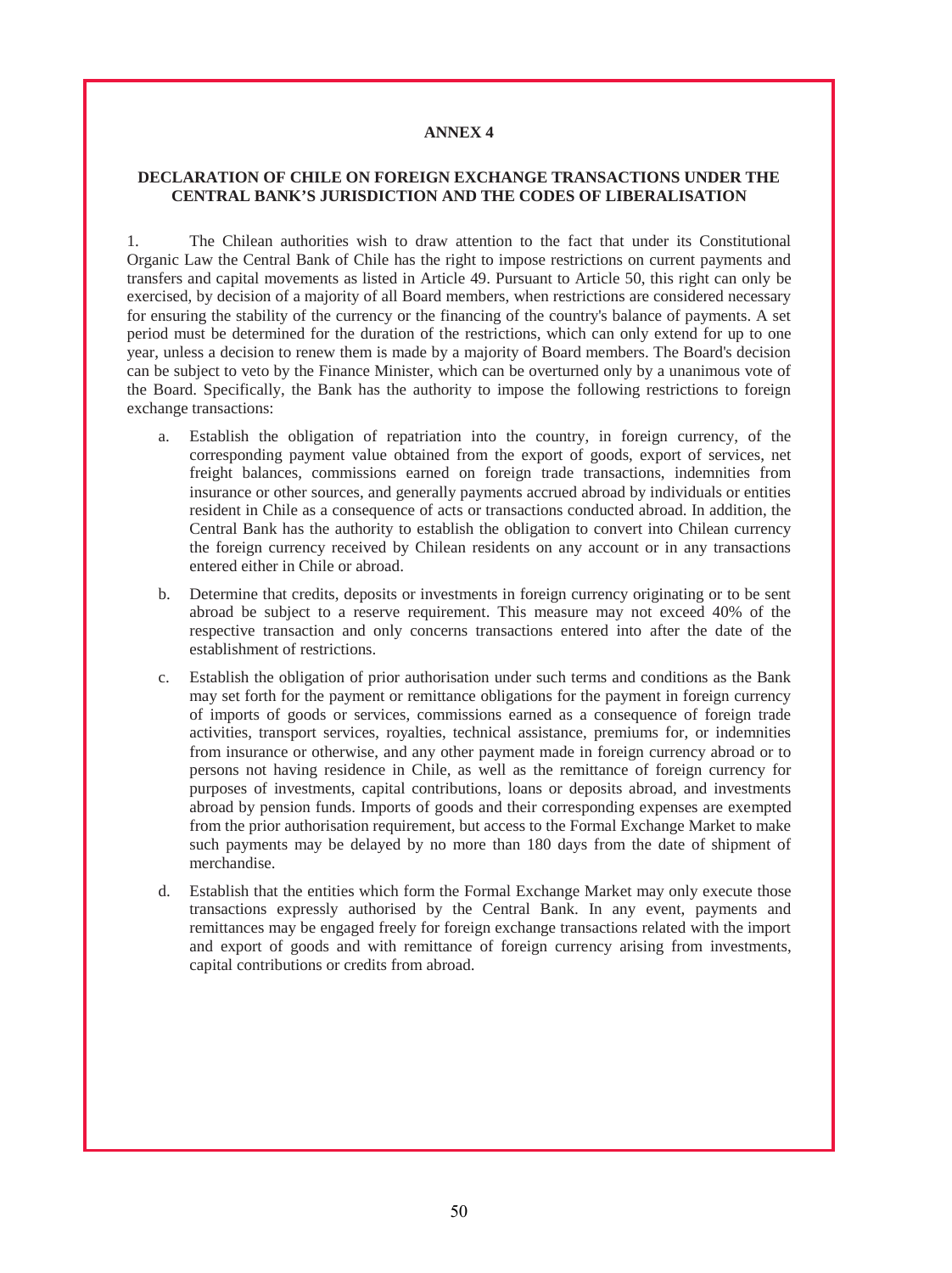#### **ANNEXE 4**

#### **DÉCLARATION DU CHILI SUR LES TRANSACTIONS EN MONNAIES ÉTRANGÈRES ENTRANT DANS LES ATTRIBUTIONS DE LA BANQUE CENTRALE ET DANS LE CADRE DES CODES DE LIBÉRATION**

1. Les autorités chiliennes souhaitent attirer l'attention sur le fait qu'aux termes de sa Loi organique constitutionnelle, la Banque centrale du Chili a le droit d'imposer des restrictions aux paiements et transferts courants et aux mouvements de capitaux répertoriés à l'article 49. Conformément à l'article 50, ce droit peut uniquement être exercé, sur décision de la majorité des administrateurs, lorsque les restrictions sont jugées nécessaires pour assurer la stabilité de la monnaie ou le financement de la balance des paiements du pays. Un délai doit être fixé pour la durée des restrictions, qui sont limitées à un an, à moins que la majorité des administrateurs ne décide de les prolonger. La décision du Conseil d'administration peut faire l'objet d'un veto de la part du ministre des Finances, qui ne peut être annulé que par un vote unanime du Conseil. En particulier, la Banque a compétence pour imposer les restrictions suivantes aux opérations en monnaies étrangères:

- a. Établir l'obligation de rapatriement dans le pays, en devises, de la valeur correspondante pour les exportations de biens ou de services, les soldes nets des opérations de transport de marchandises, les commissions perçues sur les opérations se rapportant au commerce extérieur, les indemnités versées par les assurances ou autres sources, et en général, les paiements versés à l'étranger au profit de particuliers ou d'entités résidant au Chili en rapport avec des actes ou des transactions effectués à l'étranger. De plus, la Banque centrale a compétence pour établir l'obligation de convertir en peso chilien les sommes perçues en monnaie étrangère par des résidents chiliens à quelque titre que ce soit ou dans le cadre d'opérations réalisées au Chili ou à l'étranger.
- b. Décider que les crédits, dépôts ou investissements en devises en provenance ou à destination de l'étranger soient soumis à une obligation de constituer des réserves. Celles-ci ne peuvent être supérieures à 40 % de l'opération concernée et ne s'appliquent qu'aux transactions conclues après la date d'établissement des restrictions.
- c. Établir qu'il est nécessaire d'obtenir une autorisation préalable à des conditions pouvant être déterminées par la Banque, pour les obligations de paiement ou de transfert des paiements effectués en monnaie étrangère pour des importations de biens ou de services, des commissions versées en rapport avec des activités de commerce extérieur, des services de transport, des redevances, une assistance technique, des primes ou indemnités d'assurance ou autres et de tout autre paiement effectué en devises à l'étranger ou à des personnes qui ne résident pas au Chili, ainsi que les transferts de monnaies étrangères à des fins d'investissement, de dotation en capital, de prêts ou de dépôts à l'étranger, ainsi que les investissements de fonds de pension à l'étranger. Les importations de biens et les dépenses correspondantes sont exonérées de l'obligation d'autorisation préalable, mais l'accès au marché des changes formel peut être repoussé de 180 jours au plus à compter de la date d'expédition des marchandises.
- d. Établir que les entités constituant le marché des changes formel peuvent effectuer uniquement les transactions qui sont expressément autorisées par la Banque centrale. Dans tous les cas, paiements et transferts peuvent être réalisés librement pour les opérations en monnaies étrangères liées à l'importation et à l'exportation de biens et pour les transferts de monnaies étrangères dus à des investissements, des dotations en capital, des prêts ou des dépôts effectués à l'étranger.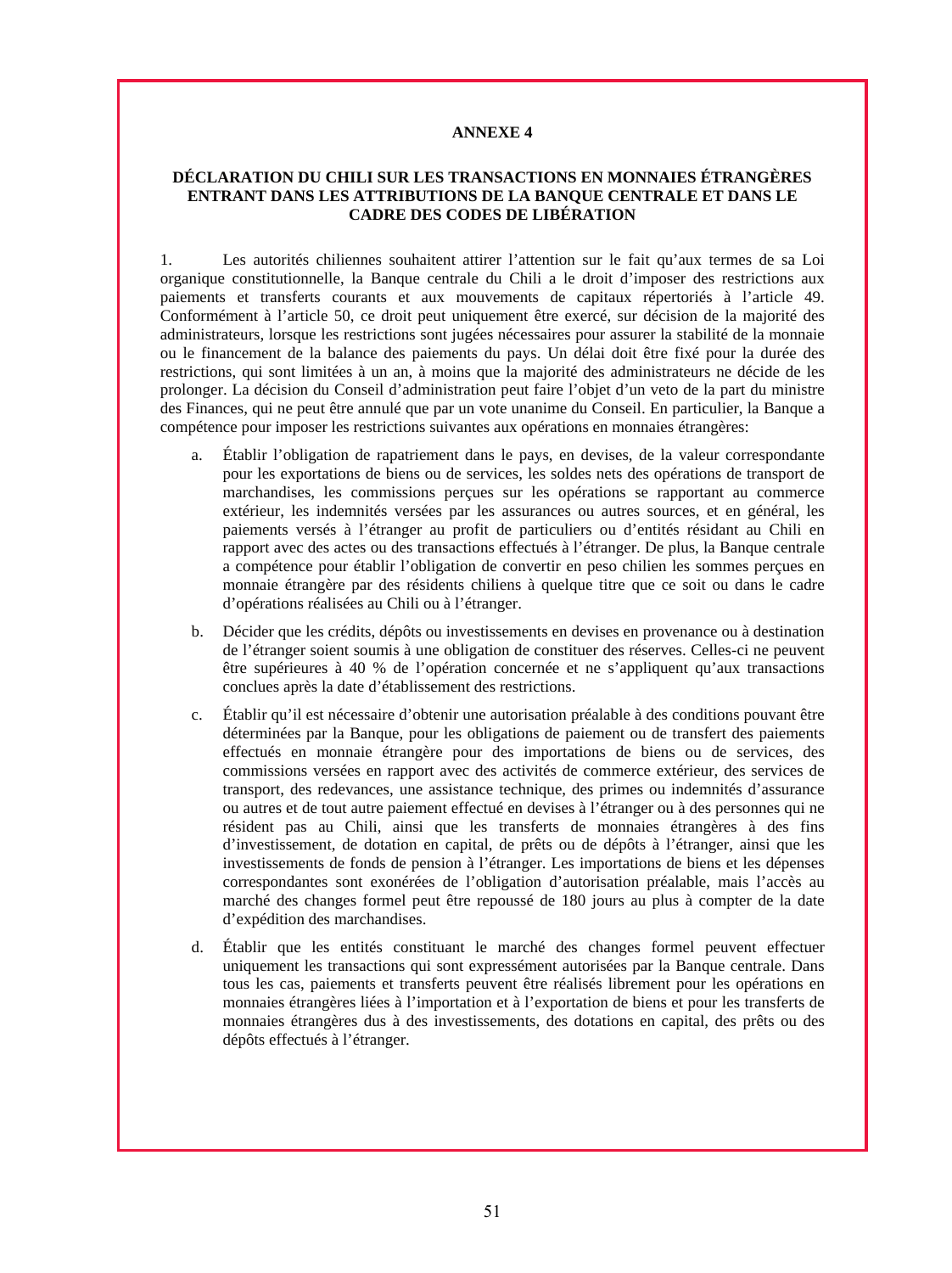- e. Set limits, under generally applied criteria, to the holdings in foreign currency or investments denominated in foreign currency that banking entities or other authorised entities of the Formal Exchange Market may maintain within the country or abroad.
- f. In addition, Article 182 of the Securities Market Law grants authority to the Central Bank to impose, pursuant to the procedures foreseen in Article 50 of the Constitutional Organic Law of the Central Bank, limits or restrictions on the changes in the net foreign asset position of institutional investors.

2. In addition, Article 42 of the Constitutional Organic Law states that the Central Bank may request that transactions covered by the said Section must only be conducted through the Formal Exchange Market and may not be carried out whether in Chilean currency or by means of other assets, unless expressly authorised by the Bank. ("Other assets" refer for instance to investment made in the form of a cession of shares). The operations covered by these various provisions concern virtually all operations covered by the two Codes, although mainly in connection with related transfers and payments.

3. However, the Chilean authorities also wish to stress that today Chile has no general exchange controls in place and has demonstrated a long-standing record of progressive liberalisation. In practice, restrictions currently applied under the Constitutional Organic Law of the Central Bank are very limited, and concern only issuance by non-residents of peso-denominated securities other than bonds. These restrictions are reflected in Chile's proposed reservations under items IV/B.a (capital market securities excluding bonds), V/B (money market instruments), VI/B (non-securitised claims), and VII/B (collective investment securities) of the CLCM. In accordance with the spirit of the OECD Codes and the requirements established in the Roadmap for Accession of Chile, no precautionary reservations have been lodged.

4. Outside the lodged reservations, Chile undertakes to respect the Codes' provisions and states that the current measures and practices under its domestic law are in compliance with the Codes.

5. Chile also appreciates that OECD Members have the following rights under the Codes:

- a. No standstill obligations apply to operations in List B of the Capital Movements Code, for which a reservation may be lodged at any time. Operations on List B concern short-term capital operations, financial credits and non-resident acquisitions of real estate.
- b. Article 7(b) of the Codes stipulates that if any measures of liberalisation taken or maintained in accordance with the provisions of Article  $2(a)$  result in serious economic and financial disturbance in the member State concerned, that member may withdraw those measures. No limit to the duration of such withdrawal is specified by Article 7(b).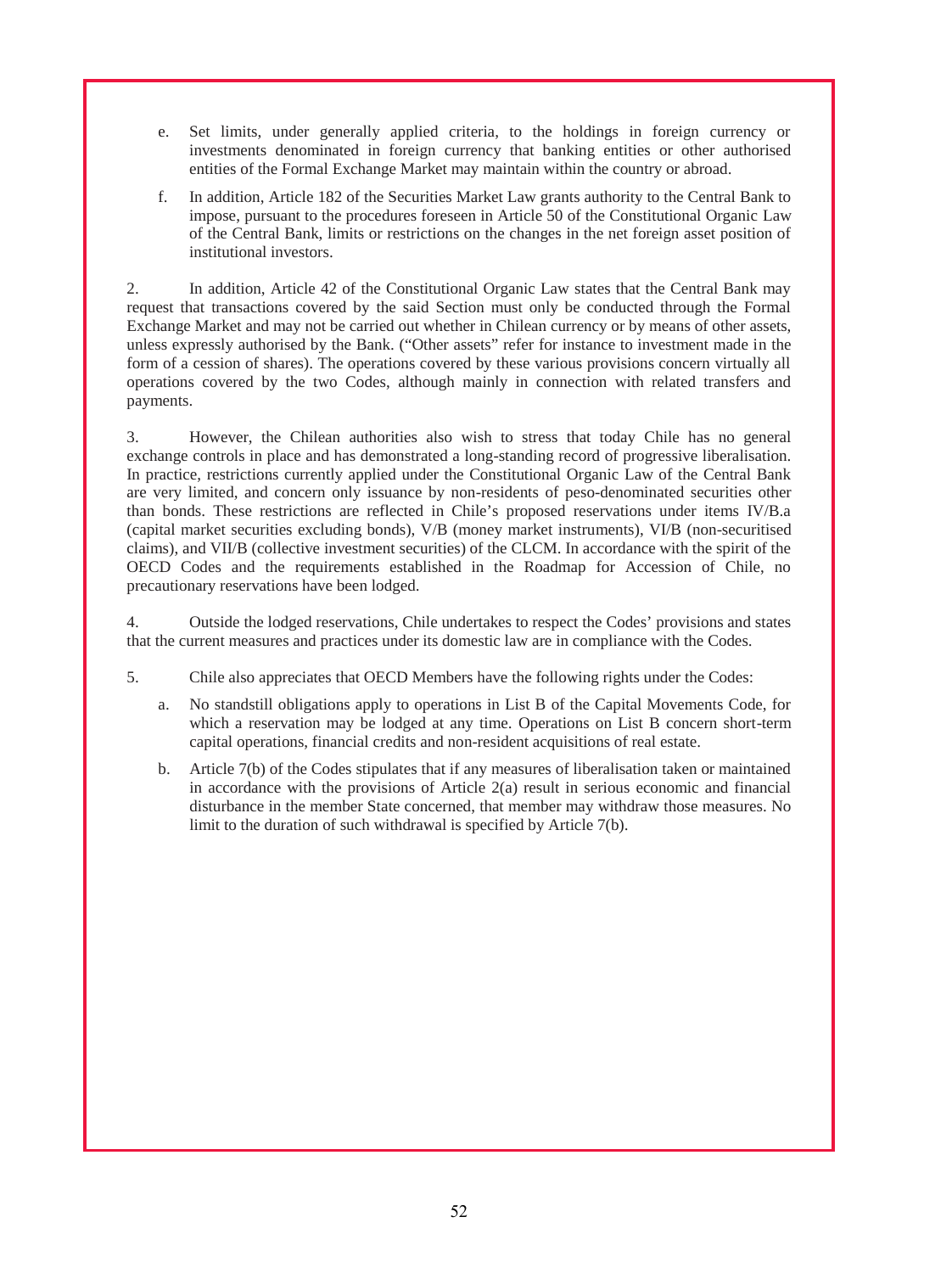- e. Définir des limites, selon des critères généralement appliqués, aux portefeuilles de monnaies étrangères ou d'investissements libellés en monnaies étrangères pouvant être détenus dans le pays ou à l'étranger par des établissements bancaires ou autres entités agréés du marché des changes formel.
- f. De plus, l'article 182 de la Loi sur les marchés de valeurs mobilières confère à la Banque centrale compétence pour imposer, conformément aux procédures prévues à l'article 50 de la Loi organique constitutionnelle de la Banque centrale, des limites ou des restrictions aux variations de la position extérieure nette des investisseurs institutionnels.

2. De surcroît, l'article 42 de la Loi organique constitutionnelle précise que la Banque centrale peut exiger que les transactions couvertes par cet article soient exclusivement réalisées sur le marché des changes formel et ne puissent être effectuées en monnaie chilienne ou grâce à d'autres actifs à moins d'avoir été expressément agréées par la Banque (les « autres actifs » peuvent correspondre, par exemple, à des investissements réalisés sous forme de cession d'actions). Les opérations couvertes par ces différentes dispositions concernent pratiquement toutes les opérations couvertes par les deux Codes, mais principalement en relation avec des transferts et paiements connexes.

3. Cependant, les autorités chiliennes souhaitent aussi souligner qu'aujourd'hui, le Chili ne pratique pas de contrôle des changes généralisé et a introduit de longue date un processus de libéralisation progressive. Dans la pratique, les restrictions actuellement appliquées aux termes de la Loi organique constitutionnelle de la Banque centrale sont très limitées, et concernent uniquement l'émission par des non-résidents de titres libellés en peso autres que des obligations. Ces restrictions sont prises en compte dans les réserves proposées par le Chili au titre des rubriques IV/B.a (titres des marchés de capitaux hors obligations), V/B (instruments du marché monétaire), VI/B (créances non matérialisées par un titre) et VII/B (titres d'organismes de placement collectif) du Code de la libération des mouvements de capitaux. Conformément à l'esprit des Codes de l'OCDE et des prescriptions établies dans la Feuille de route pour l'adhésion du Chili, aucune réserve de précaution n'a été formulée.

4. Outre les réserves émises, le Chili s'engage à respecter les dispositions des Codes et déclare que les mesures et pratiques actuellement prévues par sa législation nationale sont conformes aux Codes.

5. Le Chili apprécie aussi que les membres de l'OCDE disposent des droits suivants en vertu des Codes :

- a. Aucune obligation de statu quo ne s'applique aux opérations de la Liste B du Code de la libération des mouvements de capitaux, pour lesquelles une réserve peut être formulée à tout moment. Les opérations de la Liste B concernent les opérations en capital à court terme, les crédits financiers et les acquisitions de biens immobiliers par des non-résidents.
- b. L'article 7 (b) des Codes dispose que si les mesures de libération prises ou maintenues conformément aux dispositions de l'article 2(a) provoquent de graves troubles économiques ou financiers dans un État membre, celui-ci peut revenir sur lesdites mesures. Aucune limite dans le temps applicable à un tel retrait n'est indiquée dans l'article 7 (b).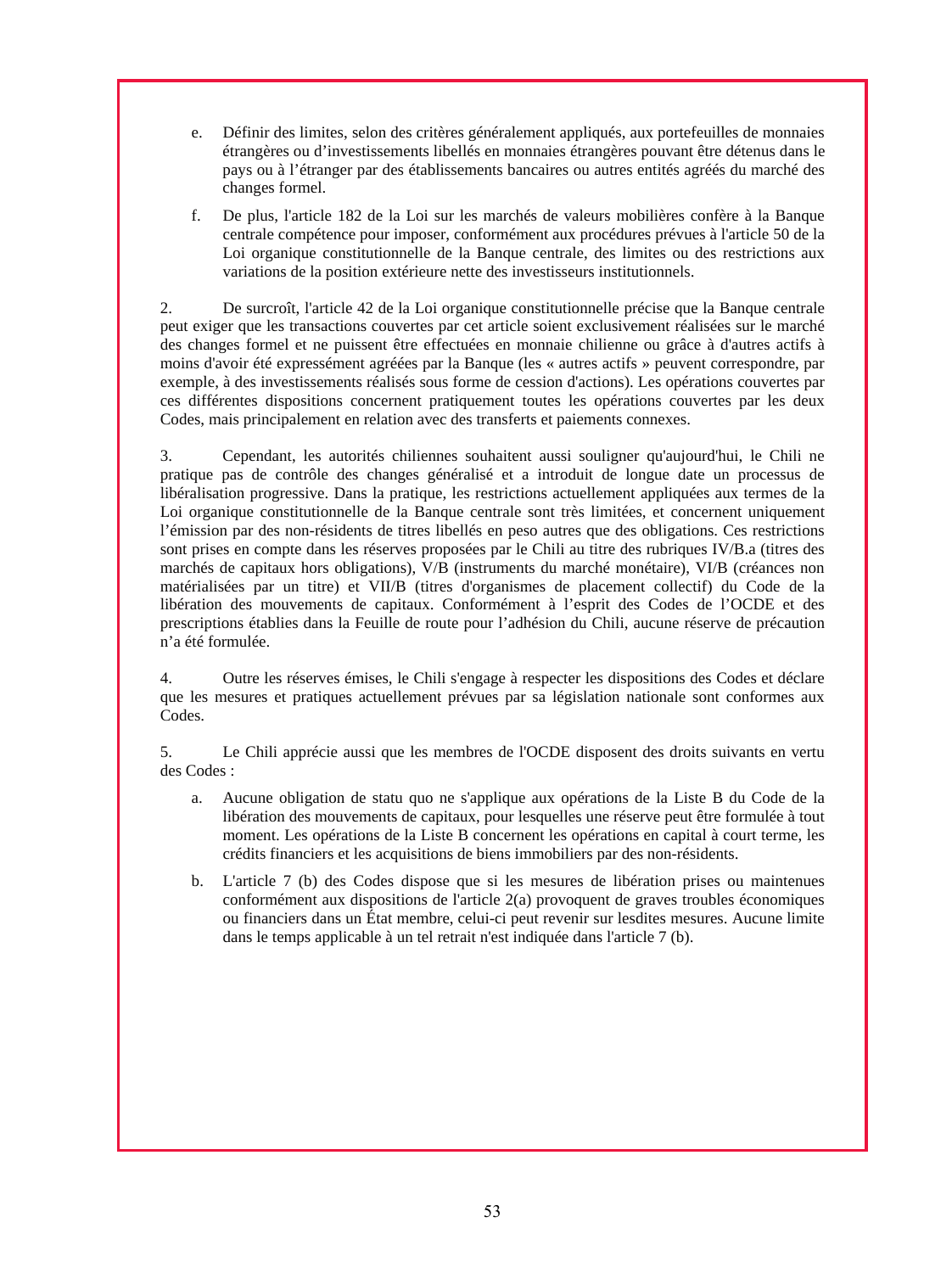- c. Article 7 (c) of the Codes stipulates that if the overall balance of payments of a member develops adversely at a rate and in circumstances, including the state of its monetary reserves, which it considers serious, that member may temporarily suspend the application of measures of liberalisation taken or maintained in accordance with the provisions of Article  $2(a)$ .<sup>1</sup>
- d. Under Article 4 of the OECD Codes of Liberalisation, a member retains the right to introduce capital and exchange controls which may be requested by the IMF pursuant to Article VI of its Articles of Agreement.

6. Finally, the Chilean authorities appreciate the tasks ascribed to the Investment Committee under Article 18, including its availability to arrange consultations among the Members if issues of interpretation of Article 7 were to arise. Provisions equivalent to those embodied in the Central Bank law are not uncommon among OECD member countries. Members did not change these provisions for the purpose of meeting Codes' obligations, including in cases of independent Central Banks charged with responsibilities in exchange control matters, and rights under the Codes have been sufficient to accommodate Members' concerns in this regard.

7. The Chilean authorities have indicated that they wish to make use of the preceding text of this section as a basis for a declaration by Chile as part of its Final Statement which would form part of the international agreement between the OECD and Chile on the terms and conditions of Chile's accession to the Organisation. During the December 2008 examination, the Chilean authorities expressed their satisfaction regarding the balance of rights and obligations set forth in the OECD Codes of Liberalisation, as they provide adequate scope for handling disturbances to its economy and financial system, including risks to currency stability, while preserving Chile's commitment to liberalisation.

8. The Investment Committee did not object to this proposal, noting that such observation shall not be construed as modifying Chile's acceptance of the rights and obligations undertaken by Members under the Codes and in particular does not extend the scope of Chile's proposed reservations as contained in Annexes 2 and 3 of this Statement.

9. Chile also confirmed that it understands that, in accordance with Article 4 of the Codes, an eventual invocation of Article 7 or other safeguards would not alter the obligations undertaken by Chile under Article VIII of the Agreement of the IMF and that the application of any new foreign exchange restrictions which might be introduced pursuant to Articles 49 and 50 of the Central Bank's Constitutional Organic Law shall not discriminate between OECD countries, in accordance with the provisions of Article 7e of the Codes and the Central Bank's own rules.

 $\overline{a}$ 1

Investment Committee work has documented that there have been no cases in the past - among the 44 instances of invocation of Article 7 by some 18 Members in total - where recourses to Article 7 following the justifications presented by the members in accordance with the procedures under Article 13 have been disapproved by the OECD Council. It is also to be noted that the safeguards a) to c) described in this paragraph are unique to the OECD Codes and different in scope from those found in other international agreements.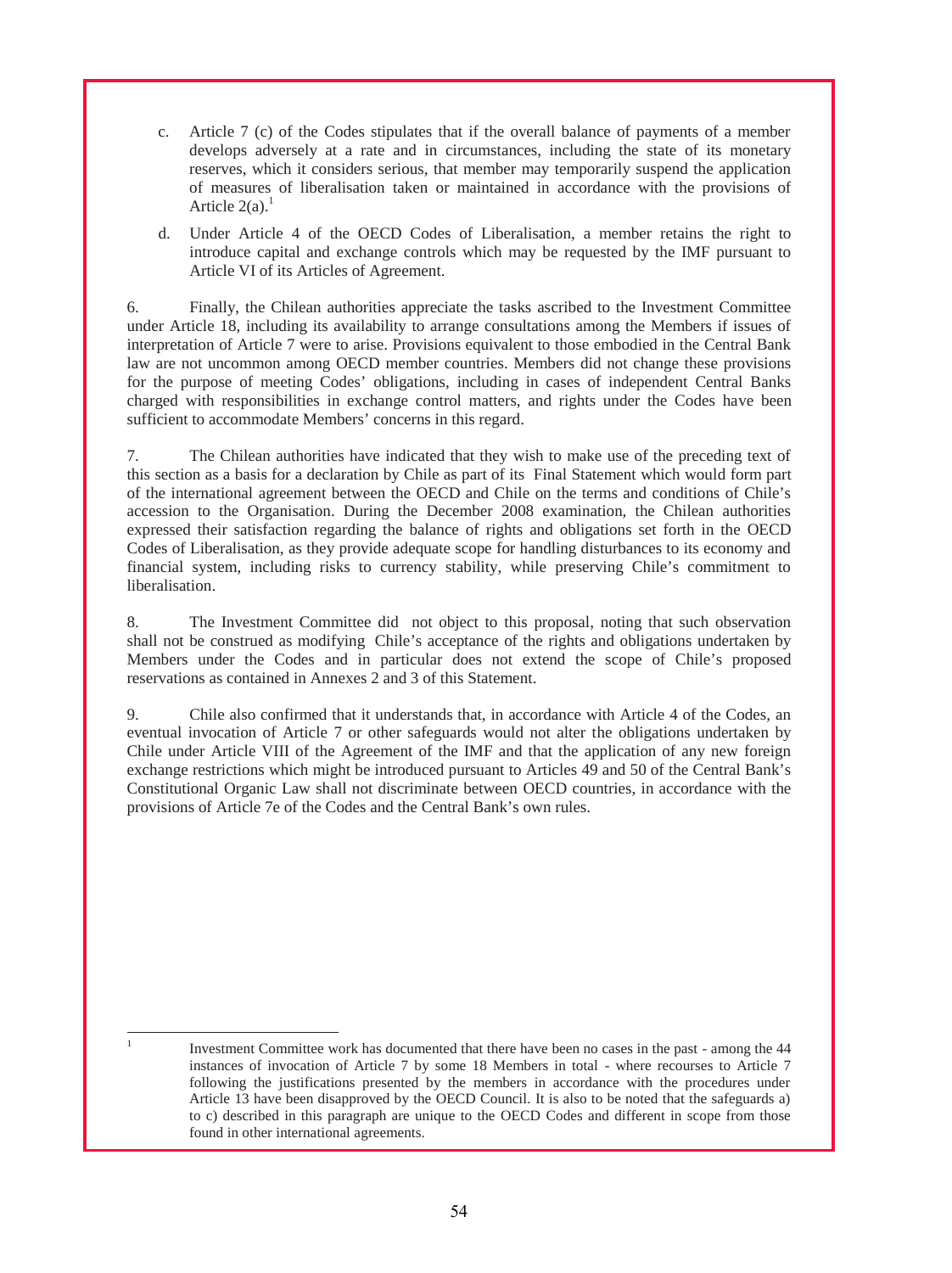- c. L'article 7 (c) des Codes dispose que si la balance globale des paiements d'un membre évolue défavorablement à une cadence et dans des circonstances, notamment l'état de ses réserves monétaires, qui lui paraissent dangereuses, ce membre peut suspendre, à titre, conservatoire, l'application des mesures de libération prises ou maintenues conformément aux dispositions de l'article  $2(a)$ .<sup>1</sup>
- d. Aux termes de l'article 4 des Codes de libération de l'OCDE, les membres ont le droit d'introduire des contrôles des changes et des capitaux tels qu'exigés, le cas échéant, par le FMI en application de l'article VI de ses Statuts.

6. Enfin, les autorités chiliennes se félicitent des tâches assignées au Comité de l'investissement en vertu de l'article 18, y compris la possibilité d'organiser des consultations auprès des membres en cas de problèmes d'interprétation de l'article 7. Il n'est pas rare que les pays de l'OCDE aient pris des dispositions équivalentes à celles de la Loi de la Banque centrale. Les membres n'ont pas modifié ces dispositions afin de remplir leurs obligations au titre des Codes, y compris lorsqu'une Banque centrale indépendante est chargée des questions de contrôle des changes, et les droits énoncés dans les Codes ont été suffisants pour répondre aux inquiétudes des membres à ce propos.

7. Les autorités chiliennes ont indiqué qu'elles souhaitent utiliser le texte précédent de cet article pour étayer une déclaration du Chili dans le cadre de sa Déclaration finale incluse dans l'accord international conclu entre l'OCDE et le Chili quant aux termes et conditions de l'adhésion du Chili à l'Organisation. Au cours de l'examen de décembre 2008, les autorités chiliennes ont exprimé leur satisfaction quant au rapport entre droits et obligations établi par les Codes de libération de l'OCDE, car ils offrent une latitude suffisante pour remédier aux perturbations subies par leur économie et leur système financier, y compris les risques d'instabilité monétaire, tout en préservant l'engagement du Chili en faveur de la libéralisation.

8. Le Comité de l'investissement ne s'est pas opposé à cette proposition, mais a précisé que cette observation ne devait pas être interprétée comme une remise en cause de l'acceptation par le Chili des droits et obligations assumés par les membres en vertu des Codes, et qu'en particulier elle n'étendait pas la portée des réserves proposées par le Chili et figurant dans les Annexes 2 et 3 de ce rapport.

9. Le Chili a également confirmé comprendre que, conformément à l'article 4 des Codes, le fait d'invoquer l'article 7 ou d'autres clauses de sauvegarde ne modifierait pas les obligations souscrites par le Chili en vertu de l'article VIII de l'Accord du FMI, et que l'application de nouvelles restrictions sur les changes susceptibles d'être introduites en vertu des articles 49 et 50 de la Loi organique constitutionnelle de la Banque centrale n'opèrerait aucune discrimination entre les pays de l'OCDE, conformément aux dispositions de l'article 7e des Codes et aux propres règles de la Banque centrale.

l 1

Les travaux du Comité de l'investissement ont montré qu'à aucune occasion – sur les 44 cas où l'article 7 a été invoqué par 18 membres au total – les recours à l'article 7 faisant suite aux justifications présentées par les membres conformément aux procédures visées à l'article 13 n'ont été désapprouvés par le Conseil de l'OCDE. Il convient également de noter que les mesures de sauvegarde a) à c) décrites dans ce paragraphe sont spécifiques aux Codes de l'OCDE et n'ont pas la même portée que celles prévues par d'autres accords internationaux.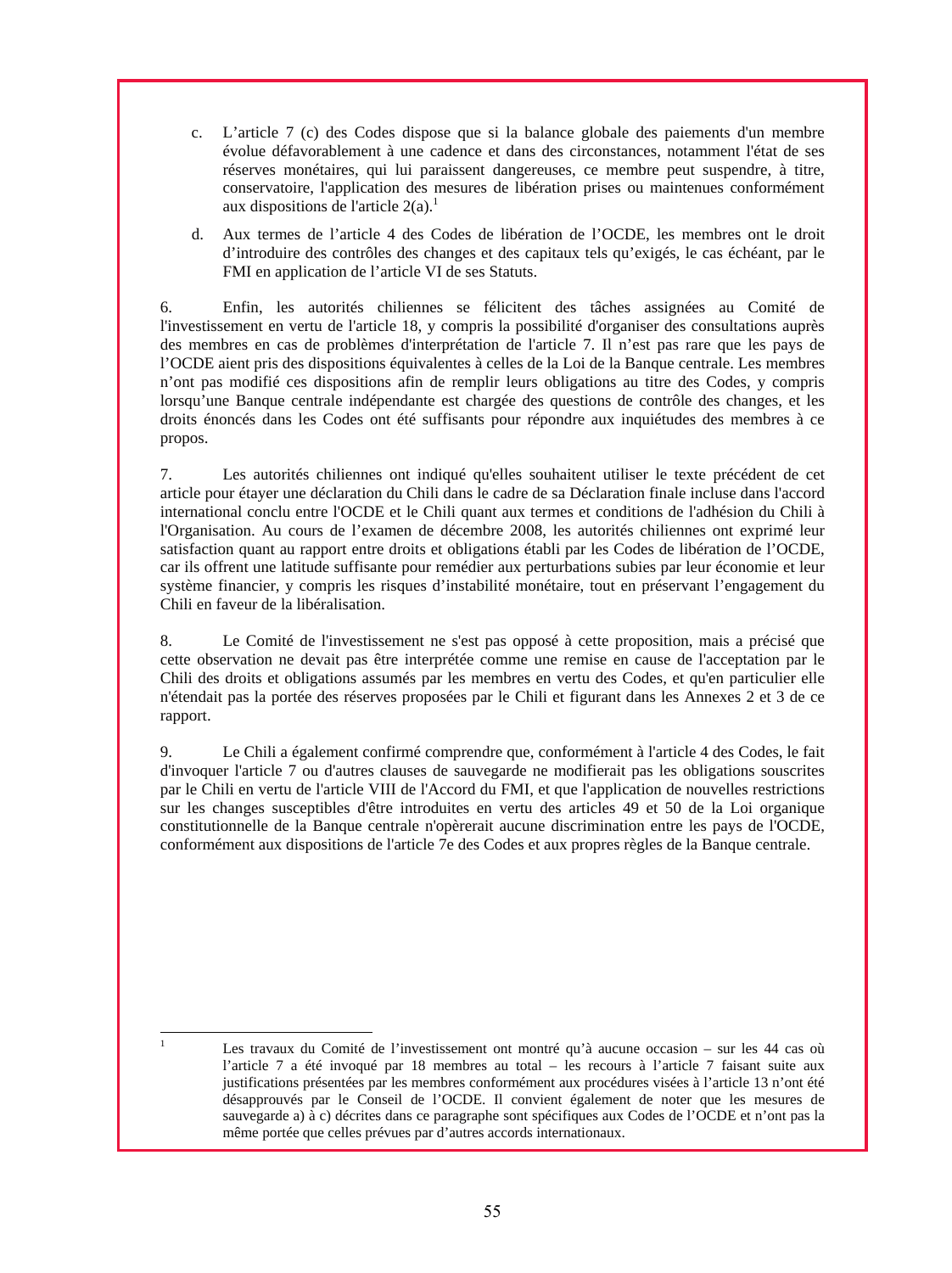# **ANNEX 5**

### **LIST OF PROPOSED EXCEPTIONS TO NATIONAL TREATMENT IN ACCORDANCE WITH THE THIRD REVISED DECISION OF THE COUNCIL ON NATIONAL TREATMENT [C(91)147 AS AMENDED]**

#### **A. Exceptions at national level**

#### *I. Investment by established foreign-controlled enterprises*

*Road transport*: International road transportation service between Chile and Argentina, Bolivia, Brazil, Paraguay, Peru or Uruguay is reserved to companies controlled by nationals of those countries.

Authority: Accord on International Land Transport Agreement signed by Argentina, Bolivia, Brazil, Chile, Paraguay, Peru and Uruguay. Decree Law 257, January 1990.

*Shipping*: Ownership of Chilean flag vessels is limited to Chilean natural persons, Chilean majorityowned corporations with principal domicile and real effective seat in Chile, and to co-ownerships in which a majority of members are Chilean naturals residing in Chile and in which the majority of rights belong to Chileans. Cabotage and tugging activities performed in Chilean ports are reserved to Chilean flag vessels.

Authority: Decree Law 3059, Official Gazette 22 December 1979; Supreme Decree 24, Official Gazette 10 March 1966; Decree Law 2222, Official Gazette 31 May 1978.

*Stowage and dockage:* Activities of stowage and dockage on Chilean ports must be carried out by Chilean majority-owned enterprises.

Authority: Decree Law 90, January 2000.

*Fishing*: Ownership of Chilean fishing vessels is limited to Chilean natural persons or Chilean majority-owned corporations with principal domicile and real effective seat in Chile, unless otherwise authorised. An owner of a fishing vessel registered in Chile prior to 30 June 1990 is not subject to the nationality requirement. Resident enterprises constituted by foreign non-residents are not permitted to engage in small-scale fishing.

Authority: Law 18892, Official Gazette 22 December 1992, Decree Law 2222, Official Gazette 31 May 1978.

*Mining:* Exploration, exploitation and treatment of hydrocarbons, liquid or gaseous, of uranium and lithium is subject to prior authorisation*.* 

Authority: Political Constitution of the Republic of Chile; Constitutional Organic Law 19.097, of Mining Concessions; Law 18.248, Official Gazette 14 October 1983; Mining Code.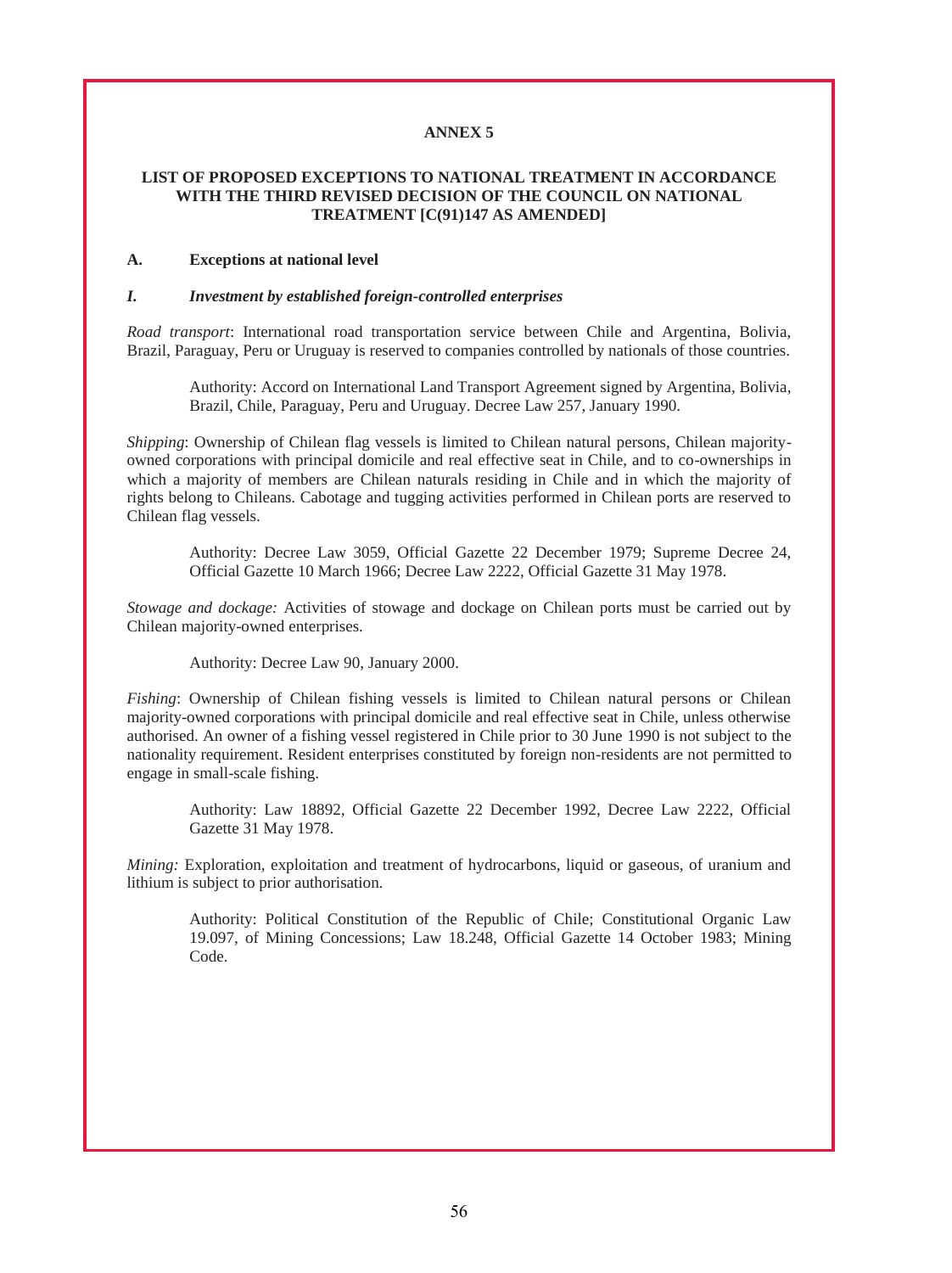### **ANNEXE 5**

### **LISTE D'EXCEPTIONS PROPOSÉES AU TRAITEMENT NATIONAL CONFORMÉMENT À LA TROISIÈME DÉCISION RÉVISÉE DU CONSEIL RELATIVE AU TRAITEMENT NATIONAL [C(91)147, TELLE QU'AMENDÉE]**

# **A. Exceptions au niveau national**

#### *I. Investissements par les entreprises établies sous contrôle étranger*

*Transport routier* : Le transport routier international entre le Chili et l'Argentine, la Bolivie, le Brésil, le Paraguay, le Pérou ou l'Uruguay est réservé aux entreprises contrôlées par des ressortissants de ces pays.

Sources : Accord sur le transport terrestre international signé par l'Argentine, la Bolivie, le Brésil, le Chili, le Paraguay, le Pérou et l'Uruguay. Décret-loi 257, janvier 1990.

*Navigation* : La propriété de navires battant pavillon chilien est réservée aux personnes physiques chiliennes, aux sociétés aux capitaux majoritairement chiliens ayant leur domicile principal et leur siège effectif et réel au Chili, et aux coentreprises dont les membres sont majoritairement des personnes physiques chiliennes résidant au Chili et dont des Chiliens détiennent la majorité des droits. Le cabotage et les opérations de remorquage effectuées dans les ports chiliens sont réservés aux navires battant pavillon chilien.

Sources : Décret-loi 3059, Journal officiel du 22 décembre 1979 ; Décret suprême 24, Journal officiel du 10 mars 1966 ; Décret-loi 2222, Journal officiel du 31 mai 1978.

*Arrimage et amarrage* : Les opérations d'arrimage et d'amarrage dans des ports chiliens doivent être effectuées par des entreprises à capitaux majoritairement chiliens.

Source : Décret-loi 90, janvier 2000.

*Pêche* : Ne peuvent être propriétaires de navires de pêche battant pavillon chilien que des personnes physiques de nationalité chilienne ou des sociétés à capitaux majoritairement chiliens domiciliées et ayant leur siège effectif et réel au Chili, sauf autorisation contraire. Les propriétaires de navires de pêche enregistrés au Chili avant le 30 juin 1990 ne sont pas soumis aux conditions de nationalité. Les entreprises résidentes créées par des non-résidents étrangers ne sont pas autorisées à se livrer à la pêche artisanale.

Sources : Loi 18892, Journal officiel du 22 décembre 1992, Décret-loi 2222, Journal officiel du 31 mai 1978.

*Exploitation minière* : L'exploration, l'exploitation et le traitement d'hydrocarbures liquides ou gazeux, ainsi que de gisements de lithium et d'uranium, nécessitent une autorisation préalable.

Sources : Constitution politique de la République du Chili ; Loi organique à caractère constitutionnel 19.097 relative aux concessions minières ; Loi 18.248, Journal officiel du 14 octobre 1983 ; Code des mines.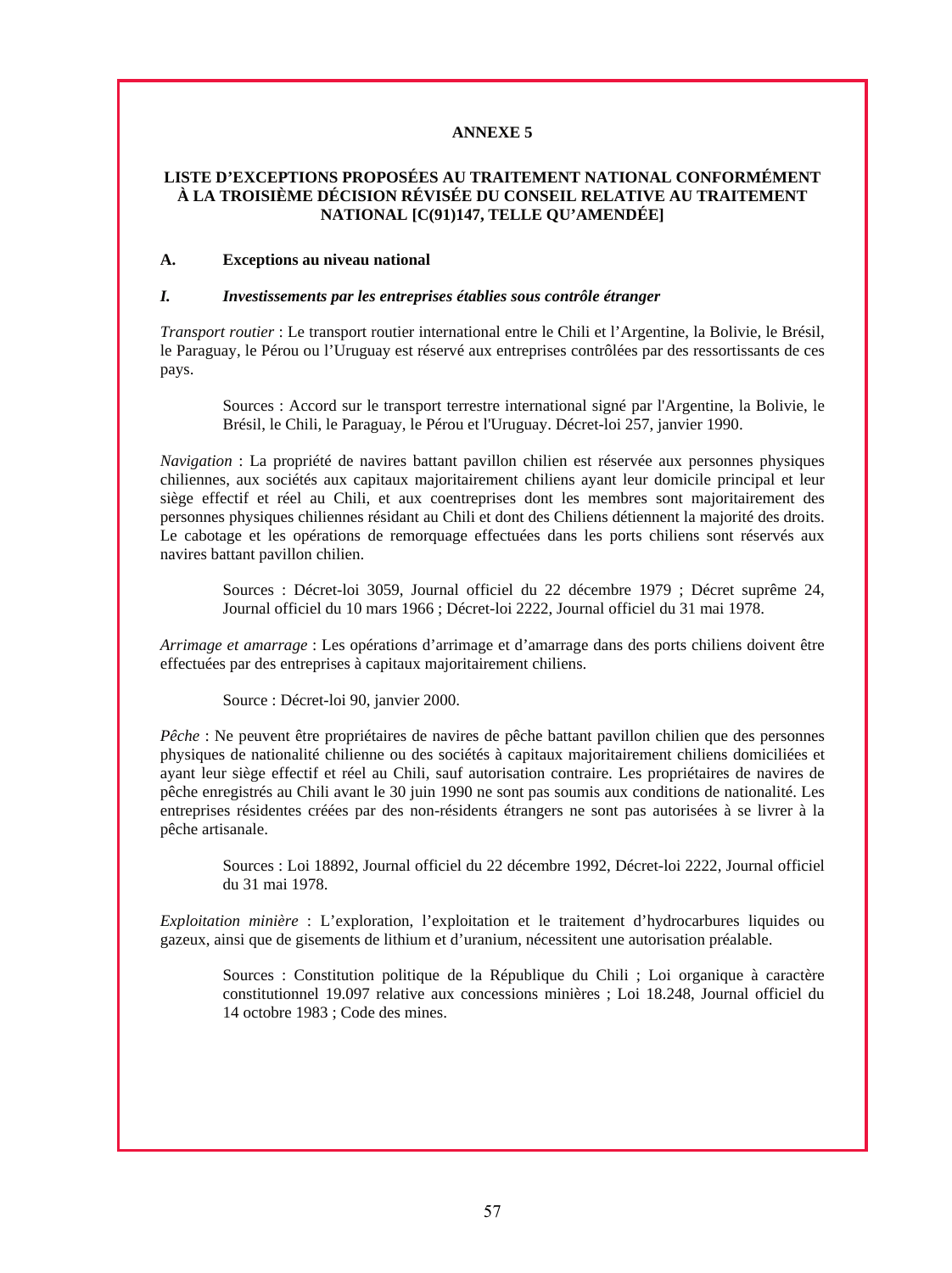*Air transport*: Only Chilean natural persons or Chilean majority-owned corporations with principal domicile and real effective seat in Chile may register an aircraft in Chile.

Authority: Law 18916, Official Gazette 8 February 1990; Decree Law 2564, Official Gazette 22 June 1979.

*Radio broadcasting:* granting and use of concessions is limited to enterprises with no more than 10% of foreign ownership, unless otherwise authorised.

Authority: Law 18,168, Official Gazette, 2 October 1982, General Telecommunications Law, Titles I, II and III; Law 18,838, Official Gazette, 30 September 1989.

*II. Official aids and subsidies* 

None.

*III. Tax obligations* 

None.

*IV. Government purchasing* 

None.

*V. Access to local finance* 

None.

#### **B. Exceptions by territorial subdivisions**

None.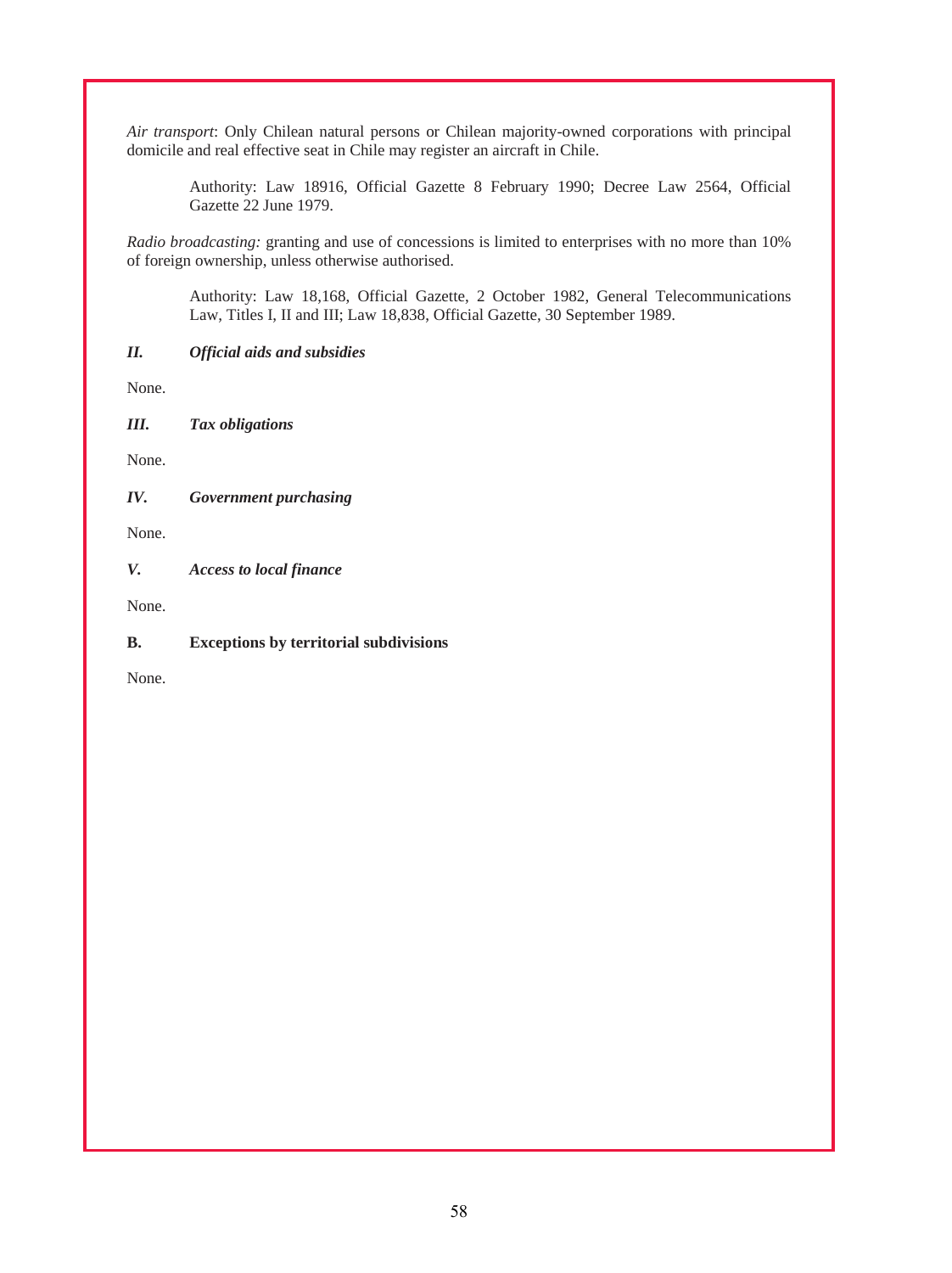*Transport aérien* : Seules des personnes physiques de nationalité chilienne ou des sociétés à capitaux majoritairement chiliens ayant leur domicile principal et leur siège effectif et réel au Chili peuvent immatriculer un aéronef au Chili.

Sources : Loi 18916, Journal officiel du 8 février 1990 ; Décret-loi 2564, Journal officiel du 22 juin 1979.

*Radiodiffusion* : L'octroi et l'utilisation de concessions sont limités aux entreprises dont 10 % du capital au maximum est sous contrôle étranger, sauf autorisation contraire.

Sources : Loi 18,168, Journal officiel du 2 octobre 1982, Loi générale sur les Télécommunications, titres I, II et III ; Loi 18,838, Journal officiel du 30 septembre 1989.

# *II. Aides et subventions publiques*

Aucune.

*III. Obligations fiscales* 

Aucune.

*IV. Marchés publics* 

Aucune.

# *V. Accès aux moyens de financement locaux*

Aucune.

# **B. Exceptions au niveau infranational**

Aucune.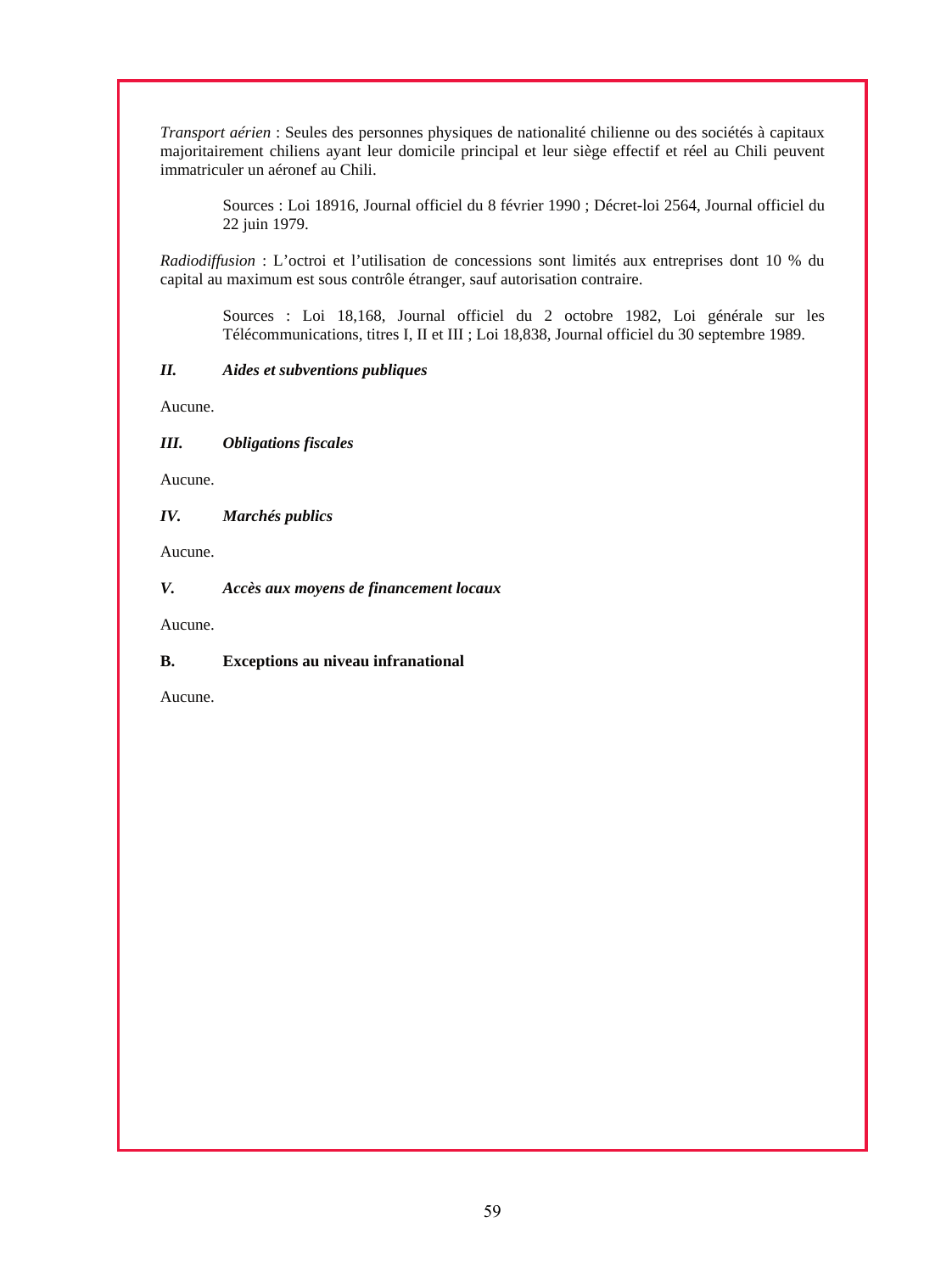# **ANNEX 6**

# **LIST OF OPTIONAL ACTIVITIES AND BODIES IN WHICH CHILE WISHES TO PARTICIPATE**

- **•** Special Programme on the Control of Chemicals
- Development Centre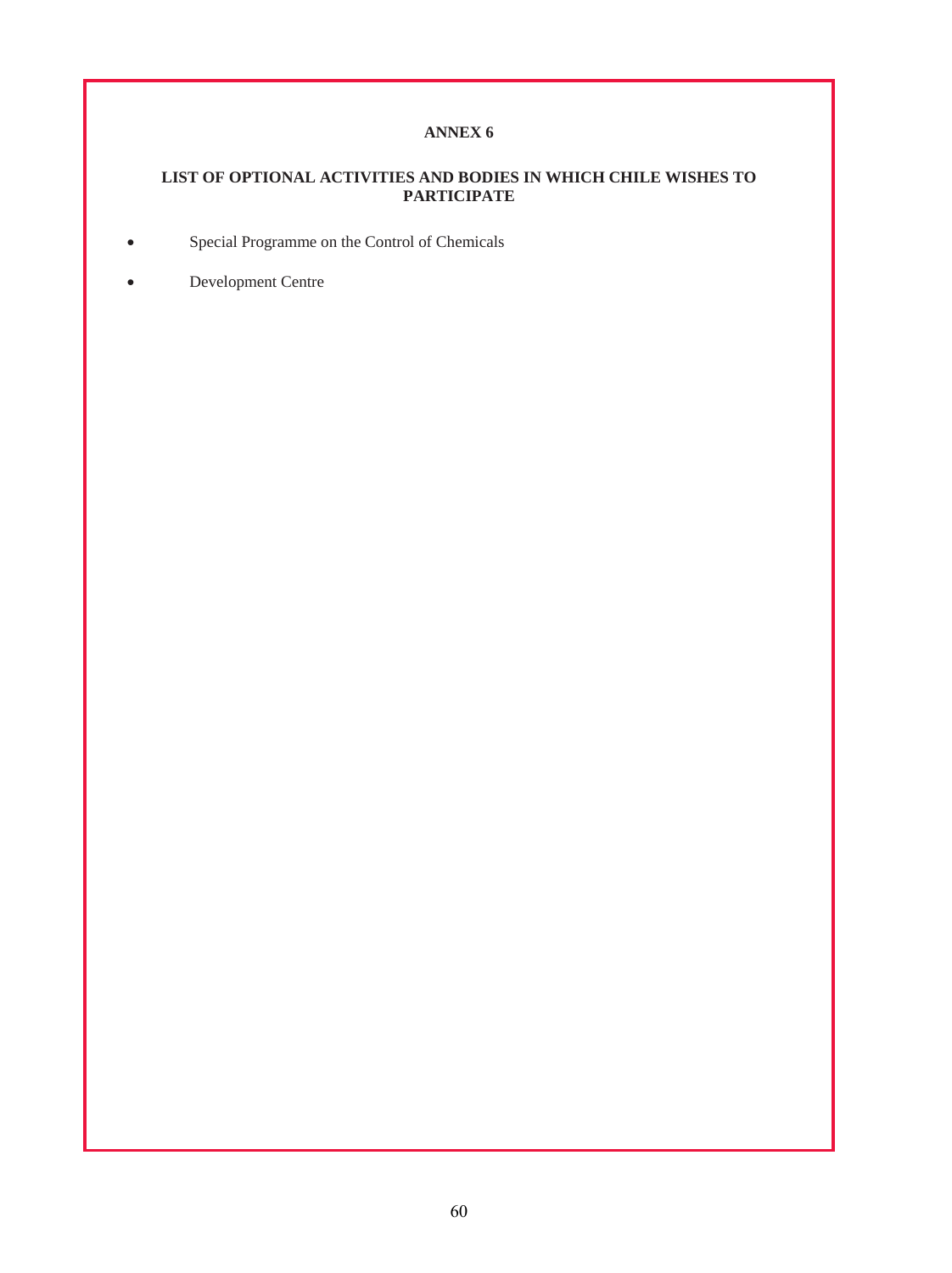# **ANNEXE 6**

# **LISTE D'ACTIVITÉS ET ORGANES AUXQUELS LE CHILI SOUHAITE PARTICIPER À TITRE FACULTATIF**

- Programme spécial sur le contrôle des produits chimiques
- Centre de développement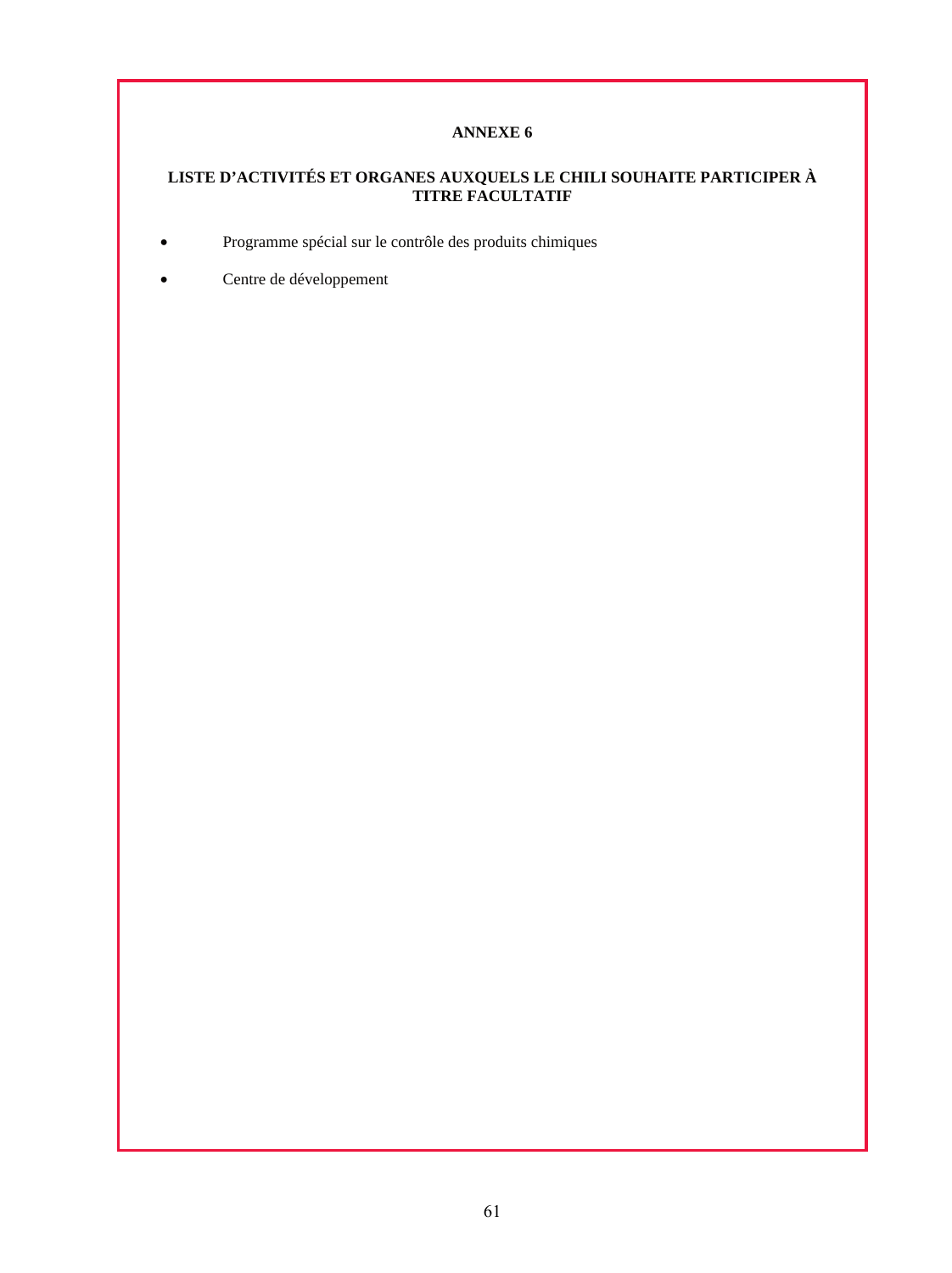#### **DECISION OF THE COUNCIL TO INVITE THE REPUBLIC OF CHILE TO ACCEDE TO THE CONVENTION ON THE OECD**

(Adopted by the Council at its 1210th session on 15 December 2009)

#### THE COUNCIL,

 Having regard to the Convention on the Organisation for Economic Co-operation and Development of 14 December 1960 (hereinafter referred to as "the Convention") and, in particular to Articles 5 a) and 16;

 Having regard to the Council Resolution on Enlargement and Enhanced Engagement adopted on 16 May 2007 by which Council decided to open accession discussions with Chile [C/MIN(2007)4/FINAL];

 Having regard to the Roadmap for the Accession of Chile to the OECD Convention [C(2007)100/FINAL], adopted by Council on 30 November 2007, which set out the terms, conditions and process for the accession of Chile to the Organisation (hereinafter referred to as "the Accession Roadmap");

 Having regard to the Report of the Secretary-General on the Accession of Chile to the Organisation [C(2009)182/REV1];

 Having regard to the Final Statement by the Government of the Republic of Chile dated 19 November 2009 concerning the acceptance by the Republic of Chile of the obligations of membership of the Organisation [C(2009)183];

 Having regard to the formal opinions of the OECD bodies listed in the Accession Roadmap [C(2009)184/FINAL];

 Having regard to the Note by the Secretary-General on the Position of Chile on Legal Instruments Not Reviewed by OECD Bodies [C(2009)185];

 Having regard to the Agreement between the Government of the Republic of Chile and the Organisation for Economic Co-operation and Development on the Privileges, Immunities and Facilities Granted to the Organisation and the related Exchange of Letters, signed in Paris on 28 May 2009;

 Considering that the Government of the Republic of Chile is prepared to assume the obligations of membership of the Organisation;

#### DECIDES:

- 1. The Republic of Chile is invited to accede to the Convention on the terms proposed in the Final Statement by the Government of the Republic of Chile [C(2009)183] and those set out below;
- 2. The Republic of Chile shall only accede to the Convention if the Agreement between the Government of the Republic of Chile and the Organisation for Economic Co-operation and Development on the Privileges, Immunities and Facilities Granted to the Organisation and the related Exchange of Letters, signed in Paris on 28 May 2009, has entered into force;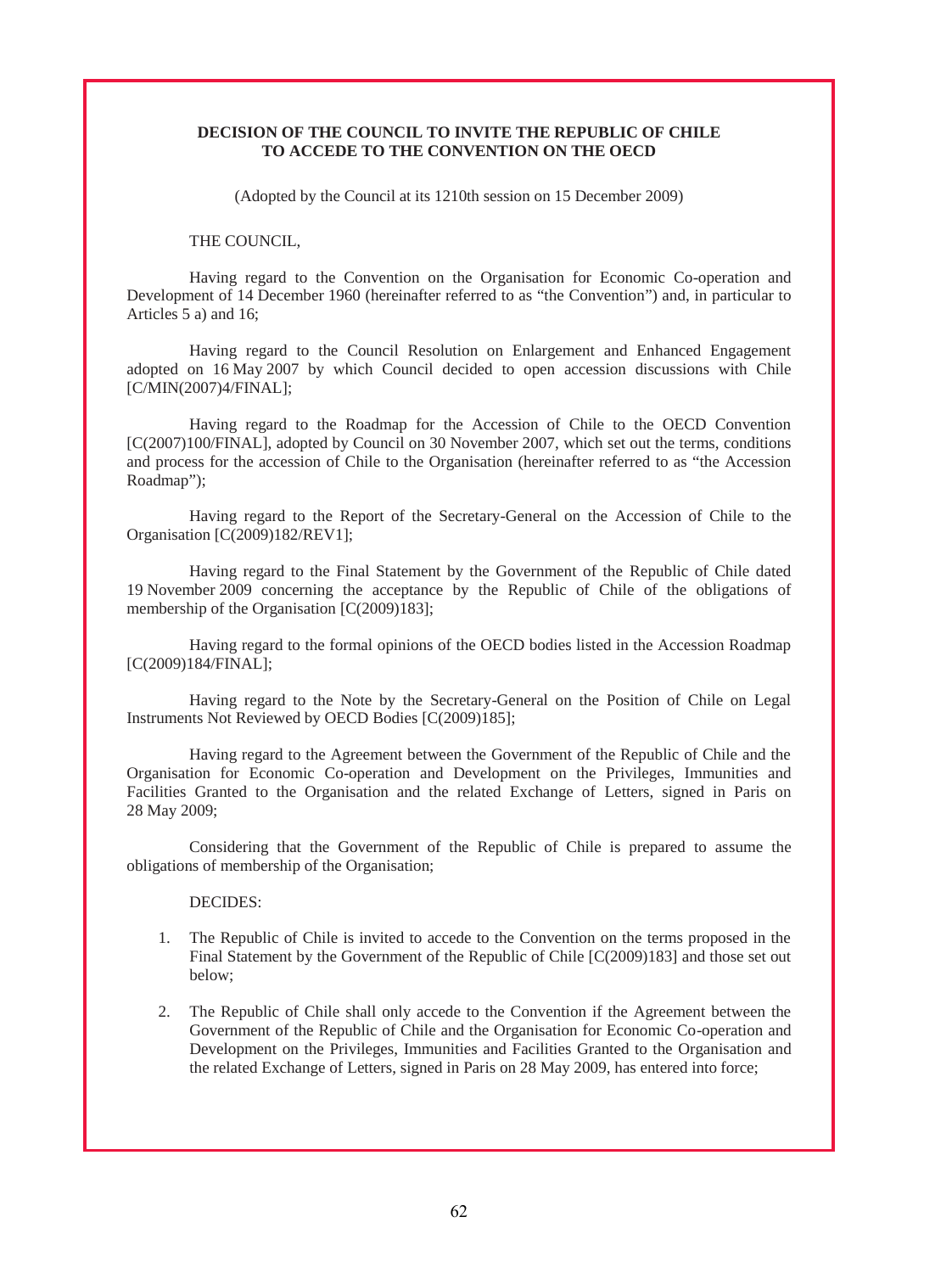### **DÉCISION DU CONSEIL INVITANT LA RÉPUBLIQUE DU CHILI À ADHÉRER À LA CONVENTION RELATIVE À L'OCDE**

(Adoptée par le Conseil à sa 1210ème séance le 15 décembre 2009)

LE CONSEIL,

 Vu la Convention relative à l'Organisation de coopération et de développement économiques du 14 décembre 1960 (ci-après dénommée « la Convention »), en particulier ses articles 5a) et 16 ;

 Vu la Résolution du Conseil sur l'élargissement et l'engagement renforcé adoptée le 16 mai 2007 par laquelle le Conseil a décidé d'ouvrir des discussions d'adhésion avec le Chili [C/MIN(2007)4/FINAL] ;

 Vu la Feuille de route pour l'adhésion du Chili à la Convention de l'OCDE [C(2007)100/FINAL], adoptée par le Conseil le 30 novembre 2007, qui définit les conditions, les modalités et la procédure pour l'adhésion du Chili à l'Organisation (ci-après dénommée « Feuille de route pour l'adhésion ») ;

 Vu le Rapport du Secrétaire général sur l'adhésion du Chili à l'Organisation [C(2009)182/REV1];

 Vu la Déclaration finale du Gouvernement de la République du Chili, en date du 19 novembre 2009, relative à l'acceptation par la République du Chili des obligations liées à la qualité de membre de l'Organisation [C(2009)183] ;

 Vu les avis formels des organes de l'OCDE énumérés dans la Feuille de route pour l'adhésion [C(2009)184/FINAL] ;

 Vu la Note du Secrétaire général sur la position du Chili au regard des instruments juridiques de l'Organisation autres que ceux examinés par les organes de l'OCDE [C(2009)185] ;

 Vu l'Accord entre le Gouvernement de la République du Chili et l'Organisation de coopération et de développement économiques relatif aux privilèges, immunités et facilités accordés à l'Organisation et l'échange de lettres correspondant, signés à Paris le 28 mai 2009 ;

 Considérant que le Gouvernement de la République du Chili est prêt à assumer les obligations liées à la qualité de membre de l'Organisation ;

DÉCIDE :

- 1. La République du Chili est invitée à adhérer à la Convention dans les conditions proposées dans la Déclaration finale du gouvernement chilien [C(2009)183] et dans celles définies ciaprès ;
- 2. La République du Chili ne peut adhérer à la Convention que si l'Accord entre le Gouvernement de la République du Chili et l'Organisation de coopération et de développement économiques sur les privilèges, immunités et facilités accordés à l'Organisation et l'échange de lettres correspondant, signés à Paris le 28 mai 2009, sont entrés en vigueur ;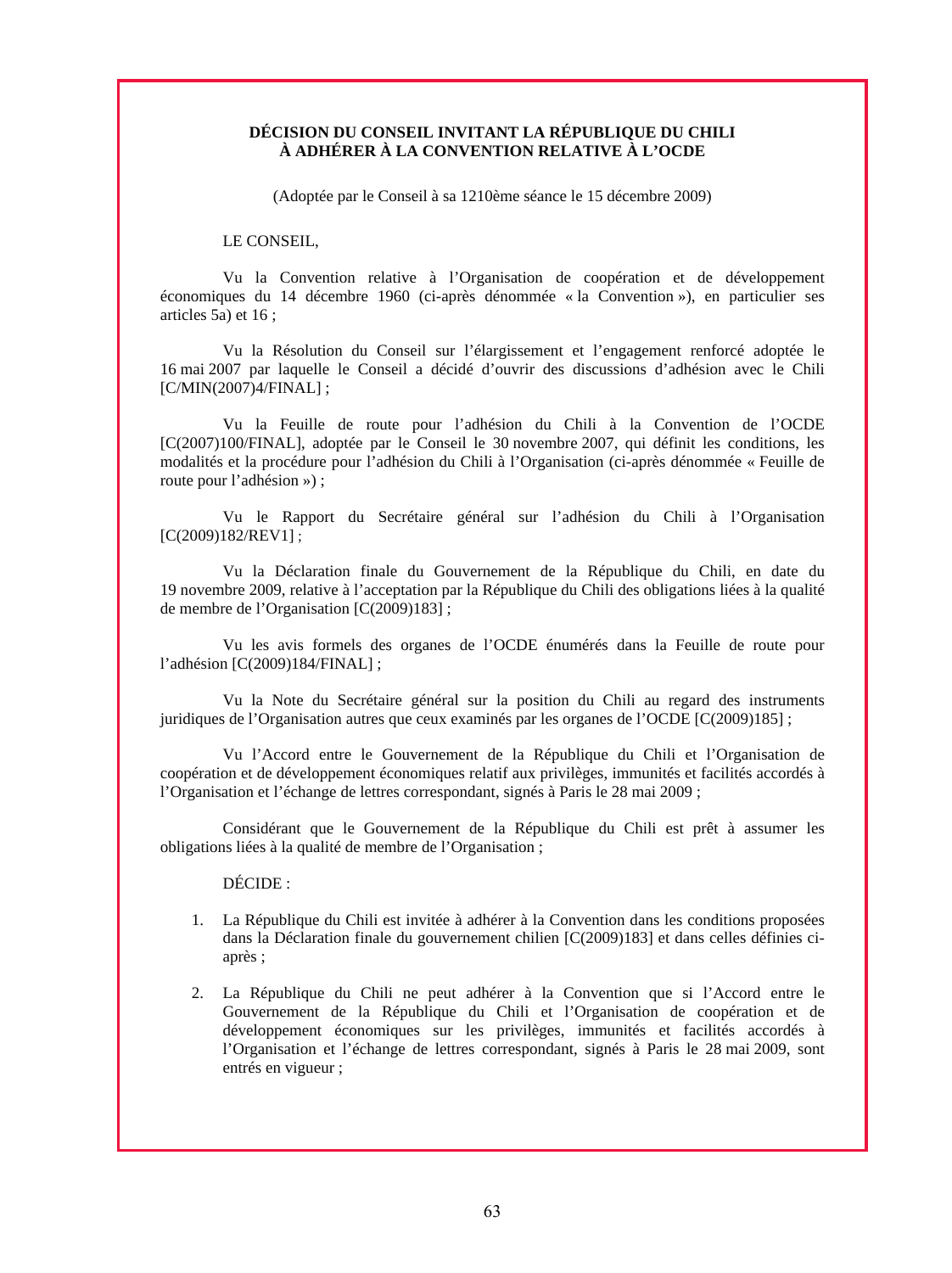- 3. The Republic of Chile shall provide its position on each legal instrument of the Organisation adopted between the date of the present Decision and the date of the accession of the Republic of Chile to the Convention within three months after the adoption of such legal instrument;
- 4. All prior agreements on the participation of the Republic of Chile in OECD bodies as a non-Member shall be terminated as from the date of the accession of the Republic of Chile to the Convention. As from that date, the Republic of Chile will participate in those OECD bodies as a Member of the Organisation;
- 5. The Republic of Chile shall provide progress reports to OECD bodies after its accession to the Convention as follows:
	- (a) Investment Committee's Working Party on International Investment Statistics: Regular progress reports and a comprehensive report by the end of April 2011;
	- (b) Chemicals Committee: A progress report within two years after accession and periodically thereafter, if required;
	- (c) Environment Policy Committee: A progress report within two years after accession and periodically thereafter, if required;
	- (d) Steering Group on Corporate Governance: A progress report within two years after accession;
	- (e) Committee on Financial Markets: A progress report within three years after accession;
	- (f) Insurance and Private Pensions Committee: A progress report within three years after accession;
	- (g) Committee on Statistics: A progress report within two years after accession;
	- (h) Trade Committee: A progress report within two years after accession.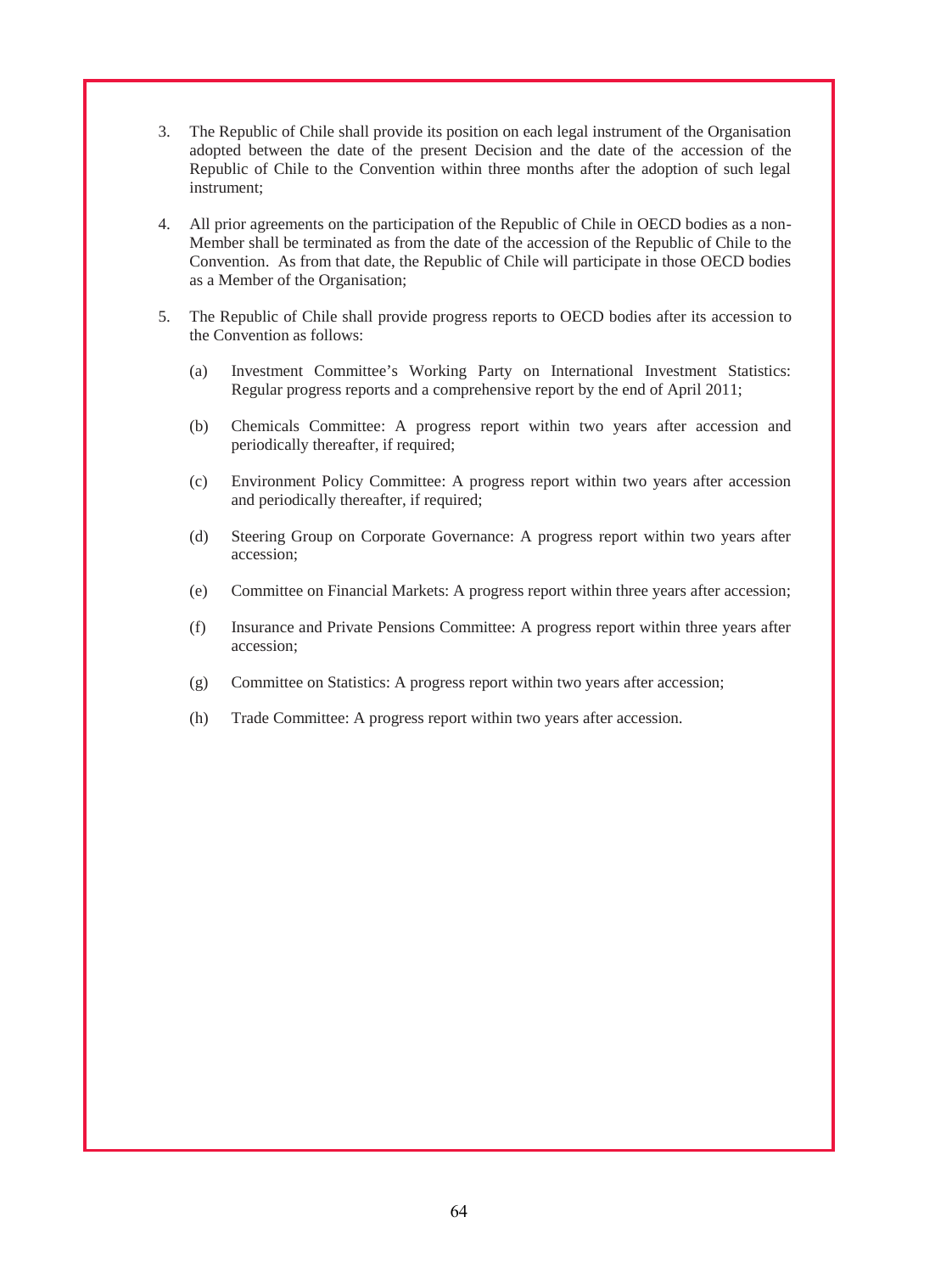- 3. La République du Chili devra faire connaître sa position sur chaque instrument juridique de l'Organisation adopté entre la date de la présente Décision et la date de son adhésion à la Convention, dans un délai de trois mois après l'adoption dudit instrument ;
- 4. Tous les accords précédents sur la participation de la République du Chili aux organes de l'OCDE en qualité de non-membre seront abrogés à la date de l'adhésion de la République du Chili à la Convention. À compter de cette date, la République du Chili participera aux organes de l'OCDE en qualité de membre de l'Organisation ;
- 5. Après son adhésion à la Convention, la République du Chili communiquera aux organes de l'OCDE les rapports d'avancement suivants :
	- (a) Groupe de travail du Comité de l'investissement sur les statistiques des investissements internationaux : des rapports d'avancement réguliers et un rapport complet d'ici à la fin avril 2011 ;
	- (b) Comité des produits chimiques : un rapport d'avancement dans un délai de deux ans après l'adhésion puis périodiquement par la suite, le cas échéant ;
	- (c) Comité des politiques d'environnement : un rapport d'avancement dans un délai de deux ans après l'adhésion puis périodiquement par la suite, le cas échéant ;
	- (d) Groupe de direction sur le gouvernement d'entreprise : un rapport d'avancement dans un délai de deux ans après l'adhésion ;
	- (e) Comité des marchés financiers : un rapport d'avancement dans un délai de trois ans après l'adhésion ;
	- (f) Comité des assurances et des pensions privées : un rapport d'avancement dans un délai de trois ans après l'adhésion ;
	- (g) Comité des statistiques : un rapport d'avancement dans un délai de deux ans après l'adhésion ;
	- (h) Comité des échanges : un rapport d'avancement dans un délai de deux ans après l'adhésion.